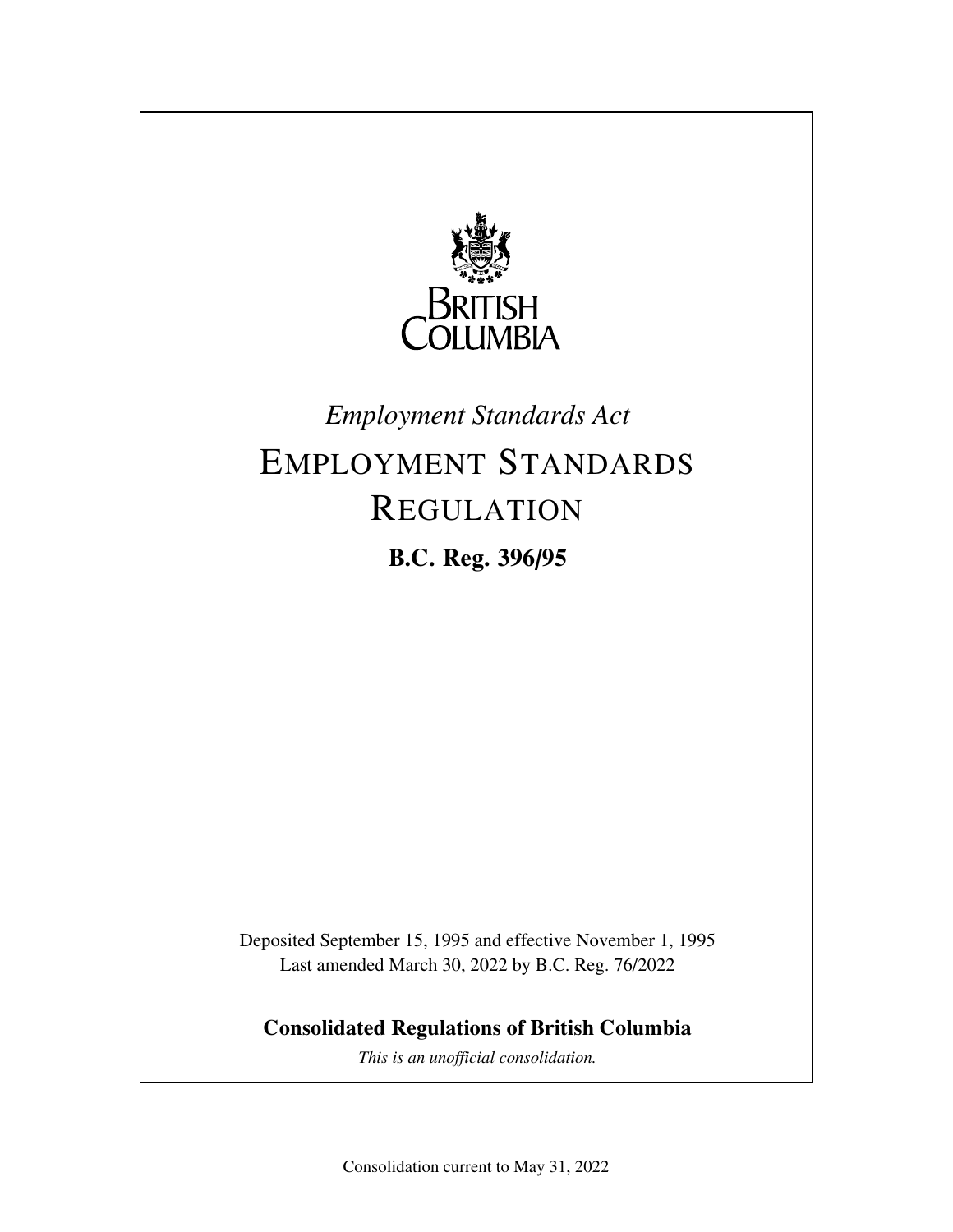B.C. Reg. 396/95 (O.C. 1155/95), deposited September 15, 1995 and effective November 1, 1995, is made under the *Employment Standards Act*, R.S.B.C. 1996, c. 113, ss. 16 and 127.

This is an unofficial consolidation provided for convenience only. This is not a copy prepared for the purposes of the *Evidence Act*.

This consolidation includes any amendments deposited and in force as of the currency date at the bottom of each page. See the end of this regulation for any amendments deposited but not in force as of the currency date. Any amendments deposited after the currency date are listed in the B.C. Regulations Bulletins. All amendments to this regulation are listed in the *Index of B.C. Regulations*. Regulations Bulletins and the Index are available online at www.bclaws.ca.

See the User Guide for more information about the *Consolidated Regulations of British Columbia*. The User Guide and the *Consolidated Regulations of British Columbia* are available online at www.bclaws.ca.

Prepared by: Office of Legislative Counsel Ministry of Attorney General Victoria, B.C.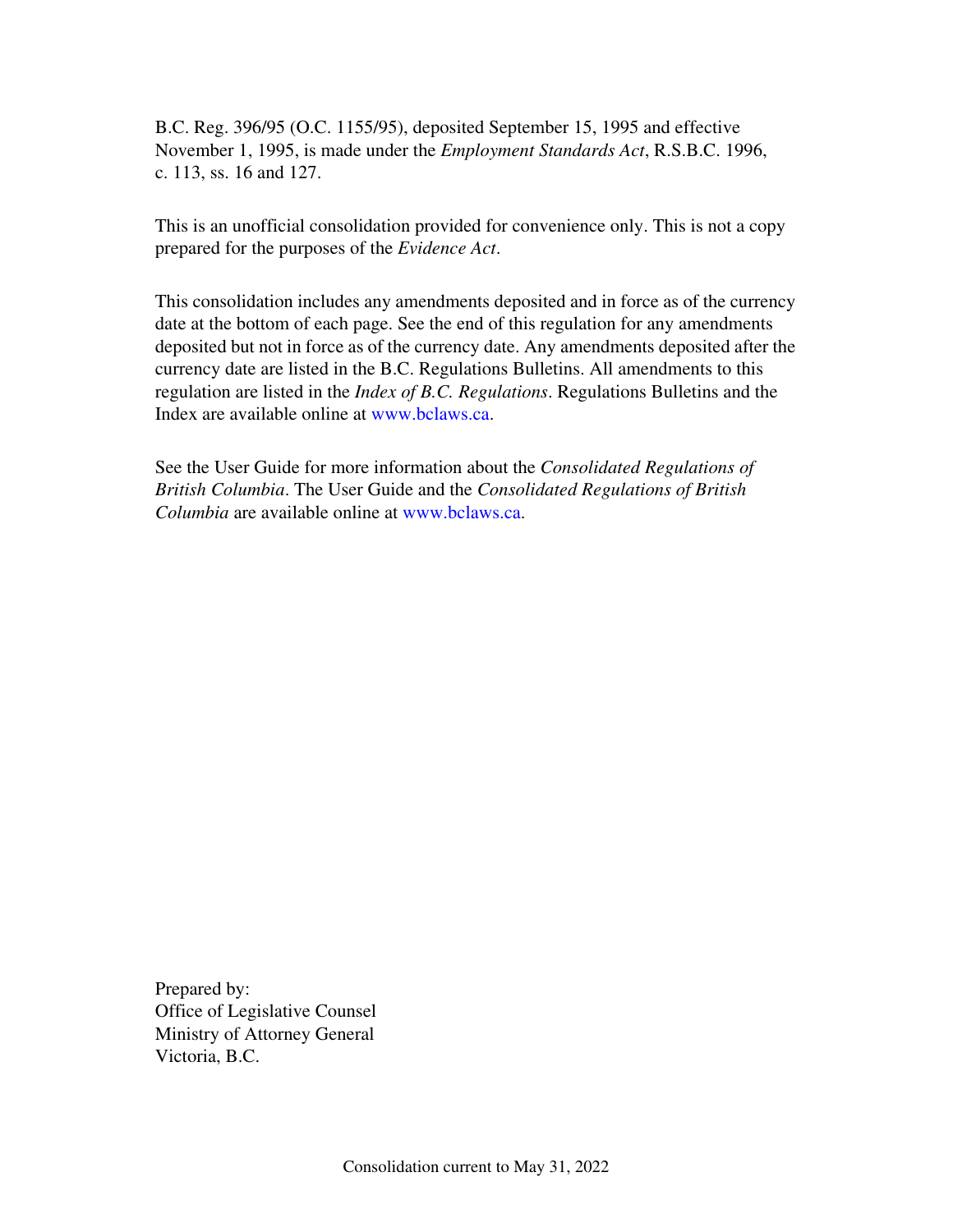## *Employment Standards Act*

## **EMPLOYMENT STANDARDS REGULATION B.C. Reg. 396/95**

## *Contents*

|                  | <b>PART 1 - INTERPRETATION</b>                                                       |                |
|------------------|--------------------------------------------------------------------------------------|----------------|
| 1                | Definitions                                                                          | 1              |
|                  | PART 2 - EMPLOYMENT AGENCIES AND FARM LABOUR CONTRACTORS                             |                |
| 2                | Licensing of employment agencies                                                     | 5              |
| 3                | Employment agency records                                                            | 5              |
| $\overline{4}$   | Cancellation or suspension of employment agency licence                              | 5              |
| 5                | Licensing of farm labour contractors                                                 | 6              |
| 5.1              | Calculation of security                                                              | $\overline{7}$ |
| 6                | Duties of farm labour contractors                                                    | $\overline{7}$ |
| 6.1              | Additional duties of farm labour contractors - posting safety notices in<br>vehicles | 9              |
| 6.2              | Administrative fee - transportation costs                                            | 9              |
| $\boldsymbol{7}$ | Cancellation or suspension of farm labour contractor's licence                       | 9              |
| $\,8\,$          | If there is a change of directors or officers                                        | 10             |
| 9                | Rules about licences                                                                 | 10             |
| 10               | If a licence is refused, cancelled or suspended                                      | 11             |
| 11               | Surrender of licence                                                                 | 11             |
| 12               | Appeals from the refusal, cancellation and suspension of a licence                   | 11             |
|                  | <b>PART 3 - EMPLOYEES WORKING IN RESIDENCES</b>                                      |                |
| 13               | Registry information                                                                 | 11             |
| 14               | Maximum room and board rates for domestic worker                                     | 12             |
|                  | <b>PART 4 - MINIMUM WAGES</b>                                                        |                |
| 15               | Minimum hourly wage                                                                  | 12             |
| 16               | Minimum daily wage                                                                   | 12             |
| 17               | Minimum wage - resident caretakers                                                   | 12             |
| 18               | Minimum wage - farm workers                                                          | 12             |
| 18.1             | [Repealed]                                                                           | 13             |
|                  | PART 5 - HOURS OF WORK AND STATUTORY HOLIDAY PAY                                     |                |
| $19 - 21$        | [Repealed]                                                                           | 14             |
| 22               | Rest periods for residential care workers                                            | 14             |
| $23 - 24$        | [Repealed]                                                                           | 14             |
|                  | <b>PART 6 - INTEREST AND PENALTIES</b>                                               |                |
| 25               | Interest on money owing by employer                                                  | 14             |
| 26               | Investigation without a complaint                                                    | 14             |
| 27               | Interest on money received by the director                                           | 14             |
| 28               | [Repealed]                                                                           | 15             |
| 29               | Administrative penalties                                                             | 15             |
|                  |                                                                                      |                |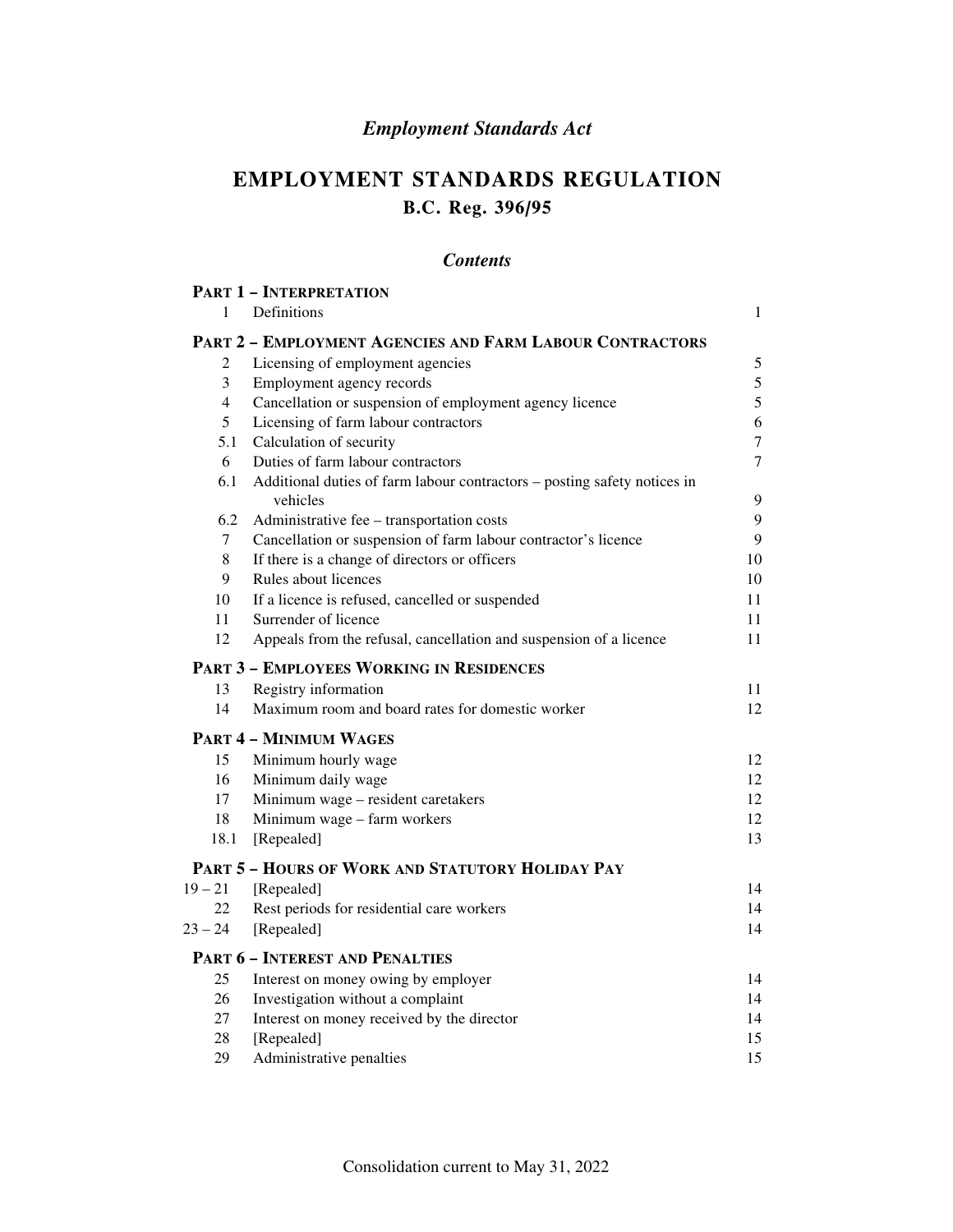## **PART 7 – VARIANCES AND EXCLUSIONS**

| 30   | How to apply for a variance                                                | 16 |
|------|----------------------------------------------------------------------------|----|
| 30.1 | [Spent]                                                                    | 16 |
| 30.2 | How to apply for a variance – duration of temporary layoff                 | 16 |
| 31   | Professions and occupations excluded from the Act                          | 17 |
| 32   | Employees excluded from the Act                                            | 18 |
| 33   | Exclusions from Parts of the Act and this regulation                       | 18 |
| 34   | Exclusions from hours of work and overtime requirements                    | 19 |
| 34.1 | Farm workers                                                               | 21 |
| 34.2 | Hours of work and overtime for livestock brand inspectors                  | 21 |
| 35   | Resident caretakers                                                        | 21 |
| 35.1 | Election workers                                                           | 22 |
| 36   | Exclusion from statutory holiday pay requirements                          | 22 |
| 36.1 | [Repealed]                                                                 | 22 |
| 37   | Fishers                                                                    | 22 |
| 37.1 | Taxi drivers                                                               | 22 |
| 37.2 | Logging truck drivers                                                      | 23 |
| 37.3 | Truck drivers                                                              | 23 |
|      | 37.31 Container truckers                                                   | 23 |
|      | 37.4 Newspaper carriers                                                    | 23 |
| 37.5 | Oil and gas field workers paid by an hourly rate – exclusion               |    |
|      | from section 36 $(1)$ of the Act                                           | 24 |
|      | 37.51 Specific oil and gas field workers paid by an hourly rate -          |    |
|      | rest periods and pay for interruption in rest periods                      | 24 |
|      | 37.6 Oil and gas field workers who are paid other than by an hourly rate   | 25 |
|      | 37.61 Oil and gas field workers under section 37.6 -                       |    |
|      | exclusion from section 36 (1) of the Act                                   | 25 |
|      | 37.62 Oil and gas field workers under section 37.6 - "regular salary"      | 25 |
|      | 37.63 Oil and gas field workers under section 37.6 – paydays and bonus pay | 26 |
|      | 37.64 Oil and gas field workers under section 37.6 - overtime wages        | 26 |
|      | 37.65 Oil and gas field vacuum workers under section 37.6 – rest periods   |    |
|      | and pay for interruption in rest periods                                   | 27 |
| 37.7 | Loggers working in Interior                                                | 28 |
| 37.8 | Exclusions – high technology companies                                     | 29 |
| 37.9 | Silviculture workers                                                       | 30 |
|      | 37.10 [Repealed]                                                           | 31 |
|      | 37.11 Municipal police recruits                                            | 31 |
|      | 37.12 Aquaculture - fin fish workers                                       | 32 |
|      | 37.13 Mining                                                               | 32 |
|      | 37.14 Commission sales                                                     | 33 |
|      | 37.15 Foster care                                                          | 34 |
|      | 37.16 Ice hockey players                                                   | 34 |
|      | 37.17 Exclusion from hiring children requirements                          | 35 |
|      | 37.18 Exclusion from written contract requirements for domestic workers    | 35 |
| 38   | Licensing of talent agencies                                               | 35 |
| 38.1 | Compliance requirements – talent agencies                                  | 35 |
| 39   | Exclusions from farm labour contractor licensing requirements              | 37 |
| 40   | Exclusions from payday requirements                                        | 37 |
| 40.1 | Exclusions from payday requirements for certain farm workers               | 38 |
| 40.2 | Exclusion from payment options for farm labour contractors                 | 38 |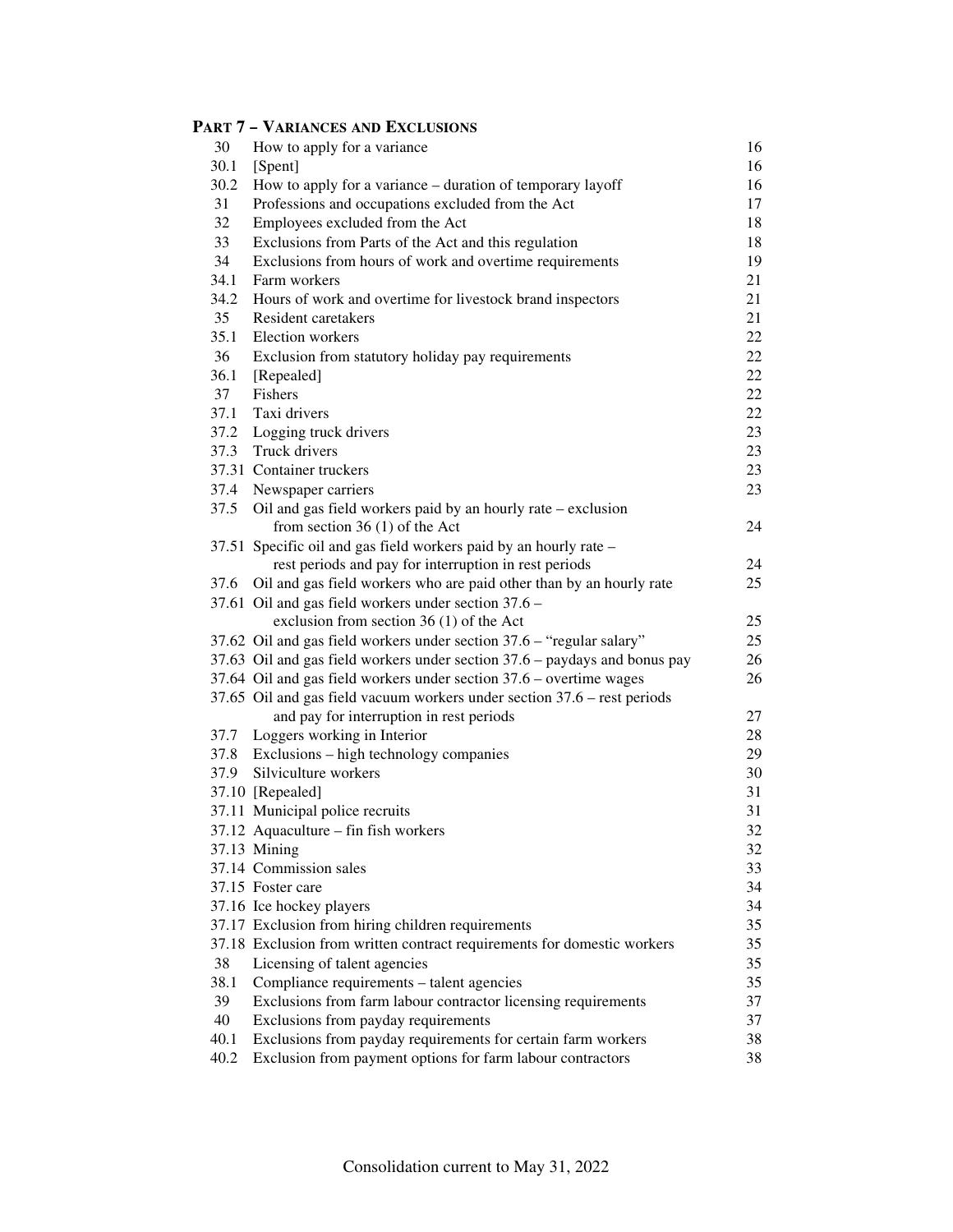| 41   | [Repealed]                                               | 38 |
|------|----------------------------------------------------------|----|
| 42   | Exclusions from hours-of-work requirements               | 38 |
| 43   | Exclusions from minimum hours requirements               | 38 |
| 44   | Exclusions from overtime pay requirements                | 39 |
| 45   | Exclusion from liability provisions                      | 39 |
|      | PART 7.01 - MATTERS RELATED TO COVID-19                  |    |
|      | 45.01 Exclusions during COVID-19 emergency               | 39 |
|      | 45.02 Prescribed matters for COVID-19 – persons          | 40 |
|      | 45.03 Prescribed matters for COVID-19 – situations       | 40 |
|      | <b>PART 7.02 - ILLNESS OR INJURY LEAVE</b>               |    |
|      | 45.031 Illness and injury leave                          | 41 |
|      | <b>PART 7.1 - CONDITIONS OF EMPLOYMENT FOR CHILDREN</b>  |    |
|      | Division 0.1 - Children (Less Than 15 Years Old)         |    |
|      | 45.04 Parent or guardian consent required                | 41 |
|      | Division 1 - Children (12 to 14 Years Old)               |    |
| 45.1 | Application                                              | 41 |
|      | 45.2 Exclusions from the Act                             | 41 |
|      | 45.3 Limits on working hours                             | 41 |
|      | 45.4 Adult supervision required                          | 42 |
|      | Division 2 - Children in Recorded Entertainment Industry |    |
|      | 45.5 Definitions and application                         | 42 |
|      | 45.6 Exclusions from the Act                             | 42 |
|      | 45.7 Minimum age                                         | 42 |
|      | 45.8 Limits on daily hours                               | 42 |
|      | 45.9 No split shifts and maximum limit on breaks         | 43 |
|      | 45.10 Time before recording device and breaks            | 43 |
|      | 45.11 Hours free from work                               | 44 |
|      | 45.12 Work week                                          | 44 |
|      | 45.13 Chaperones                                         | 44 |
|      | 45.14 Income protection                                  | 45 |
|      | Division 3 - Children in Live Entertainment Industry     |    |
|      | 45.15 Definition and application                         | 45 |
|      | 45.16 Exclusions from the Act                            | 45 |
|      | 45.17 Limits on daily hours                              | 46 |
|      | 45.18 Hours free from work                               | 46 |
|      | 45.19 Chaperones                                         | 46 |
|      | 45.20 Income protection                                  | 47 |
|      | Division 4 - Light Work                                  |    |
|      | 45.21 Exclusion                                          | 47 |
|      | 45.22 Prescribed work                                    | 47 |
|      | 45.23 Prescribed occupations                             | 48 |
|      | 45.24 Work and occupations that are not "light work"     | 49 |
|      | <b>PART 8 - MISCELLANEOUS</b>                            |    |
| 46   | Production of records                                    | 50 |
| 47   | Complaints of contraventions of this regulation          | 50 |
| 48   | Definition                                               | 50 |
| 49   | Appeals in cases where the tribunal is the employer      | 50 |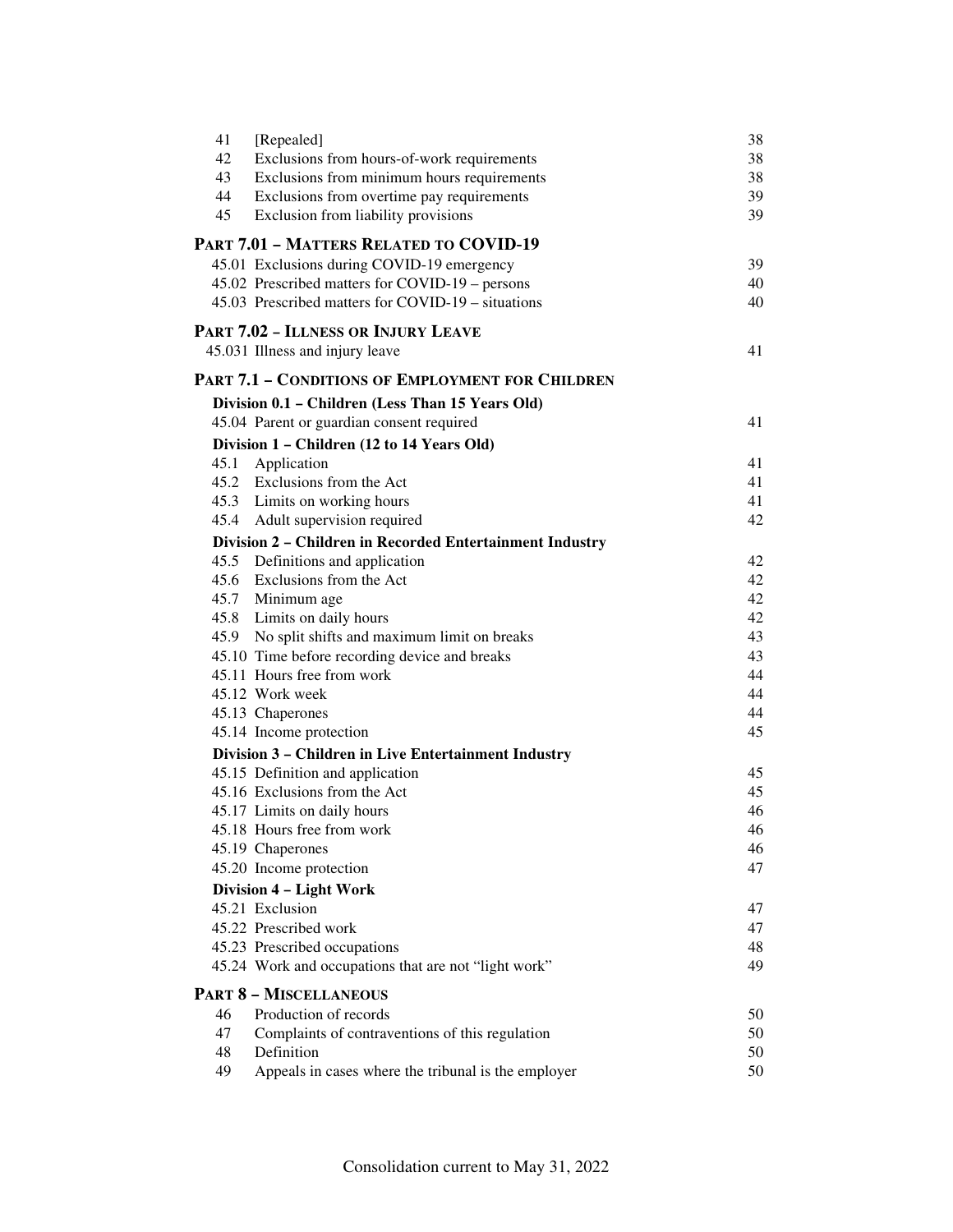| 50                | Enforcement of orders of associate chair        | 50 |
|-------------------|-------------------------------------------------|----|
| 51.               | Fee to search director's records                | 50 |
| 52                | Transition – employment of children             | 51 |
|                   | <b>APPENDICES <math>1 - 2</math></b> [Repealed] |    |
| <b>APPENDIX 3</b> |                                                 | 51 |
|                   | <b>APPENDIX 4 [Repealed]</b>                    |    |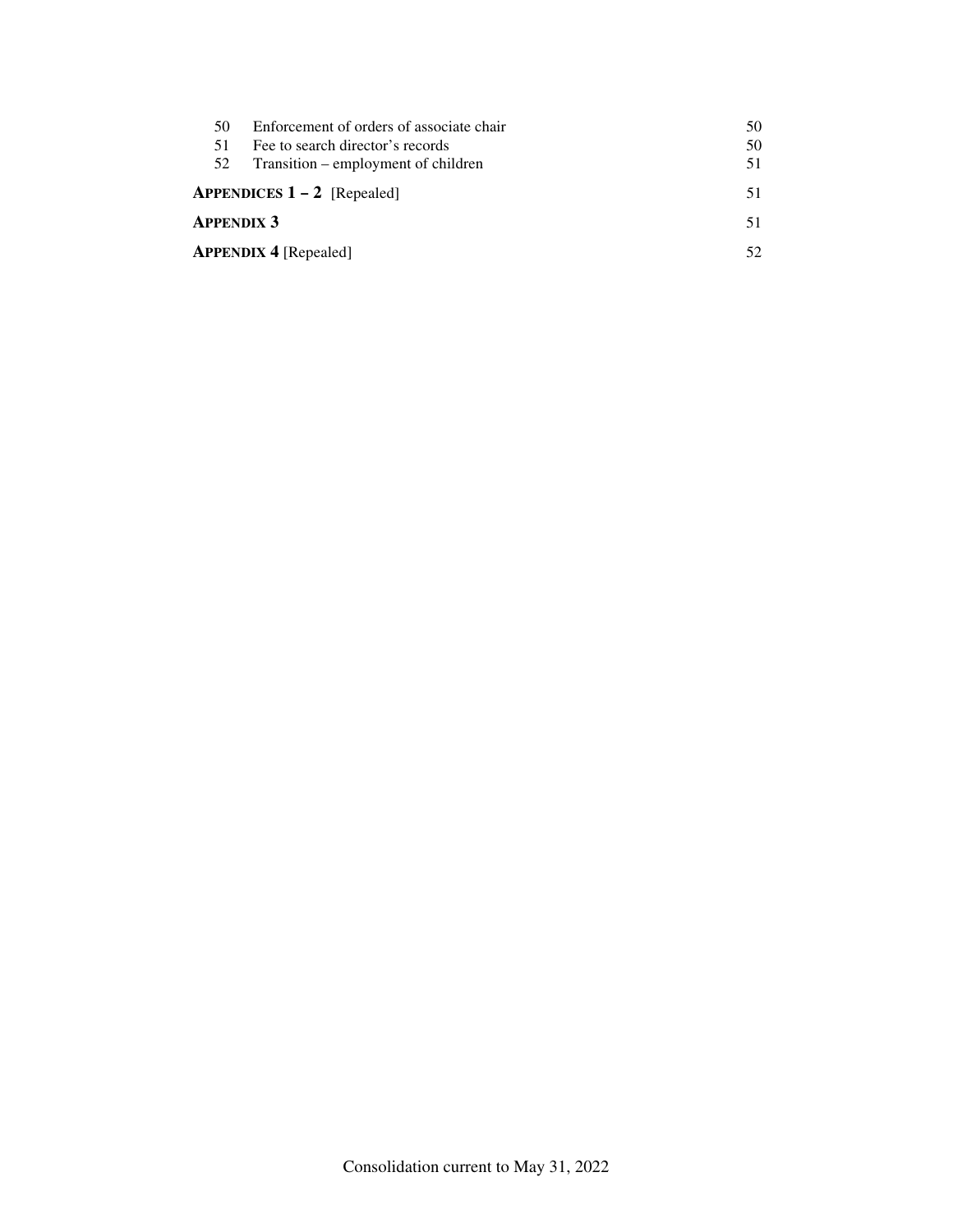## *Employment Standards Act*

## **EMPLOYMENT STANDARDS REGULATION B.C. Reg. 396/95**

## **PART 1 – INTERPRETATION**

#### **Definitions**

**1** (1) In this regulation:

**"Act"** means the *Employment Standards Act*;

**"bus operator"** means a person who operates a motor vehicle that

- (a) seats more than 7 passengers,
- (b) is available for use by the public, and
- (c) is operated for or on behalf of a person who charges or collects compensation for transporting passengers in that motor vehicle;

#### **"charity"** means

- (a) a charity as defined in the *Income Tax Act* (Canada), or
- (b) a society as defined in the *Societies Act*;
- **"farm worker"** means a person employed in a farming, ranching, orchard or agricultural operation and whose principal employment responsibilities consist of
	- (a) growing, raising, keeping, cultivating, propagating, harvesting or slaughtering the product of a farming, ranching, orchard or agricultural operation,
	- (b) clearing, draining, irrigating or cultivating land,
	- (c) operating or using farm machinery, equipment or materials for the purposes of paragraph (a) or (b), or
	- (d) direct selling of a product referred to in paragraph (a) if the sales are done at the operation and are only done during the normal harvest cycle for that product,

but does not include any of the following:

- (e) a person employed to process the products of a farming, ranching, orchard or agricultural operation other than to do the initial washing, cleaning, sorting, grading or packing of
	- (i) an unprocessed product of the operation during the normal harvest cycle for that product, or
	- (ii) during the same harvest cycle referred to in subparagraph (i), the same or a similar unprocessed product purchased by the operation from another farming, ranching, orchard or agricultural operation;
- (f) a landscape gardener or a person employed in a retail nursery;
- (g) a person employed in aquaculture;

**"first aid attendant"** means a person who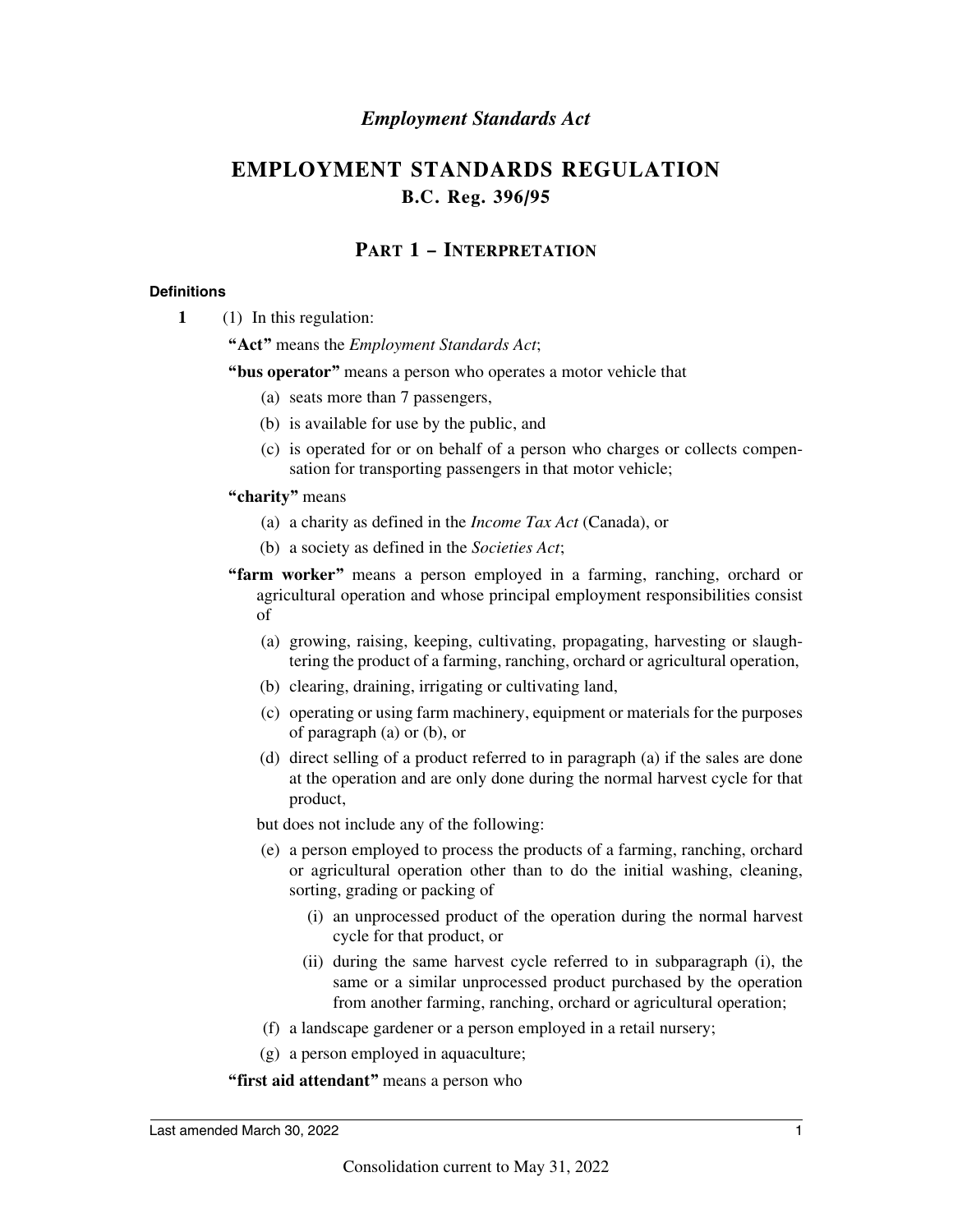- (a) is a first aid attendant within the meaning of section 3.14 of the Occupational Health and Safety Regulation, and
- (b) is employed by an employer who is required to provide first aid services under the *Workers Compensation Act*;

**"fish camp worker"** means a person employed at a camp as a broker to purchase fish and to arrange for their transportation to a processing plant;

- **"fisher"** means a person
	- (a) who is employed on a vessel engaged in commercial fishing, and
	- (b) whose remuneration is a share or portion of the proceeds of a fishing venture,

but does not include a person employed in aquaculture;

- **"home care worker"** means a person who is employed in a private residence solely to provide care for an adult, but does not include any of the following:
	- (a) a nurse;
	- (b) a therapist;
	- (c) a live-in home support worker;
	- (d) an employee of a business that provides home care services;

**"independent school"** means the same as in the *Independent School Act*;

**"live-in camp leader"** means a person who

- (a) is employed by a charity at a summer or seasonal camp for persons under 19 years of age,
- (b) provides instruction and counselling to campers, and
- (c) provides those services on a 24 hour per day live-in basis without being charged for room and board;
- **"live-in home support worker"** means a person who
	- (a) is employed by an agency, business or other employer providing, through a government funded program, home support services for anyone with an acute or chronic illness or disability not requiring admission to a hospital, and
	- (b) provides those services on a 24 hour per day live-in basis without being charged for room and board;
- **"long haul truck driver"** means a person employed to drive a truck, usually for a distance exceeding a 160 km radius from their home terminal;
- **"manager"** means
	- (a) a person whose principal employment responsibilities consist of supervising or directing, or both supervising and directing, human or other resources, or
	- (b) a person employed in an executive capacity;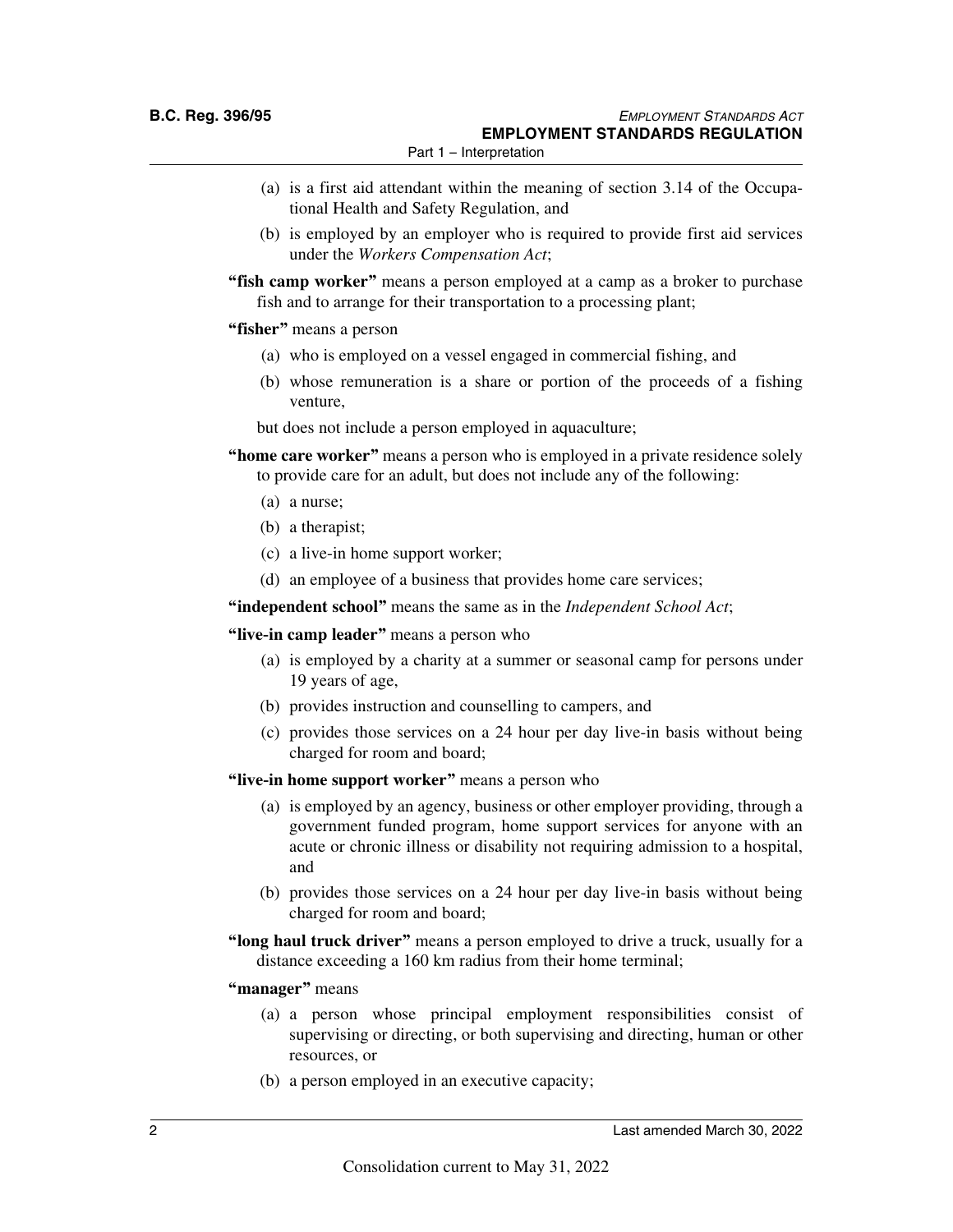#### Part 1 – Interpretation

#### **"newspaper"** means a publication

- (a) published on a regular schedule at least once a month in a newspaper format, and
- (b) with at least 25% of its content composed of editorials, news and articles of local or common interest other than advertising,

and includes advertising circulars and advertising materials known as flyers that are sold or given away as part of a newspaper;

**"newspaper carrier"** means a person who sells or delivers newspapers directly to customers or households, but does not include a person who is engaged in bulk delivery;

**"night attendant"** means a person who

- (a) is provided with sleeping accommodation in a private residence owned or leased or otherwise occupied by a disabled person or by a member of the disabled person's family, and
- (b) is employed in the private residence, for periods of 12 hours or less in any 24 hour period, primarily to provide the disabled person with care and attention during the night,

but does not include a person employed in a hospital or nursing home or in a facility designated as a community care facility under the *Community Care Facility Act* or as a Provincial mental health facility under the *Mental Health Act* or in a facility operated under the *Continuing Care Act*;

- **"prime lending rate"** means the prime lending rate of the principal banker to the government;
- **"resident caretaker"** means a person who
	- (a) lives in an apartment building that has more than 8 residential suites, and
	- (b) is employed as a caretaker, custodian, janitor or manager of that building;
- **"residential care worker"** means a person who
	- (a) is employed to supervise or care for anyone in a group home or family type residential dwelling, and
	- (b) is required by the employer to reside on the premises during periods of employment,

but does not include a foster parent, live-in home support worker, domestic worker or night attendant;

**"short haul truck driver"** means a person employed to drive a truck, usually for a distance within a 160 km radius from their home terminal;

#### **"silviculture worker"** means a person who is

- (a) working in the silviculture industry,
- (b) paid primarily on a piece rate basis, and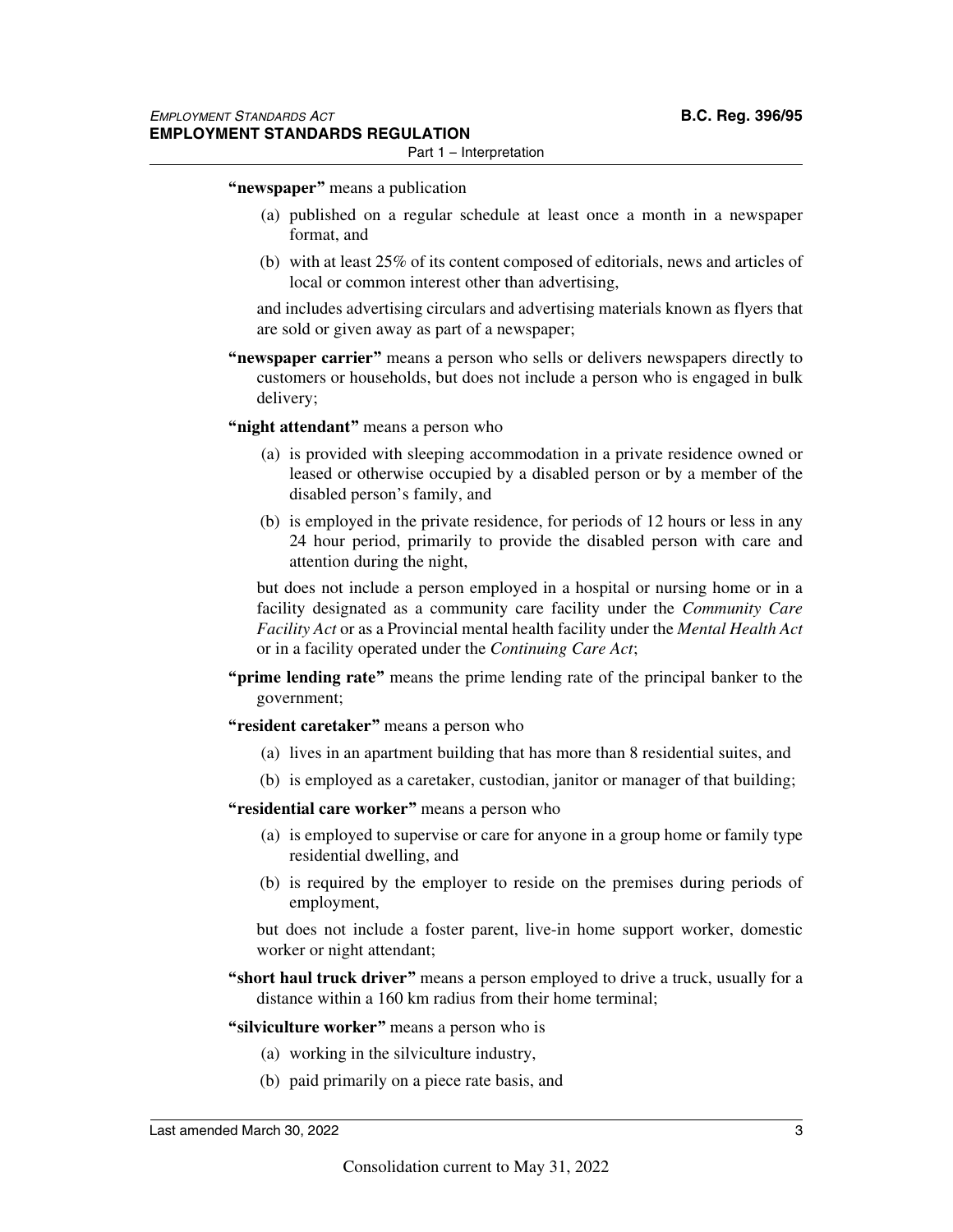- (c) involved in reforestation field work including clearing brush, cone picking, creek cleaning, harvesting seeds, applying herbicide, reclamation work, herding sheep, site preparation, stand sanitation, building trails, fertilizing, girdling, planting, pruning, spacing or distributing trees, weeding, or supervising any of these field activities;
- **"sitter"** means a domestic worker, or other person, who is employed in a private residence solely to provide child care, but does not include any of the following:
	- (a) a nurse;
	- (b) a therapist;
	- (c) a live-in home support worker;
	- (d) an employee of a day care facility or other business engaged in providing child care;
	- (e) a person who resides at the employer's private residence;
- **"talent agency"** means a person who, for a fee, engages in the occupation of offering to procure, promising to procure, attempting to procure or procuring employment for actors, performers, extras or technical creative film persons;
- **"taxi driver"** means a person employed to drive a taxi;

**"teacher"** means the same as in the *School Act* and the *Independent School Act*;

- **"technical creative film person"** includes a film director, director of photography, production designer, art director, person involved in writing or rewriting scripts, hair stylist, make-up artist, costume designer, or animal coordinator involved in the production of a film, video, television show or television commercial;
- **"tender vessel worker"** means a person employed on a vessel to collect and transport fish;
- **"textile worker"** means a person employed to make fabrics or fabric articles, including clothing, in a private residence;
- **"wilderness guide"** means a person employed primarily to guide, teach or assist one or more persons while those persons are engaged in recreational activities in a wilderness environment, including the following activities:
	- (a) back-country skiing, cat-skiing, heli-skiing and snowshoeing;
	- (b) biking;
	- (c) canoeing, kayaking, rafting and jet boating;
	- (d) dogsledding;
	- (e) hiking;
	- (f) horseback riding;
	- (g) mountaineering and rock climbing;
	- (h) operating all-terrain vehicles or snowmobiles;
	- (i) wildlife viewing

but does not include a fishing or hunting guide.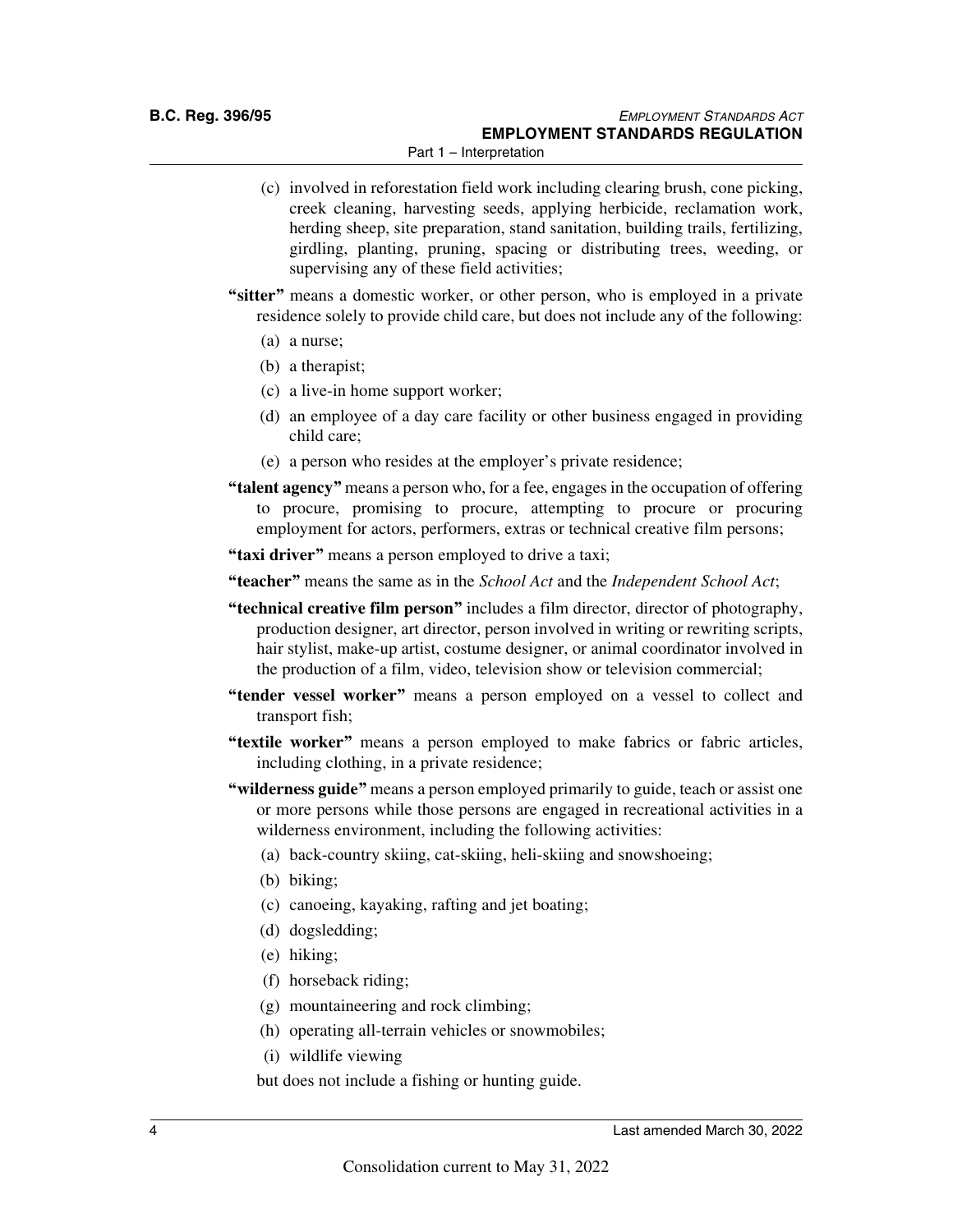- 
- (2) In section 1 of the Act, in the definition of **"temporary layoff"**, **"exceeds"** means exceeds by not more than 24 hours.
- (3) For the purpose of section 52 of the Act, **"employment year"** means a year beginning on a common date that is used by an employer to calculate family responsibility leave for all employees under section 52 of the Act, so long as this does not result in a reduction of any employee's rights under that section.

[am. B.C. Regs. 44/97, s. (a); 358/97, s. (a); 270/98, s. 1; 296/99, s. 1; 130/2000, s. 1; 307/2002, s. 1; 432/2003; 250/2014, s. 1; 211/2015, s. 20; 32/2018, s. 1; 215/2021, Sch. ss. 1 and 2.]

## **PART 2 – EMPLOYMENT AGENCIES AND FARM LABOUR CONTRACTORS**

#### **Licensing of employment agencies**

- **2** (1) An application for a licence to operate an employment agency must
	- (a) be made to the director, and
	- (b) be accompanied by a fee of \$100.
	- (2) The director may issue an employment agency licence only if the applicant has
		- (a) completed a written application in a form required by the director,
		- (b) paid the licence fee, and
		- (c) satisfied the director that the applicant will operate an employment agency in the best interests of employers and persons seeking employment.
	- (3) The director may refuse to issue a licence to an applicant who has had a previous licence cancelled.

#### **Employment agency records**

- **3** (1) An employment agency must keep a record of the following:
	- (a) the name and address of each employer for whom the employment agency provides a service;
	- (b) the name, occupation and address of each person who is directed to an employer for the purpose of being hired or who is provided with information about employers seeking employees.
	- (2) The record must
		- (a) be in English,
		- (b) be kept at the employment agency's principal place of business in British Columbia, and
		- (c) be retained by the employment agency for 2 years. [am. B.C. Reg. 307/2002, s. 2.]

#### **Cancellation or suspension of employment agency licence**

**4** The director may cancel or suspend an employment agency's licence if the employment agency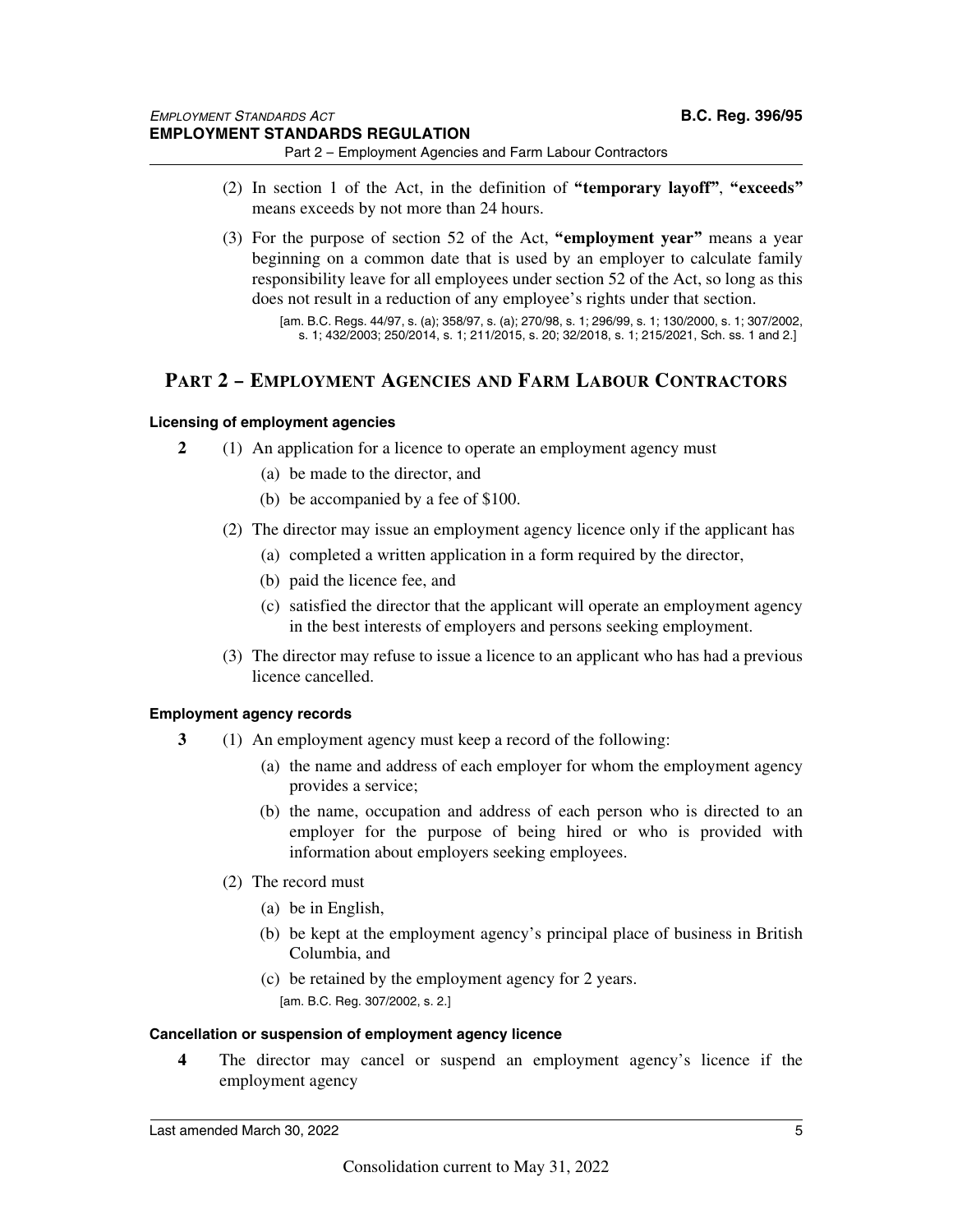- (a) makes a false or misleading statement in an application for a licence,
- (b) contravenes the Act or this regulation,
- (c) is operating or has operated the employment agency contrary to the best interests of employers and persons seeking employment, or
- (d) is placing a domestic worker with an employer and does not inform the employer of the requirement to register the domestic worker with the Employment Standards Branch in accordance with section 15 of the Act and section 13 of this regulation.

[am. B.C. Regs. 204/99, s. (a); 215/2021, Sch. s. 1.]

#### **Licensing of farm labour contractors**

- **5** (1) An application for a licence to act as a farm labour contractor must
	- (a) be made to the director, and
	- (b) be accompanied by a fee of \$150.
	- (2) The director may issue a licence only if the applicant has
		- (a) completed a written application in a form required by the director,
		- (b) paid the licence fee,
		- (c) satisfied the director by an oral or written examination, or both, of the applicant's knowledge of the Act and this regulation, and
		- (d) posted security in accordance with subsection (3).
	- (3) The security must
		- (a) be posted under the *Bonding Act*,
		- (b) be of a type that is listed in section 8 of the Bonding Regulations and is acceptable to the director, and
		- (c) be in the amount directed under section 5.1.
	- (3.1) It is a condition of every licence issued under this section that a farm labour contractor require any person who drives or operates a motor vehicle used by the farm labour contractor for the purpose of transporting employees of the farm labour contractor, another farm labour contractor or a producer to have a valid and subsisting driver's licence under the *Motor Vehicle Act* for the category of motor vehicle used for that purpose.
		- (4) In addition to the conditions set out in subsection (3.1), the director may include in a licence issued to a farm labour contractor any other condition the director considers appropriate for the purposes of the Act.
		- (5) The director may refuse to issue a licence to an applicant who has had a previous licence cancelled.

[am. B.C. Regs. 113/99, s. 1; 197/2003, s. 1; 132/2008, Sch. s. 1.]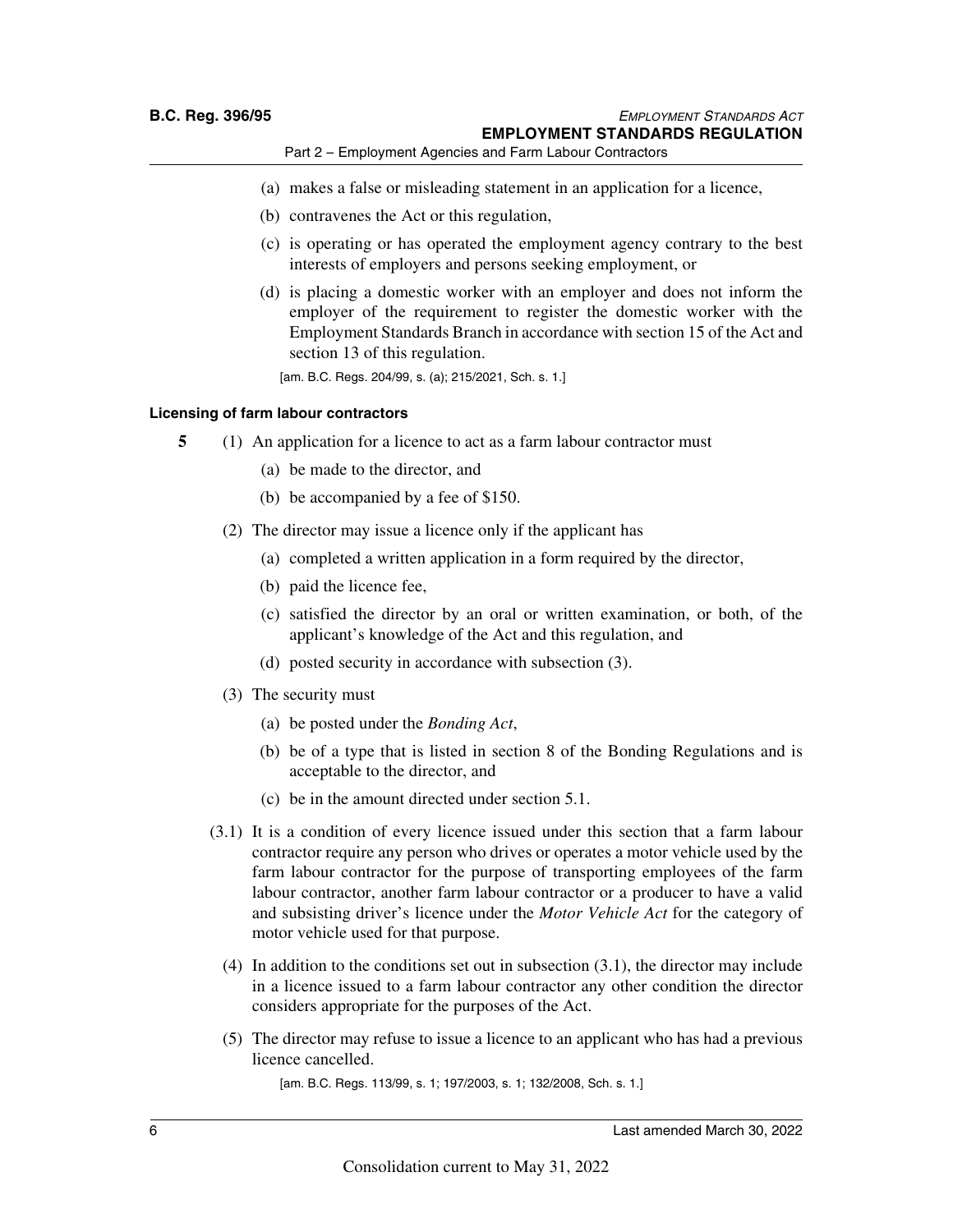#### **Calculation of security**

- **5.1** (1) In this section, **"core requirement"** means a requirement under any of the following sections:
	- (a) section 13 (1) *[farm labour contractors must be licensed]* of the Act;
	- (b) section 17 (1) *[paydays]* of the Act;
	- (c) section 28 *[payroll records]* of the Act;
	- (d) section 58 *[vacation pay]* of the Act;
	- (e) sections 15 and 18 (1) *[minimum wage]*.
	- (2) Subject to subsection (3), the amount of security required to be posted by a farm labour contractor under section 5 (3) (c) is equal to the amount obtained by multiplying the minimum hourly wage by 80, and multiplying the result by the number of employees specified in the licence.
	- (3) If a farm labour contractor has not contravened any core requirement for a period stated in Column 1 of the following table, the amount of security required to be posted under section 5 (3) (c) is equal to the amount obtained by multiplying the minimum hourly wage by the number set out in Column 2 opposite the period of non-contravention in Column 1, and multiplying the result by the number of employees specified in the licence.

| Period of non-contravention  | <b>Multiplier</b> |
|------------------------------|-------------------|
| 1 year to less than 2 years  | 60                |
| 2 years to less than 3 years | 40                |
| 3 years or more              |                   |

- (4) For the purpose of subsection (3), the "period of non-contravention" begins
	- (a) on the date the farm labour contractor begins operating, if the farm labour contractor has not previously been licensed or is newly licensed after the farm labour contractor's licence was cancelled, or
	- (b) on the date the farm labour contractor resumes operating, if the licence of the farm labour contractor was suspended.

[en. B.C. Reg. 197/2003, s. 2.]

#### **Duties of farm labour contractors**

- **6** (1) A farm labour contractor must do all of the following:
	- (a) carry the farm labour contractor's licence at all times while carrying on the licensed activities and display a copy of the licence prominently on all vehicles used for transporting employees;
	- (b) show the licence beforehand to all persons with whom the farm labour contractor intends to deal as a farm labour contractor;
	- (c) immediately notify the director of a change in the farm labour contractor's business or residential address;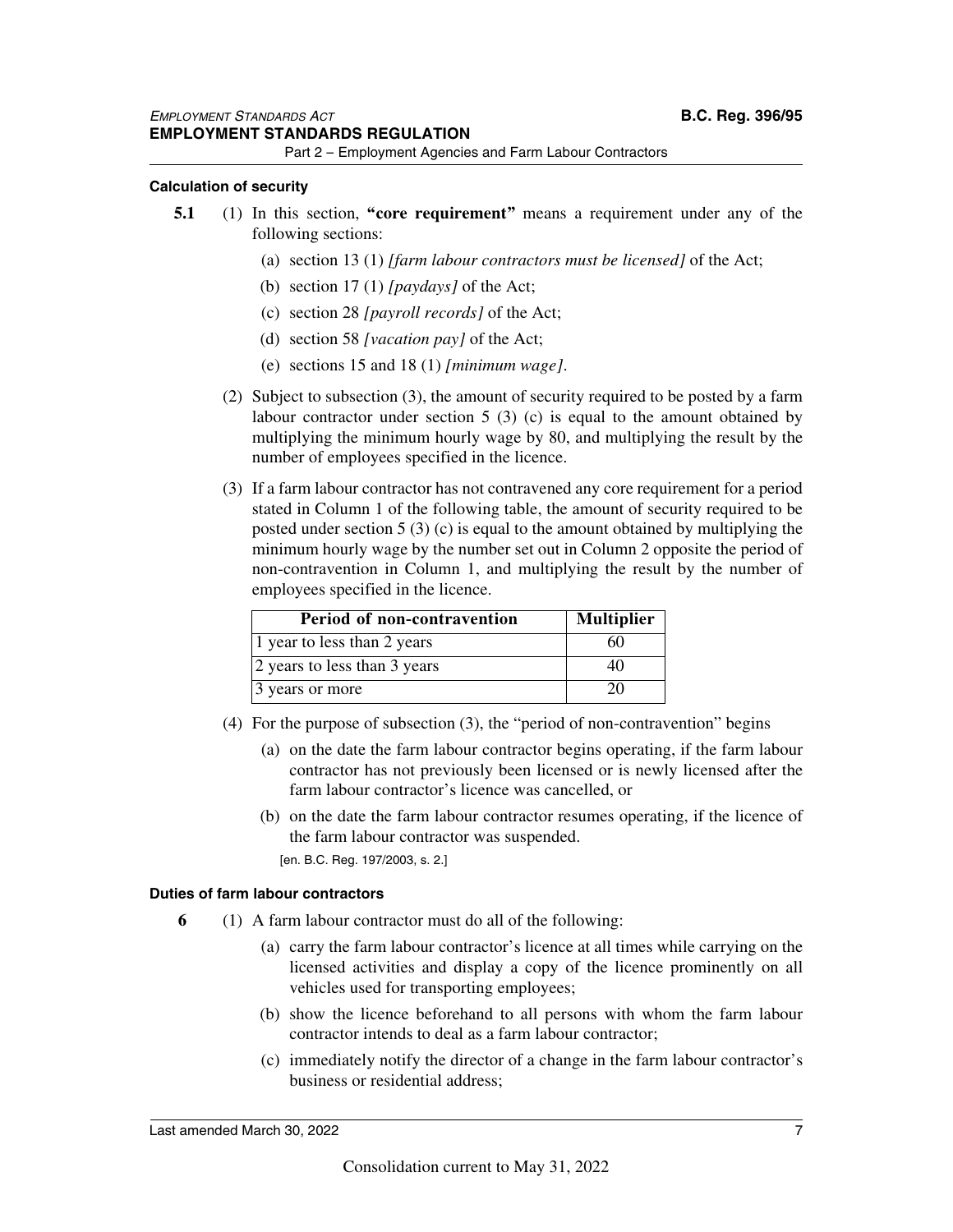- (d) display prominently at the site where the work is to be performed, and on all vehicles used by the farm labour contractor for transporting employees, the wages the farm labour contractor is paying to employees;
- (e) ensure that each vehicle used by the farm labour contractor for transporting employees has affixed to it an unexpired inspection certificate in accordance with section 25.02 of the Motor Vehicle Act Regulations;
- (f) file with the director
	- (i) an up-to-date list of the registration numbers and licence numbers of each vehicle used by the farm labour contractor for transporting employees, and
	- (ii) if the vehicle is owned by the farm labour contractor, copies of the inspection certificate and other records that must be maintained under section 25 of the Motor Vehicle Act Regulations.
- (2) A farm labour contractor who provides transportation to a job site for a farm worker employed by the farm labour contractor and who does not then provide employment for the worker must pay the worker at least the minimum hourly wage for the longer of
	- (a) 2 hours, or
	- (b) the time spent from the departure point to the return to that place or to a place that is no further away and is acceptable to the employee.
- (3) Subsection (2) does not apply if employment is not available due to unsuitable weather conditions or any other cause completely beyond the farm labour contractor's control.
- (4) A farm labour contractor must keep at the work site and make available for inspection by the director a daily log that includes
	- (a) the name of each worker,
	- (b) the name of the employer and work site location to which workers are supplied and the names of the workers who work on that work site on that day,
	- (c) the dates worked by each worker,
	- (d) the fruit, vegetable, berry or flower crop picked in each day by each worker, and
	- (e) the volume or weight picked in each day by each worker.
- (5) The records required by subsection (4) must
	- (a) be in English, and
	- (b) be retained by the employer for 2 years after the employment terminates, at the employer's principal place of business in British Columbia. [am. B.C. Regs. 216/98, s. (a); 113/99, s. 2; 307/2002, s. 3; 195/2003, s. 1.]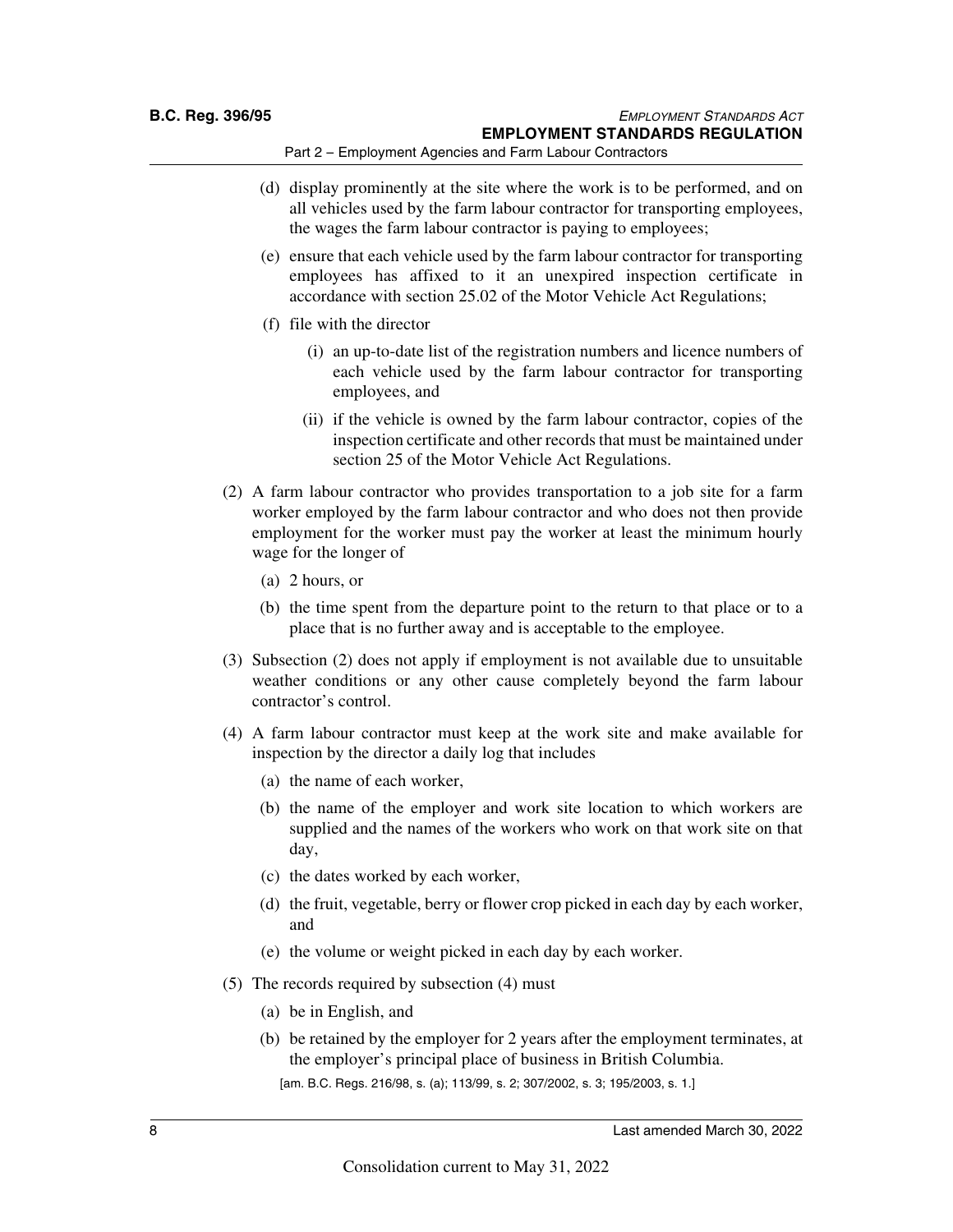#### **Additional duties of farm labour contractors – posting safety notices in vehicles**

- **6.1** (1) A farm labour contractor must, in every vehicle used by the farm labour contractor to transport employees, post a notice provided by the director respecting vehicle and passenger safety requirements under the *Motor Vehicle Act* and the *Workers Compensation Act*, including driver, seating and seat belt requirements.
	- (2) A notice required to be posted under subsection (1) must be displayed in one or more positions in the vehicle that are clearly visible to the driver or operator of the vehicle and employees riding in the vehicle. [en. B.C. Reg. 197/2007.]

#### **Administrative fee – transportation costs**

- **6.2** (1) The administrative fee prescribed for the purpose of section 30.1 (1) of the Act is \$500 and must be paid
	- (a) in Canadian currency, or
	- (b) by cheque, draft or money order, made payable to the Minister of Finance.
	- (2) The fee prescribed under subsection (1) must be paid to and received by the director, at the address specified in the notice served on the farm labour contractor under section 30.1 (2) of the Act, within 30 days after a farm labour contractor is deemed, under section 122 of the Act, to have been served with the notice.

[en. B.C. Reg. 132/2008, Sch. s. 2.]

#### **Cancellation or suspension of farm labour contractor's licence**

- **7** The director may refuse to issue a licence to a farm labour contractor, refuse to renew or reinstate a farm labour contractor's licence or cancel or suspend a farm labour contractor's licence in any of the following circumstances:
	- (a) the farm labour contractor made a false or misleading statement in an application for a licence;
	- (b) the farm labour contractor is in breach of a condition of the licence;
	- (c) the farm labour contractor or an agent of the farm labour contractor contravenes the Act or this regulation;
	- (d) a peace officer has, with respect to a motor vehicle used by the farm labour contractor for the purpose of transporting employees of the farm labour contractor, another farm labour contractor or a producer, ordered the farm labour contractor, under the *Motor Vehicle Act*, to
		- (i) remove the vehicle from the highway for repairs, or
		- (ii) surrender the vehicle licence or number plates, or both, for the vehicle to the Insurance Corporation of British Columbia or to the peace officer;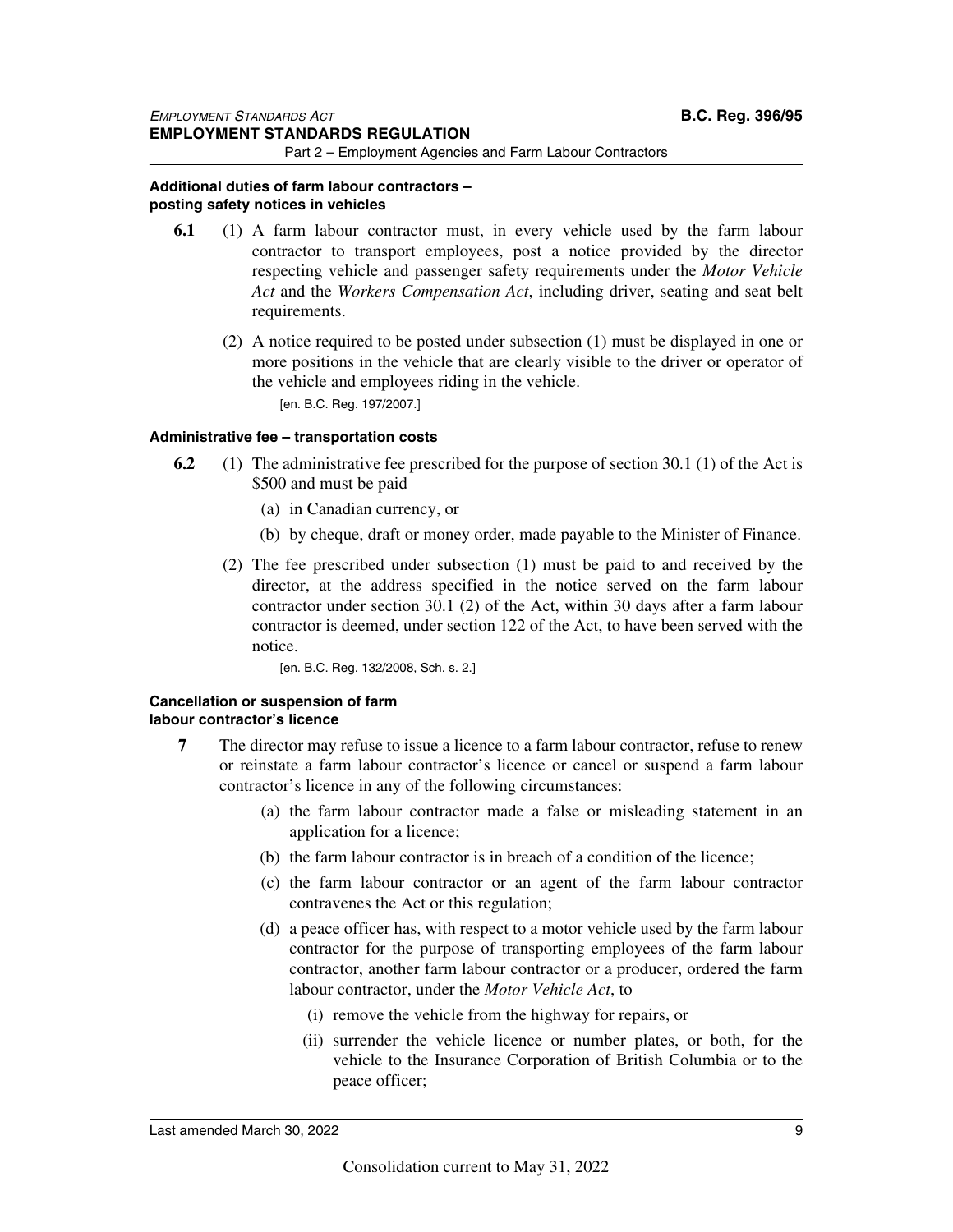- (e) the farm labour contractor has been found, with respect to a motor vehicle used by the farm labour contractor for the purpose of transporting employees of the farm labour contractor, another farm labour contractor or a producer, under the *Motor Vehicle Act*, to have contravened a provision of Division 39 – Road Safety of the Motor Vehicle Act Regulations;
- (f) the Workers' Compensation Board has, under the *Workers Compensation Act*, taken an enforcement action described in one or both of subparagraphs (i) and (ii) against the farm labour contractor with respect to transportation, by the farm labour contractor, of employees of the farm labour contractor, another farm labour contractor or a producer:
	- (i) issued an order under section 84 *[general authority to make orders]* of the *Workers Compensation Act* to comply with section 21 *[general duties of employers]* of that Act or section 4.1 *[safe workplace]* or 4.3 *[safe machinery and equipment]* or Part 17 *[Transportation of Workers]* of the Occupational Health and Safety Regulation;
	- (ii) imposed an administrative penalty in the circumstances described by section 95 (1) *[administrative penalties – higher maximum amount]* of the *Workers Compensation Act* with respect to a contravention of section 21 of that Act or section 4.1 or 4.3 or Part 17 of the Occupational Health and Safety Regulation.

[am. B.C. Regs. 132/2008, Sch. s. 3; 89/2021, Sch. 2, s. 2.]

#### **If there is a change of directors or officers**

- **8** (1) A corporation that is licensed as a farm labour contractor must apply for a new licence within 7 days after any change in its directors or officers.
	- (2) If the corporation does not apply within the time specified in subsection (1),
		- (a) its licence is void, and
		- (b) the corporation must surrender the licence to the director.

#### **Rules about licences**

- **9** (1) A licence issued under this regulation
	- (a) is valid for one year after the date on which it was issued, and
	- (b) is not transferable or assignable.
	- (2) Despite subsection (1) (a), effective January 1, 2000, the director may issue a licence under this regulation for a 3 year term if the farm labour contractor
		- (a) renews its irrevocable letter of credit for each year of the term, and
		- (b) has not had a licence under this regulation cancelled by the director. [am. B.C. Regs. 113/99, s. 3; 197/2003, s. 3.]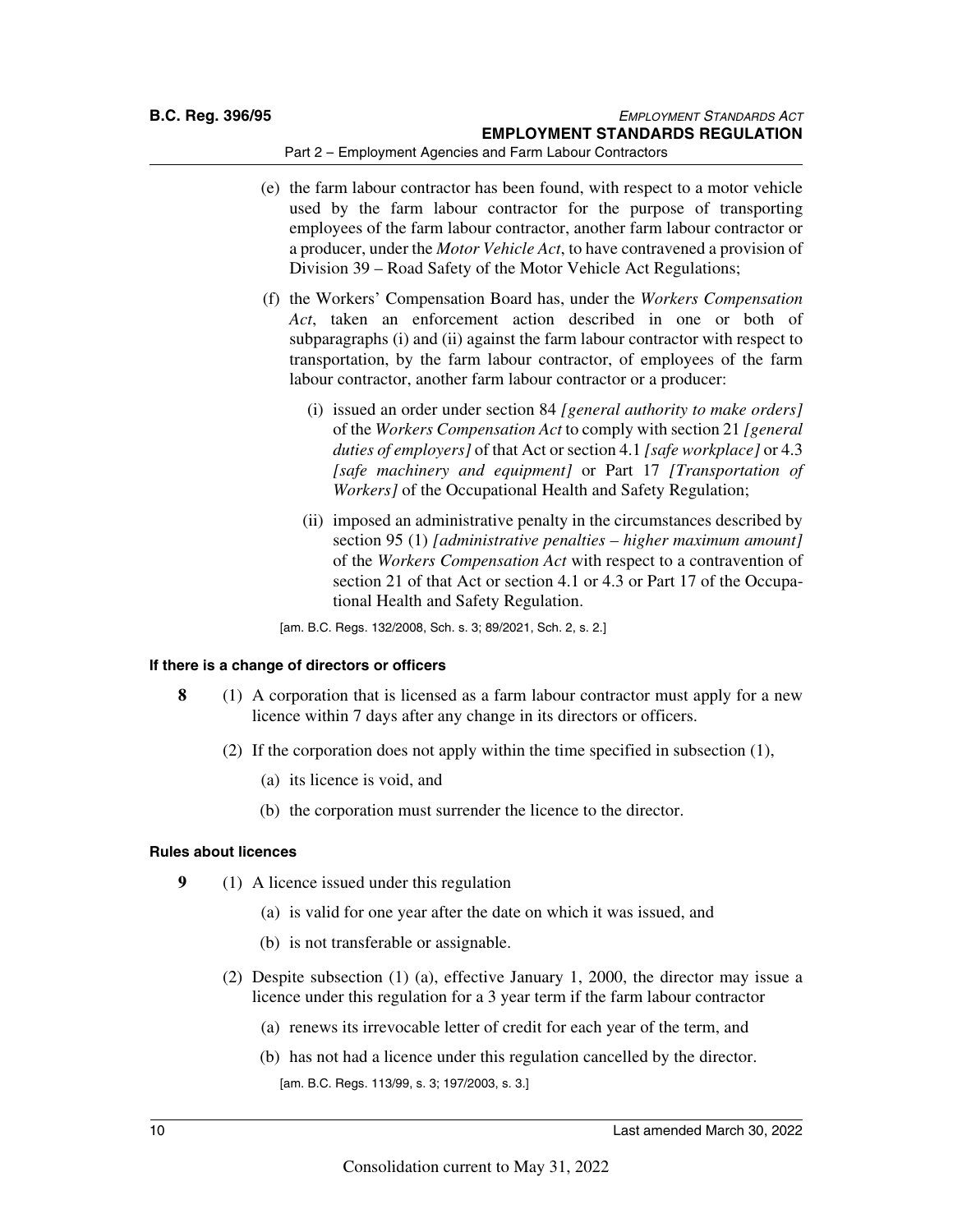Part 3 – Employees Working in Residences

#### **If a licence is refused, cancelled or suspended**

- **10** On making a determination to refuse to issue, renew or reinstate or to cancel or suspend, a licence under this regulation, the director must serve the person who applied for or held the licence with a copy of the determination that includes
	- (a) the reasons for the determination, and
	- (b) the time limit and process for appealing the determination to the tribunal. [am. B.C. Reg. 132/2008, Sch. s. 4.]

#### **Surrender of licence**

**11** When served with a copy of a determination cancelling or suspending a licence issued under this regulation, the licence holder must immediately surrender the licence to the director.

#### **Appeals from the refusal, cancellation and suspension of a licence**

- **12** (1) A person who is served with a determination under section 10 may appeal the determination to the tribunal by delivering to its office a written request that includes the reasons for the appeal.
	- (2) The request must be delivered to the tribunal within
		- (a) 30 days after the date of service, if the person was served by registered mail, and
		- (b) 21 days after the date of service, if the person was personally served or served under section 122 (3) of the Act.
	- (3) For an appeal under this section,
		- (a) the tribunal has the same powers as under sections 114 to 116 of the Act, and
		- (b) sections 108, 109 (b) to (h) and 111 of the Act apply. [am. B.C. Reg. 195/2003, s. 2.]

## **PART 3 – EMPLOYEES WORKING IN RESIDENCES**

#### **Registry information**

- **13** (1) An employer of a domestic worker who resides at the employer's private residence or a textile worker must provide the director with the following information:
	- (a) the employer's name, address, telephone number and fax number;
	- (b) the employee's name, address and telephone number;
	- (c) whether the employee is a domestic worker or a textile worker.
	- (2) The employer must provide the information required under subsection (1) in writing to the director within 30 days after the date the employee was hired.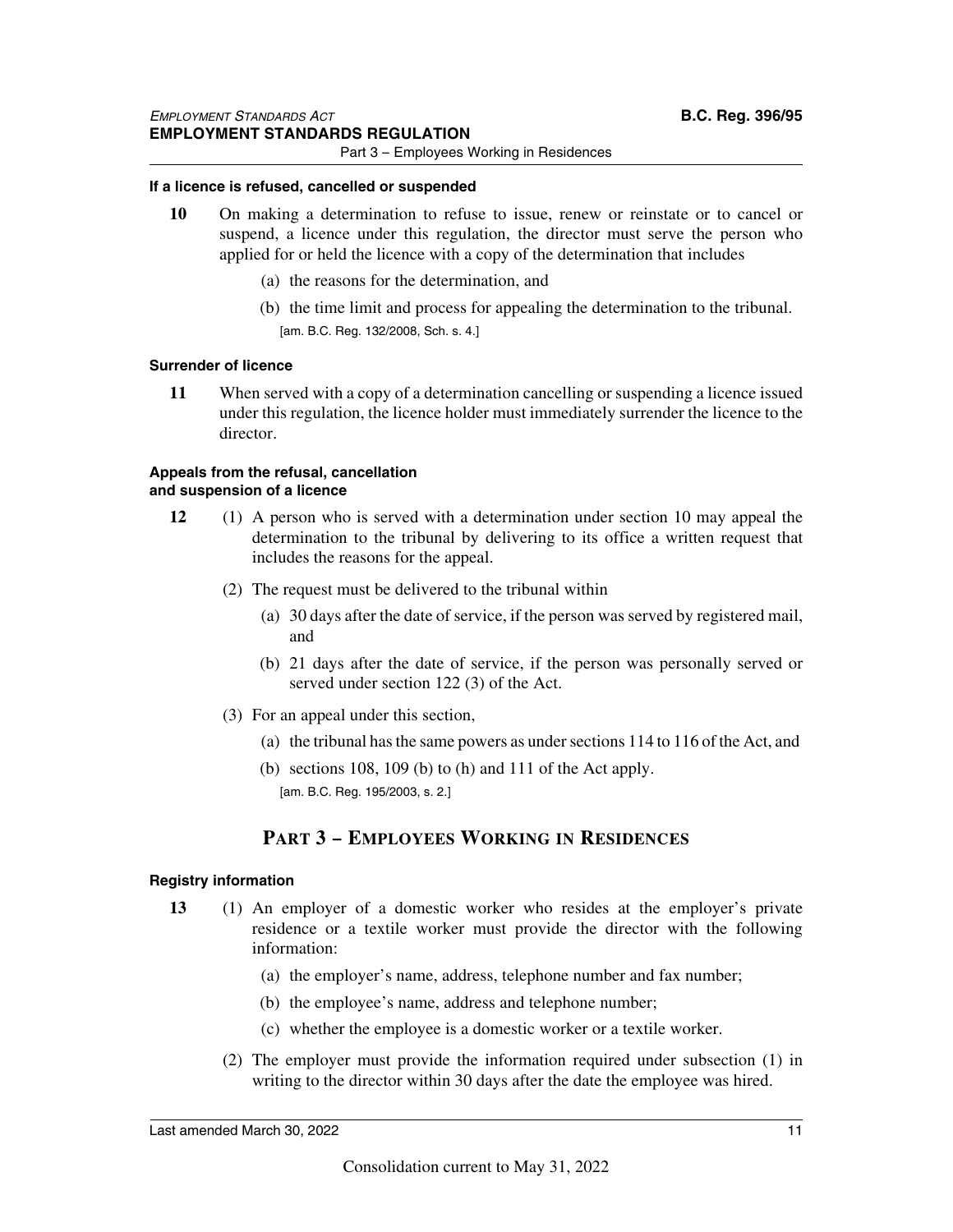Part 4 – Minimum Wages

(3) An employer must provide the director with written notice of a change to the information provided under subsection (1) within 6 months of becoming aware of the change.

[am. B.C. Regs. 204/99, s. (b); 215/2021, Sch. ss. 1 and 3.]

#### **Maximum room and board rates for domestic worker**

**14** An employer must not charge a domestic worker more than \$325 per month for room and board.

[am. B.C. Reg. 215/2021, Sch. s. 1.]

## **PART 4 – MINIMUM WAGES**

#### **Minimum hourly wage**

- **15** Subject to sections 16 to 18, the minimum wage is \$15.20 an hour.
	- [en. B.C. Reg. 67/2011, App. 1, s. 1; am. B.C. Regs. 67/2011, App. 2, s. 1 and App. 3, s. 1; 40/2015, s. 1; 136/2016, s. 1; 158/2017, s. 1; 12/2018, s. 1; 80/2018, Sch. 5, s. 1.]

#### **Minimum daily wage**

- **16** (1) The minimum daily wage for a live-in home support worker is \$113.50 for each day or part day worked.
	- (2) The minimum daily wage for a live-in camp leader is \$121.65 for each day or part day worked.

[en. B.C. Reg. 307/2000, s. 2; am. B.C. Regs. 67/2011, App. 1, s. 2, App. 2, s. 2 and App. 3, s. 2; 40/2015, s. 2; 136/2016, s. 2; 158/2017, s. 2; 80/2018, Sch. 1, s. 1, as am. by B.C. Reg. 103/2018, Sch. 3, s. 1, Sch. 4, s. 1 and Sch. 5, s. 2.]

#### **Minimum wage – resident caretakers**

- **17** The minimum wage for a resident caretaker is,
	- (a) for an apartment building containing 9 to 60 residential suites, \$912.28 a month plus \$36.56 for each suite, and
	- (b) for an apartment building containing 61 or more residential suites, \$3 107.42.

#### **Minimum wage – farm workers**

**18** (1) The minimum wage, including 4% of gross earnings vacation pay, for farm workers who are employed on a piece work basis and hand harvest the following berry, fruit or vegetable crops, is, for the gross volume or weight picked, as follows:

| (a) apples   | \$21.06 a bin $(27.1 \text{ ft}^3 / 0.767 \text{ m}^3)$ ;     |
|--------------|---------------------------------------------------------------|
| (b) apricots | \$24.23 a 1/2 bin $(13.7 \text{ ft}^3 / 0.388 \text{ m}^3)$ ; |
| (c) beans    | \$0.289 a pound / \$0.637 a kg;                               |

<sup>[</sup>en. B.C. Reg. 307/2000, s. 2; am. B.C. Regs. 67/2011, App. 1, s. 3, App. 2, s. 3 and App. 3, s. 3; 40/2015, s. 3; 136/2016, s. 3; 158/2017, s. 3; 80/2018, Sch. 1, s. 2, Sch. 3, s. 2, Sch. 4, s. 2 and Sch. 5, s. 3.]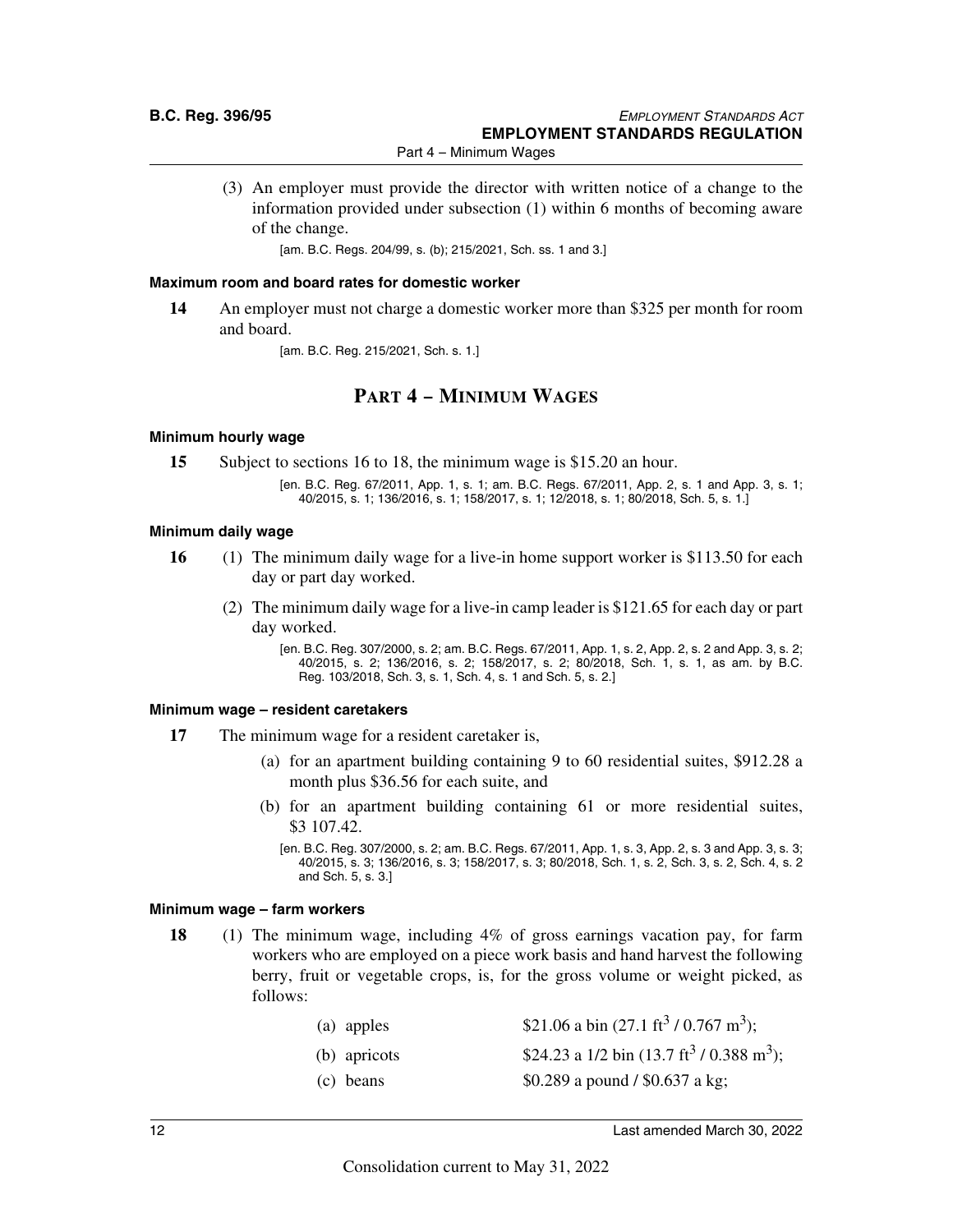| (d) blueberries      | \$0.488 a pound / \$1.077 a kg;                                   |
|----------------------|-------------------------------------------------------------------|
| (e) Brussels sprouts | \$0.201 a pound / \$0.443 a kg;                                   |
| (f) cherries         | \$0.277 a pound / \$0.610 a kg;                                   |
| (g) grapes           | \$22.38 a 1/2 bin $(13.7 \text{ ft}^3 / 0.388 \text{ m}^3)$ ;     |
| (h) mushrooms        | \$0.290 a pound / \$0.639 a kg;                                   |
| (i) peaches          | \$22.38 a 1/2 bin (12.6 ft <sup>3</sup> / 0.357 m <sup>3</sup> ); |
| $(i)$ pears          | \$23.72 a bin $(27.1 \text{ ft}^3 / 0.767 \text{ m}^3)$ ;         |
| $(k)$ peas           | \$0.360 a pound / \$0.794 a kg;                                   |
| (1) prune plums      | \$23.72 a 1/2 bin (13.7 ft <sup>3</sup> / 0.388 m <sup>3</sup> ); |
| (m) raspberries      | \$0.440 a pound / \$0.971 a kg;                                   |
| (n) strawberries     | \$0.424 a pound / \$0.934 a kg.                                   |

Part 4 – Minimum Wages

- (1.1) The minimum wage for farm workers who are employed on a piece work basis and hand harvest daffodils is \$0.169 a bunch (10 stems) for gross number picked.
	- (2) Each employer of farm workers must display, in a location where they can be read by all employees, notices stating the following:
		- (a) the volume of each picking container being used;
		- (b) the volume or weight of fruit, vegetables or berries required to fill each picking container;
		- (c) the resulting piece rate.
	- (3) Farm workers described in subsection (1), and their employers, are exempted from section 58 of the Act on condition that the farm workers receive not less than the minimum wage described in subsection (1).
	- (4) A farm labour contractor must keep records of the following information:
		- (a) the name of each worker;
		- (b) the work site location and dates worked by each worker;
		- (c) the fruit, vegetable, berry or flower crop picked in each day by each worker;
		- (d) the volume or weight picked in each day by each worker.
	- (5) The records required by subsection (4) must
		- (a) be in English,
		- (b) be kept at the employer's principal place of business in British Columbia, and
		- (c) be retained by the employer for 2 years after the employment terminates. [en. B.C. Reg. 307/2000, s. 2; am. B.C. Regs. 348/2000; 307/2002, s. 4; 196/2003, s. 1; 67/2011,
			- App. 1, ss. 4 and 5; 40/2015, ss. 4 and 5; 136/2016, s. 4; 158/2017, s. 4; 80/2018, Sch. 2.]
- **18.1** Repealed. [B.C. Reg. 80/2018, Sch. 5, s. 4.]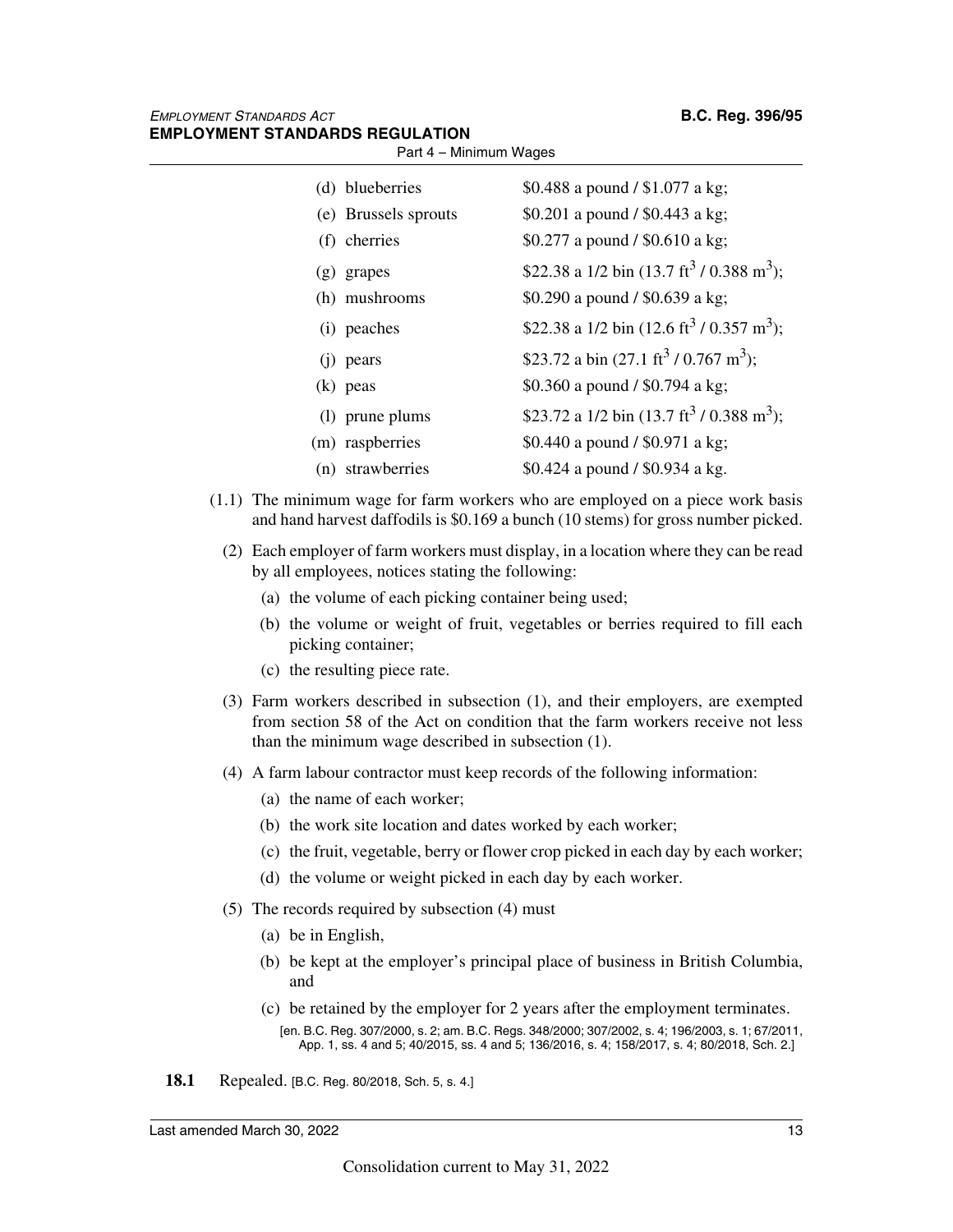Part 5 – Hours of Work and Statutory Holiday Pay

## **PART 5 – HOURS OF WORK AND STATUTORY HOLIDAY PAY**

**19** to **21** Repealed. [B.C. Reg. 307/2002, s. 5.]

#### **Rest periods for residential care workers**

- **22** (1) If a residential care worker is required by an employer to remain on the premises for a 24 hour period, the employer must schedule a rest period of 8 or more consecutive hours for the worker during the 24 hour period.
	- (2) For each interruption of a rest period to which a residential care worker is entitled under subsection (1), the employer must pay the worker at the regular wage for the longer of
		- (a) 2 hours, or
		- (b) the number of hours of work caused by interruption of the rest period.
- **23** Repealed. [B.C. Reg. 196/2003, s. 2.]
- **24** Repealed. [B.C. Reg. 307/2002, s. 7.]

## **PART 6 – INTEREST AND PENALTIES**

#### **Interest on money owing by employer**

**25** During each successive 3 month period beginning on October 1, January 1, April 1 and July 1, the interest rate payable under section 88 (1) of the Act is equal to the prime lending rate on the 15th day of the month immediately preceding the 3 month period. [am. B.C. Reg. 359/99, s. (a).]

#### **Investigation without a complaint**

**26** For the purposes of section 88 (1) of the Act, the date of delivery of a complaint includes the date information is obtained under section 76 (2) of the Act about an employer's failure to pay wages or another amount.

[am. B.C. Reg. 307/2002, s. 8.]

#### **Interest on money received by the director**

- **27** (1) The interest payable on
	- (a) money received by the director under section 113 (2) of the Act, or
		- (b) money collected under a determination or an order of the tribunal

is equal to the actual amount of interest earned on the money from the date the money is deposited in a savings institution to the date the money is forwarded to the person entitled to it.

(2) Interest under subsection (1) is payable from the date the money is deposited in a savings institution to the date the money is forwarded to the person entitled to it. [en. B.C. Reg. 195/2003, s. 3; am. B.C. Reg. 36/2019, s. 1.]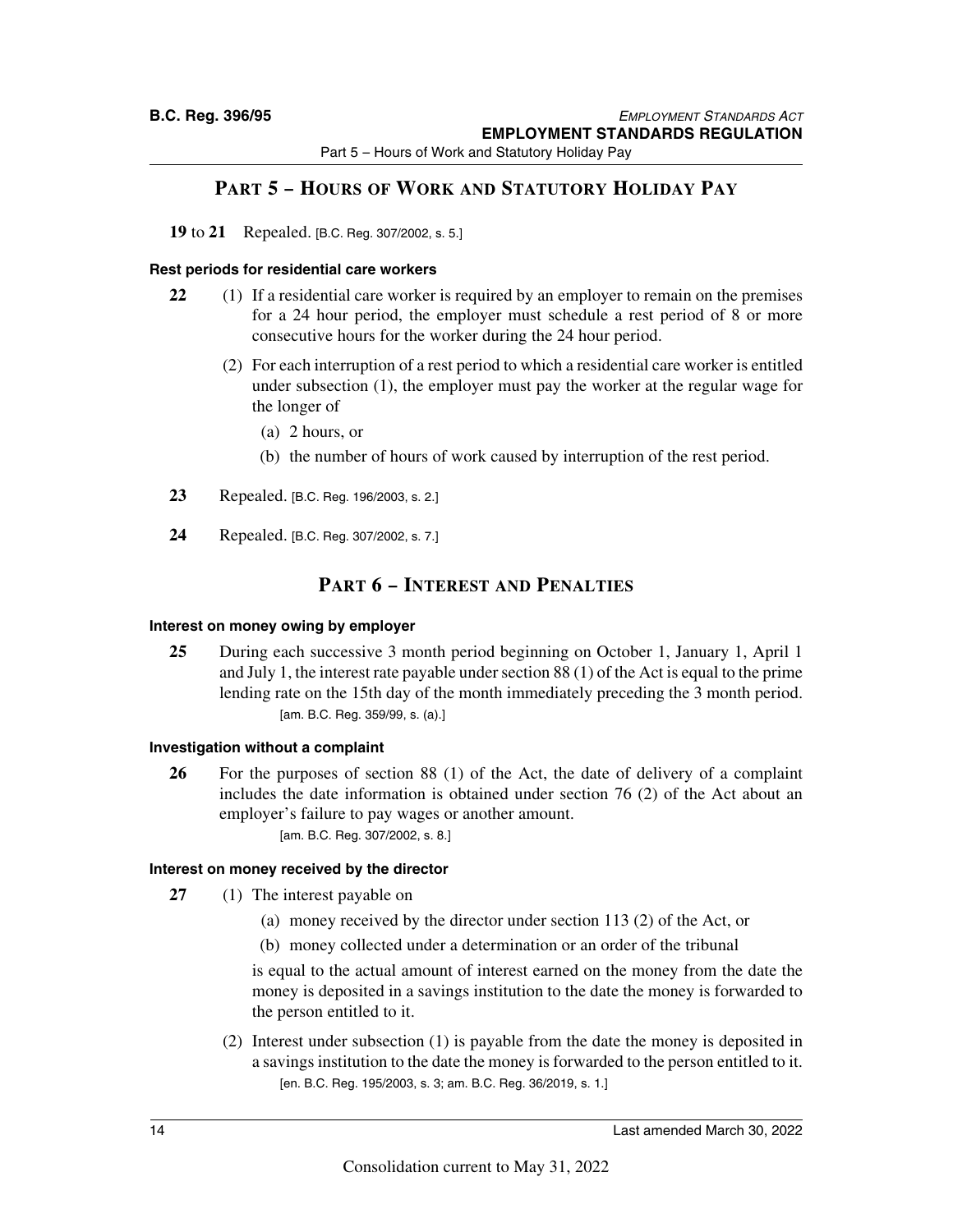Part 6 – Interest and Penalties

#### **28** Repealed. [B.C. Reg. 307/2002, s. 10.]

#### **Administrative penalties**

- **29** (1) Subject to section 81 of the Act and any right of appeal under Part 13 of the Act, the following monetary penalties are prescribed for the purposes of section 98 (1) of the Act:
	- (a) a fine of \$500 if the director determines that a person has contravened a requirement under the Act, unless paragraph (b) or (c) applies;
	- (b) a fine of \$2 500 if
		- (i) after the date of a determination under paragraph (a), the director determines that the person contravened the requirement referred to in that paragraph subsequent to the determination under paragraph (a), and
		- (ii) that subsequent contravention occurs within 3 years after the date of the most recent contravention of the same requirement in relation to which there has been a determination under paragraph (a),

unless paragraph (c) applies;

- (c) a fine of \$10 000 if
	- (i) after the date of a determination under paragraph (b), the director determines that the person contravened the requirement referred to in that paragraph subsequent to the determination under paragraph (b), and
	- (ii) that subsequent contravention occurs within 3 years after the date of the most recent contravention of the same requirement in relation to which there has been a determination under paragraph (b).
- (1.1) For the purposes of subsection (1), an act or omission of an employer constituting a contravention of a requirement under the Act is deemed to be a single contravention regardless of the number of employees affected by the contravention.
	- (2) The penalties imposed under subsection (1) apply to the person only in respect of the location where the contravention occurred.
	- (3) Despite subsection (2), if an employer dispatches an employee from one location to another worksite, a contravention that occurs at that other worksite is considered to be, for the purposes of subsection (1), a contravention at the location from which the employee was dispatched.
	- (4) If an administrative penalty is imposed on a person, a prosecution under the Act for the same contravention may not be brought against the person.
	- (5) A person who is subject to an administrative penalty under this section must pay the amount to the minister charged with the administration of the *Financial Administration Act*.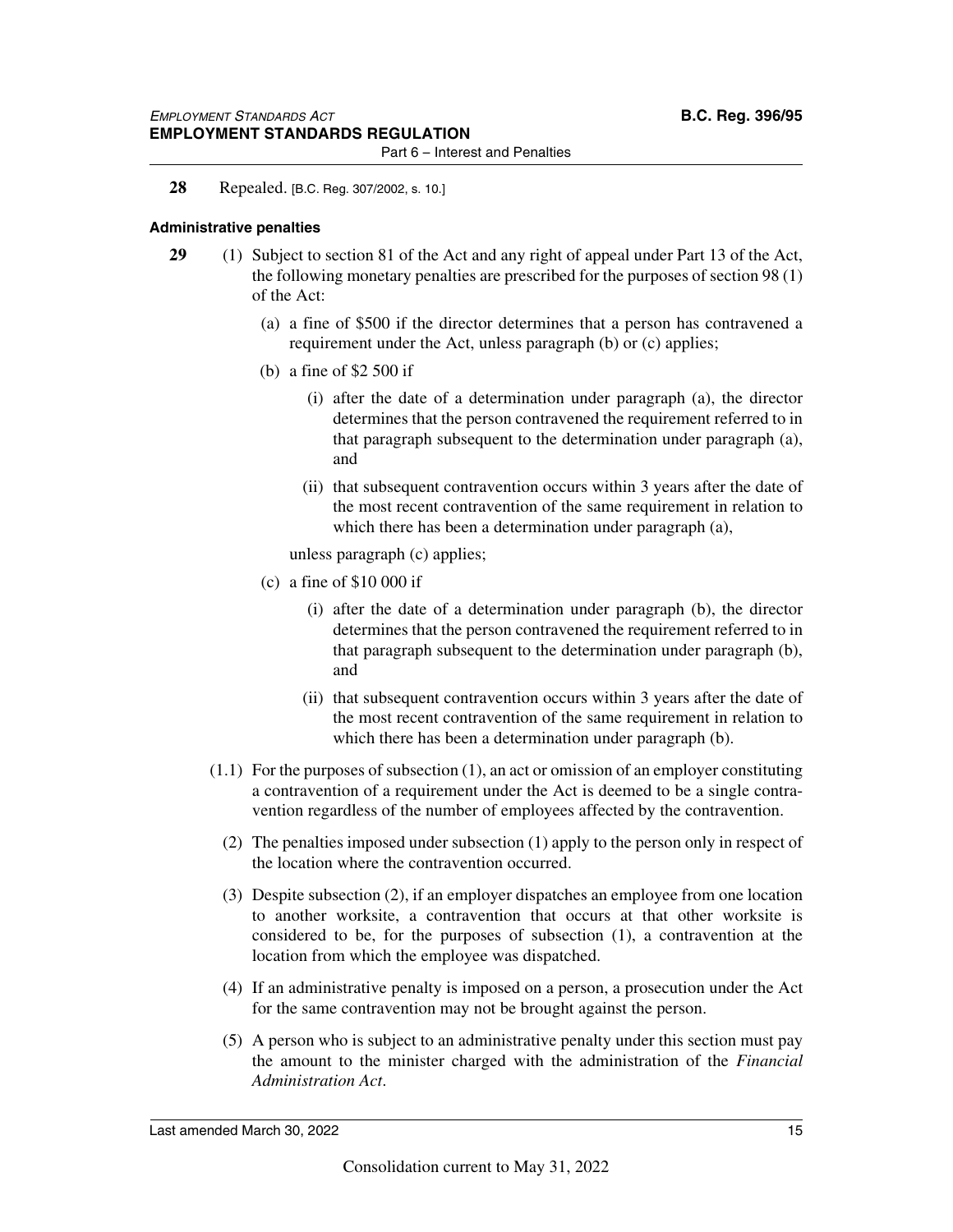- Part 7 Variances and Exclusions
- (6) Subsections (1) to (5) apply only in respect of contraventions that occur on or after November 30, 2002.
- (7) In subsection (8), **"former provisions"** is a reference to sections 28 and 29 and Appendix 2 of this regulation, as those provisions read immediately before November 30, 2002.
- (8) The former provisions apply, despite their repeal, for purposes of contraventions of the Act and this regulation that occurred before November 30, 2002. [en. B.C. Reg. 307/2002, s. 10; am. B.C. Regs. 64/2006; 364/2007.]

## **PART 7 – VARIANCES AND EXCLUSIONS**

#### **How to apply for a variance**

- **30** (1) To apply under section 72 of the Act for a variance, a letter must be delivered to the director.
	- (2) The letter must be signed by the employer and a majority of the employees who will be affected by the variance and must include the following:
		- (a) the provision of the Act the director is requested to vary;
		- (b) the variance requested;
		- (c) the duration of the variance;
		- (d) the reason for requesting the variance;
		- (e) the employer's name, address and telephone number;
		- (f) the name and home phone number of each employee who signs the letter.

#### **30.1** Spent.

#### **How to apply for a variance – duration of temporary layoff**

- **30.2** Despite section 30 of this regulation, an application under section 72 (a) *[application for variance – duration of temporary layoff]* of the Act for a variance must
	- (a) be made in a form and manner required by the director,
	- (b) be certified by the employer and include written approvals, made in a form and manner required by the director, from a majority of the employees who will be affected by the variance, and
	- (c) include the following:
		- (i) the variance requested;
		- (ii) the duration of the variance;
		- (iii) the reason for requesting the variance;
		- (iv) the employer's name, address, email address and telephone number;
		- (v) the name, email address and home phone number of each employee whose written approval is included in the application;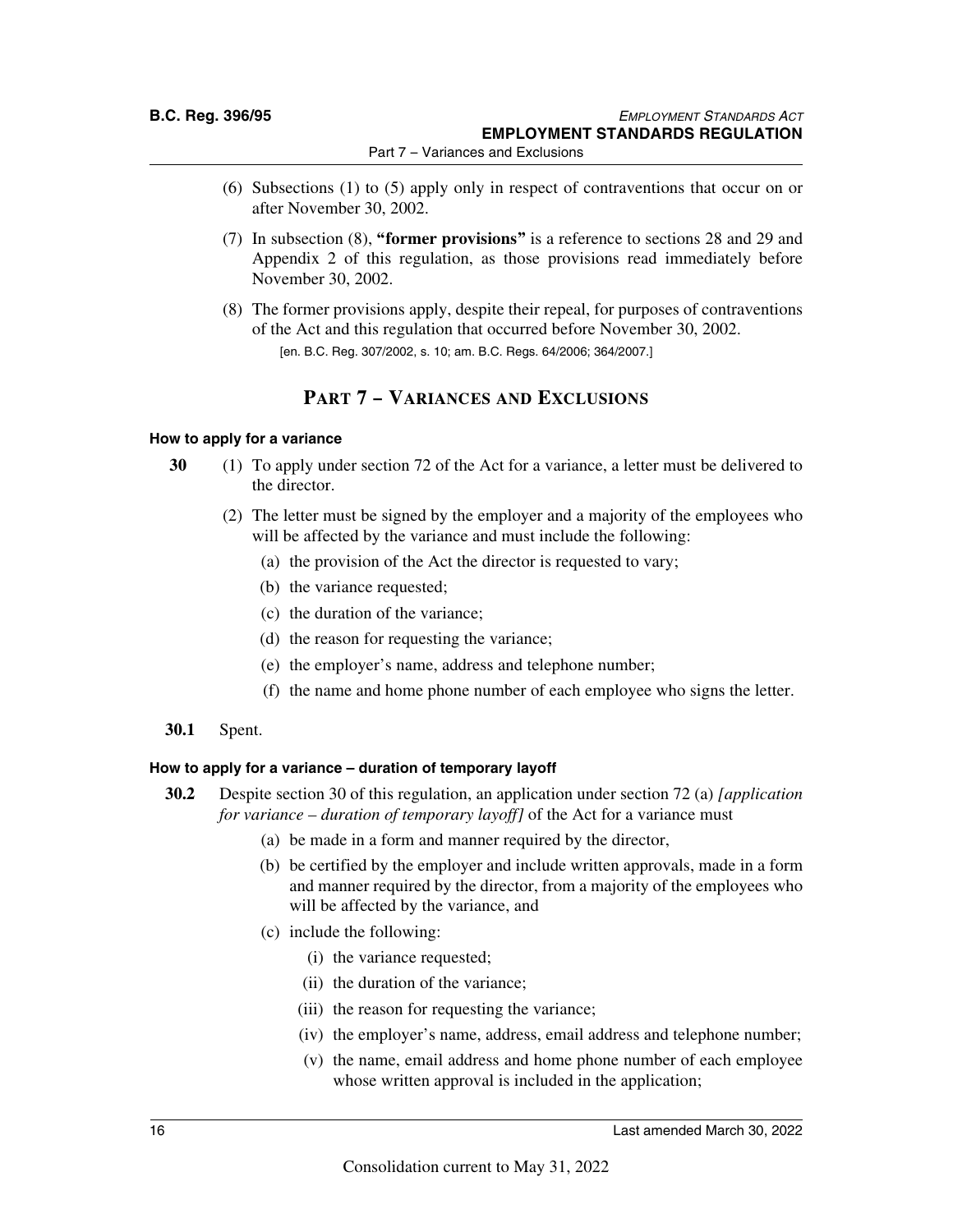(vi) the total number of employees who will be affected by the variance. [en. B.C. Reg. 185/2020.]

#### **Professions and occupations excluded from the Act**

- **31** The Act does not apply to an employee who is
	- (a) an architect, as defined in the *Architects Act*,
	- (b) a member, other than an honorary member, of the Organization of Chartered Professional Accountants of British Columbia under the *Chartered Professional Accountants Act* or a person enrolled as a student under that Act,
	- (c) a member of the Law Society of British Columbia under the *Legal Profession Act* or a person enrolled as an articled student under that Act,
	- (d) a registrant of the College of Chiropractors of British Columbia continued under the *Health Professions Act*,
	- (e) a registrant of the College of Dental Surgeons of British Columbia continued under the *Health Professions Act*, other than a registrant who is only authorized under the bylaws of that College to use the title "dental therapist" under that Act,
	- (f) a professional engineer, professional engineering licensee or engineer in training under the *Professional Governance Act*,
	- (g) a person licensed as an insurance agent or adjuster under the *Financial Institutions Act*,
	- (h) a practising land surveyor, land surveyor associate or land surveyor in training as those terms are defined in the *Land Surveyors Act*,
	- (i) a registrant of the College of Physicians and Surgeons of British Columbia continued under the *Health Professions Act*,
	- (j) a registrant of the College of Naturopathic Physicians of British Columbia established under the *Health Professions Act*,
	- (k) a registrant of the College of Optometrists of British Columbia established under the *Health Professions Act*,
	- (l) Repealed. [B.C. Reg. 209/2020, s. 3.]
	- (m) a person licensed under the *Real Estate Services Act*,
	- (n) a person registered under section 35 of the *Securities Act*,
	- (o) a registrant of the College of Veterinarians of British Columbia continued under the *Veterinarians Act*, or
	- (p) a professional forester under the *Professional Governance Act*,

so long as that person is carrying on the occupation governed by the Acts referred to in paragraphs (a) to (p).

<sup>[</sup>am. B.C. Regs. 372/98; 518/2004, Sch. s. 9; 202/2006, s. 3 (a); 420/2008, App. s. 4; 421/2008, App. s. 4; 422/2008, App. s. 4; 423/2008, App. s. 4; 169/2010, App. s. 4; 7/2014; 188/2016; 32/2018, s. 2; 209/2020, s. 3; 11/2021, App. 3, s. 6.]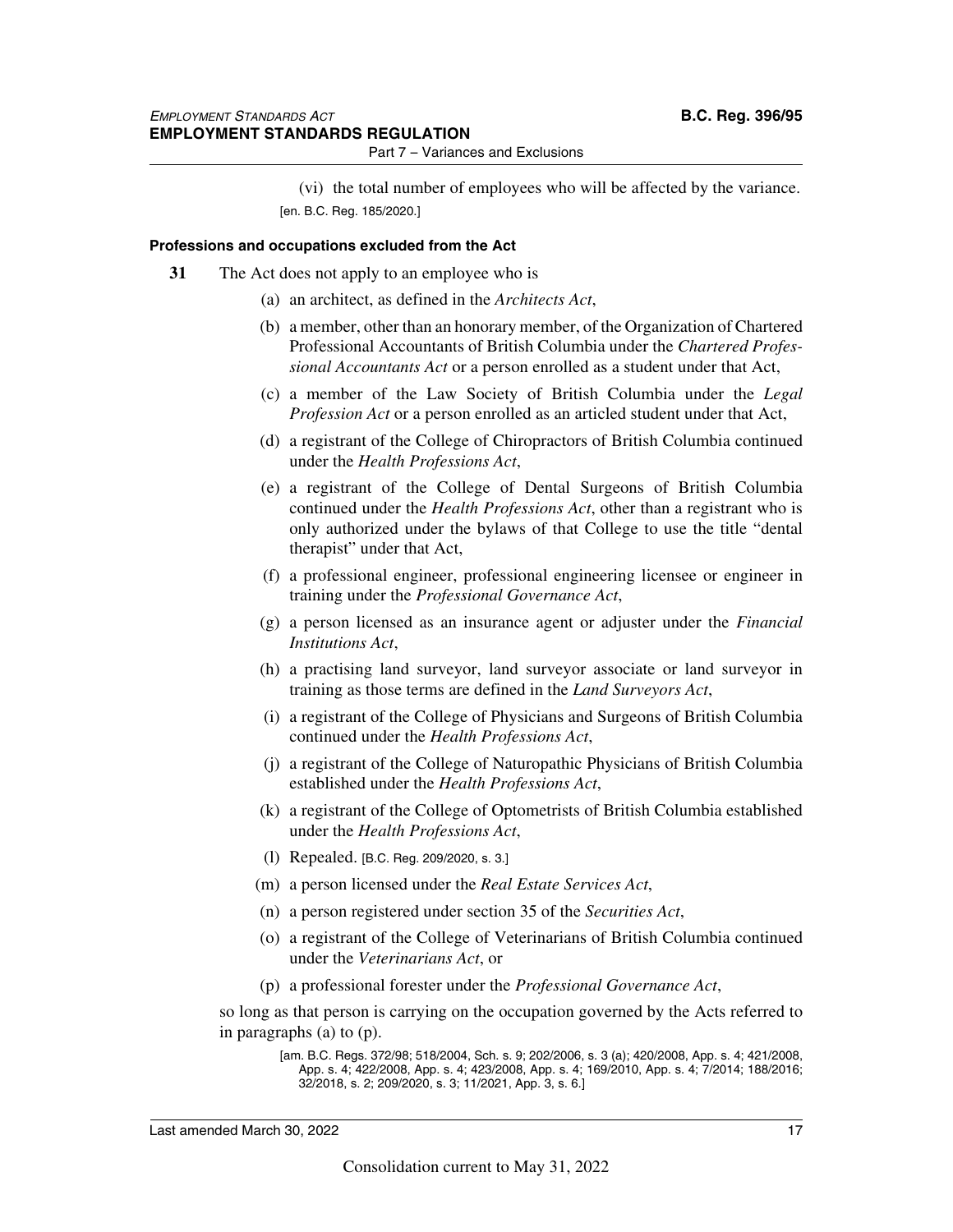#### **Employees excluded from the Act**

- **32** (1) The Act does not apply to any of the following:
	- (a) a student who is employed, by a board as defined in the *School Act* or by an authority as defined in the *Independent School Act*, to work at the secondary school where the student is enrolled;
	- (b) a student enrolled at a secondary school under the supervision of a board as defined in the *School Act* or an authority as defined in the *Independent School Act* in a work study, work experience or occupational study class;
	- (c) a sitter who works for an employer for an average of 15 hours or less per week in any 4-week period;
	- (c.1) a home care worker who works for an employer for an average of 15 hours or less per week in any 4-week period;
		- (d) Repealed. [B.C. Reg. 396/95, s. 32 (2).]
		- (e) Repealed. [B.C. Reg. 356/97, s. (a).]
		- (f) a person who is a claimant, as defined in the *Employment Insurance Act* (Canada), and is
			- (i) attending a course or program of instruction or training referred to in section 25 (1) (a) of that Act, or
			- (ii) participating in any other employment activity referred to in section  $25(1)$  (b) of that Act.
		- (g) Repealed. [B.C. Reg. 32/2018, s. 3.]
	- (2) Spent.
	- (3) The Act does not apply to a person receiving
		- (a) income assistance or supplements under the *Employment and Assistance Act*, or
		- (b) disability assistance or supplements under the *Employment and Assistance for Persons with Disabilities Act*,
		- (c) Repealed. [B.C. Reg. 36/2019, s. 3 (a).]

while the person is participating in a time-limited government program that provides on-site training or work experience and is operated under an Act referred to in paragraph (a) or (b).

[am. B.C. Regs. 445/95, s. 2; 396/95, s. 32 (2); 81/97; 356/97, s. (a); 210/98; 32/2018, s. 3; 36/2019, ss. 2 and 3; 64/2021, s. 2; 215/2021, Sch. s. 4.]

#### **Exclusions from Parts of the Act and this regulation**

- **33** Parts 2 and 4 to 8 of the Act and Part 4 of this regulation do not apply to any of the following:
	- (a) subject to paragraph (b), a student in an academic or technical program recognized under the bylaws of the British Columbia College of Nurses and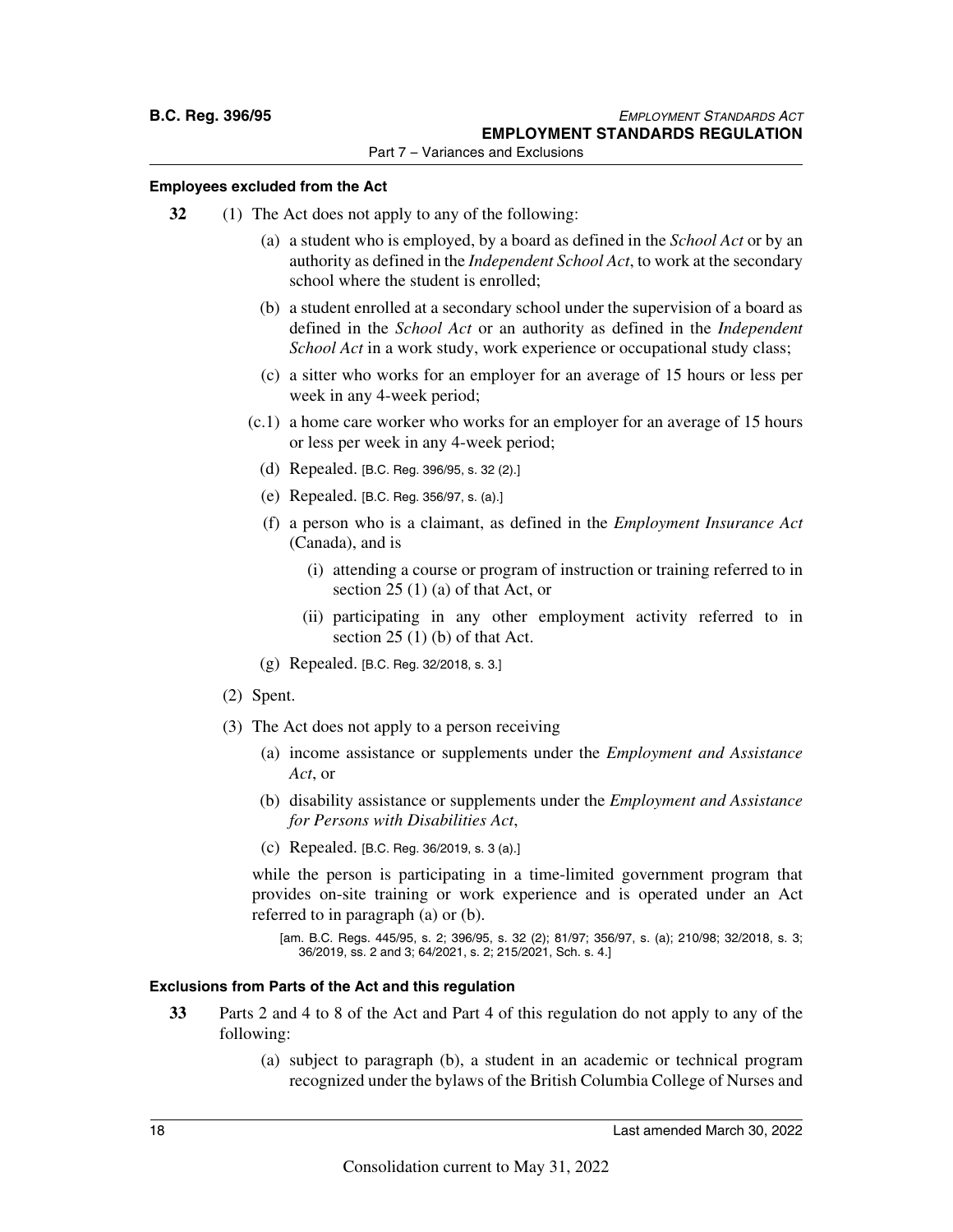Midwives as meeting a standard of academic or technical achievement required

- (i) for registration as a member of that college, and
- (ii) to practise the designated health profession of nursing, practical nursing or psychiatric nursing;
- (b) a student who is in training to be a licensed practical nurse within the meaning of the Nurses (Licensed Practical) Regulation, at a hospital as defined in the *Hospital Act*;
- (c) an auxiliary or volunteer fire fighter employed by a fire department that is organized by a municipality or regional district for the protection of the public.

[am. B.C. Regs. 232/2005, App. s. 2; 202/2006, s. 3 (b); 270/2008, s. (e); 152/2018, s. 2; 206/2020, s. 7.]

#### **Exclusions from hours of work and overtime requirements**

- **34** Part 4 of the Act does not apply to any of the following:
	- (a) a fishing or hunting guide;
	- (a.1) a wilderness guide;
		- (b) a person, other than a percussion drill or diamond drill operator or a helper of either operator, employed in any of the following activities while exploring for minerals other than oil or gas:
			- (i) staking;
			- (ii) line cutting;
			- (iii) geological mapping;
			- (iv) geochemical sampling and testing;
			- (v) geophysical surveying or manual stripping;
		- (c) a teacher;
		- (d) a person employed as a noon hour supervisor, teacher's aide or supervision aide by
			- (i) a board as defined in the *School Act*, or
			- (ii) an authority as defined in the *Independent School Act*;
		- (e) a person employed part time by an institution that
			- (i) provides training or instruction in a trade, occupation, vocation, recreational activity or hobby, and
			- (ii) is owned or operated by a municipality, regional district or the government;
		- (f) a manager;
		- (g) a tender vessel worker;
		- (h) a guard, fire warden or fish camp worker employed in connection with a commercial fishing operation;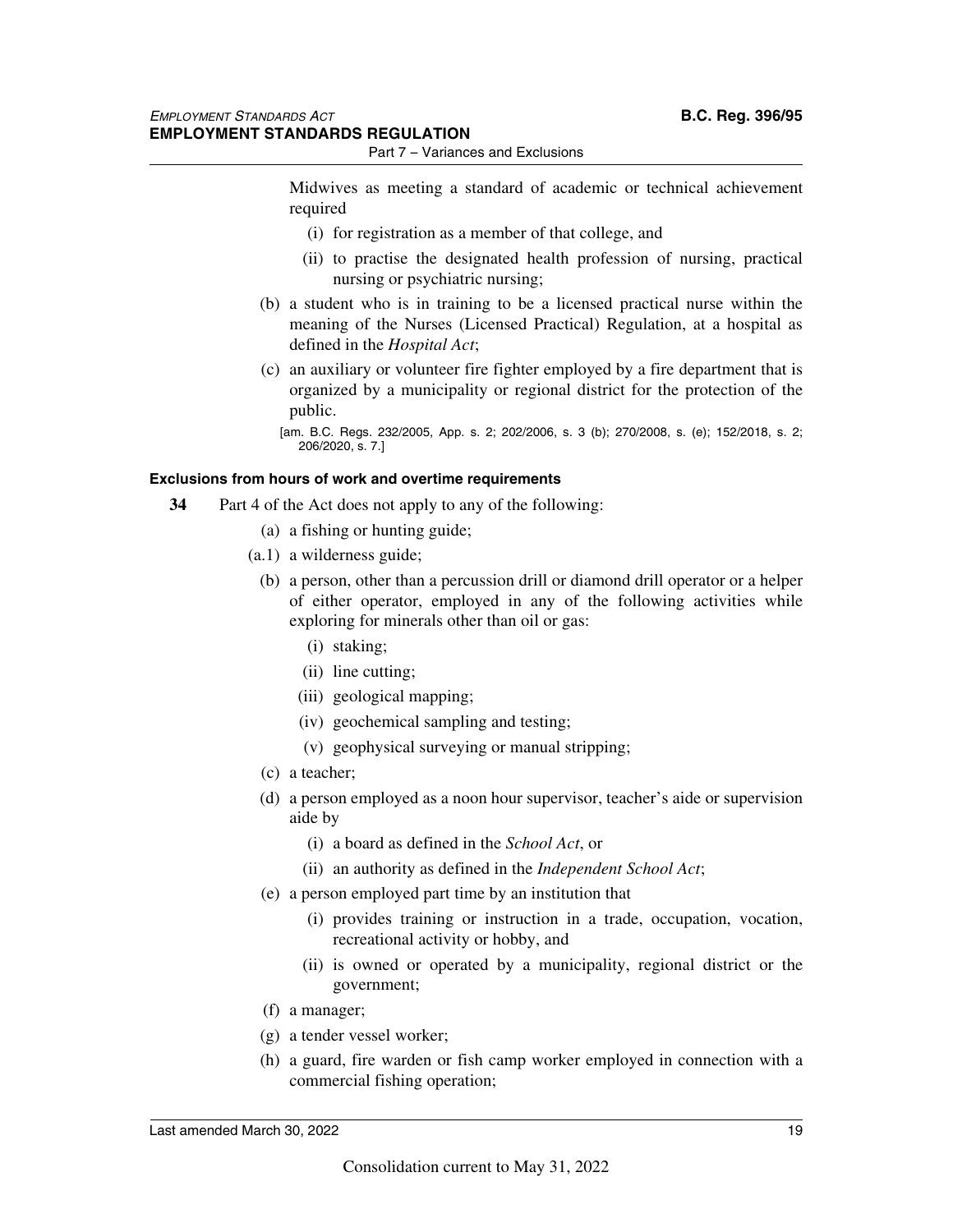- (i) a person employed on a towboat other than
	- (i) a boom boat,
	- (ii) a dozer boat, or
	- (iii) a camp tender

in connection with a commercial logging operation;

- (j) a police officer employed by a municipal police board established under the *Police Act*;
- (k) a fire fighter employed by a paid fire department as defined in the *Fire Department Act*;
- (l) a commercial traveller who, while travelling, buys or sells goods that
	- (i) are selected from samples, catalogues, price lists or other forms of advertising material, and
	- (ii) are to be delivered from a factory or warehouse;
- (m) an operator of a motor vehicle who is employed exclusively to transport
	- (i) students, teachers and other persons accompanying them on school related activities that have been approved by a board as defined in the *School Act* or by an authority as defined in the *Independent School Act*, and
	- (ii) persons to and from a church;
- (n) the master or crew of a chartered boat;
- (o) any of the following employees of BC Rail Ltd. or of a subsidiary of that company as defined in the *British Columbia Railway Act*:
	- (i) a locomotive engineer or helper;
	- (ii) a train conductor or a train baggage handler;
	- (iii) a brake operator;
	- (iv) Repealed. [B.C. Reg. 357/97.]
- (p) Repealed. [B.C. Reg. 113/99, s. 5.]
- (q) a live-in home support worker;
- (r) any of the following who are employed by a charity to assist in a program of therapy, treatment or rehabilitation of physically, mentally or otherwise disabled persons:
	- (i) a counsellor;
	- (ii) an instructor;
	- (iii) a therapist;
	- (iv) a childcare worker;
	- (v) Repealed. [B.C. Reg. 44/97, s. (c).]
- (s) a faculty member as defined in the *University Act*;
- (t) a professor as defined in the *Royal Roads University Act*;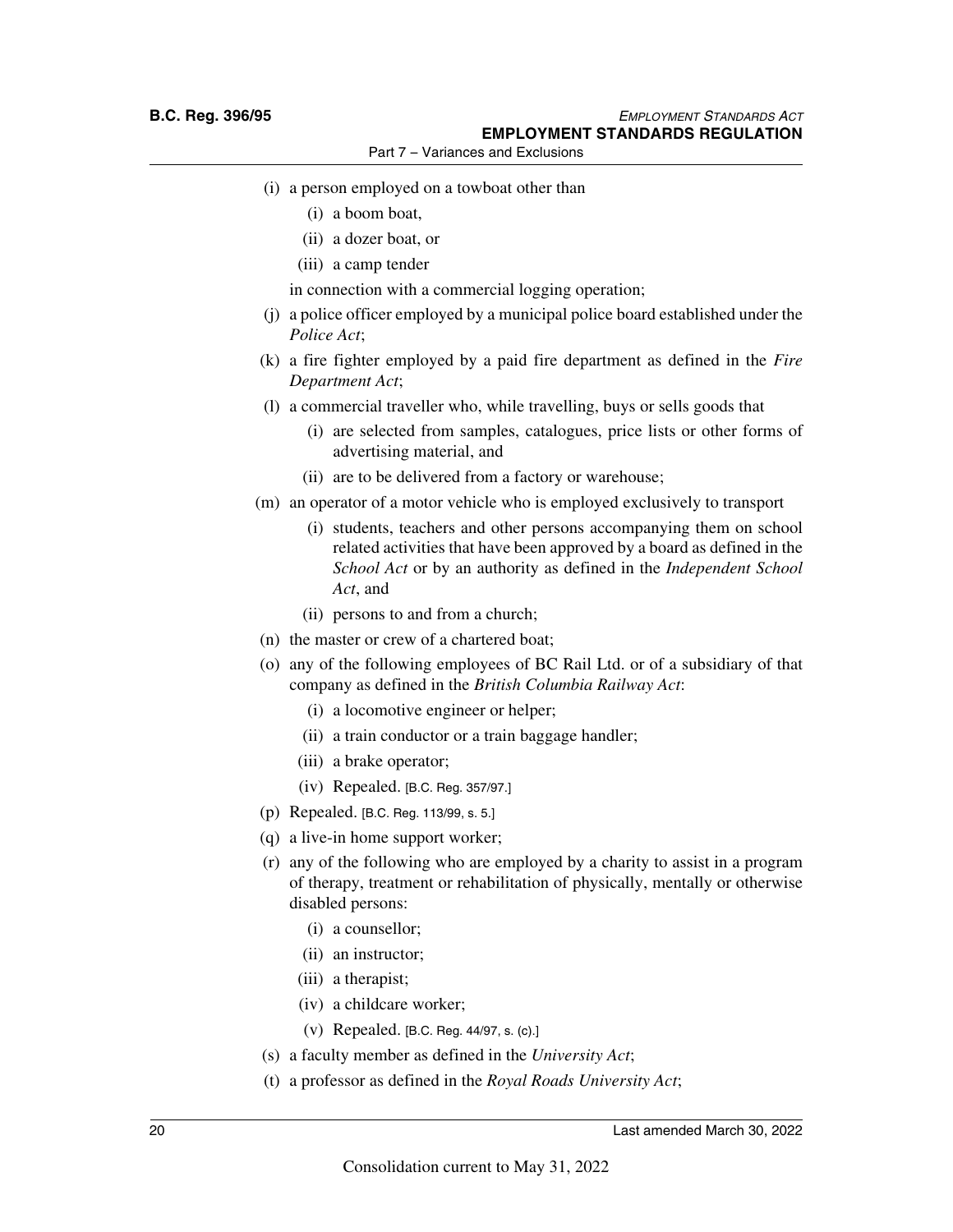- (u) an instructor, counsellor, librarian or administrator who is employed by an institution as defined in the *College and Institute Act*;
- (v) a senior tutor, or tutor, who is employed by the Open Learning Agency;
- (w) a night attendant;
- (x) a residential care worker;
- (y) a live-in camp leader.
- (z) Repealed. [B.C. Reg. 56/2017, s. 1 (c).] [am. B.C. Regs. 44/97, s. (c); 357/97; 26/98, s. 1; 113/99, s. 5; 250/2014, s. 2; 56/2017, s. 1; 76/2022, s. 11.]

#### **Farm workers**

**34.1** Part 4, except section 39, and Part 5 of the Act do not apply to farm workers. [en. B.C. Reg. 196/2003, s. 3.]

#### **Hours of work and overtime for livestock brand inspectors**

- **34.2** (1) In this section, **"livestock brand inspector"** means a person who provides ownership identification services on domestic livestock.
	- (2) Section 40 of the Act does not apply to livestock brand inspectors.
	- (3) Repealed. [B.C. Reg. 307/2002, s. 11 (b).]
	- (4) An employer who requires or allows a livestock brand inspector to work more than 120 hours within a 2-week period must pay the employee for the hours worked in excess of 120 hours at not less than 1 1/2 times the regular wage.
	- (5) Repealed. [B.C. Reg. 307/2002, s. 11 (d).] [en. B.C. Reg. 298/2001; am. B.C. Reg. 307/2002, s. 11.]

#### **Resident caretakers**

- **35** (1) Part 4 of the Act, other than sections 36 and 39, does not apply to a resident caretaker.
	- (2) Each employer of a resident caretaker must
		- (a) for the information of residents in the apartment building where the caretaker is employed, display in the building a schedule specifying the caretaker's hours of work and days off work, and
		- (b) give the caretaker a copy of the schedule.
	- (3) If 2 or more persons, each meeting the definition of resident caretaker, live in the same apartment building and are each employed to do the work of a resident caretaker in that apartment building,
		- (a) the employer may designate, in writing, one or more of those employees as a resident caretaker, and
		- (b) on the making of the written designation, section 17 and this section apply to only the designated resident caretakers.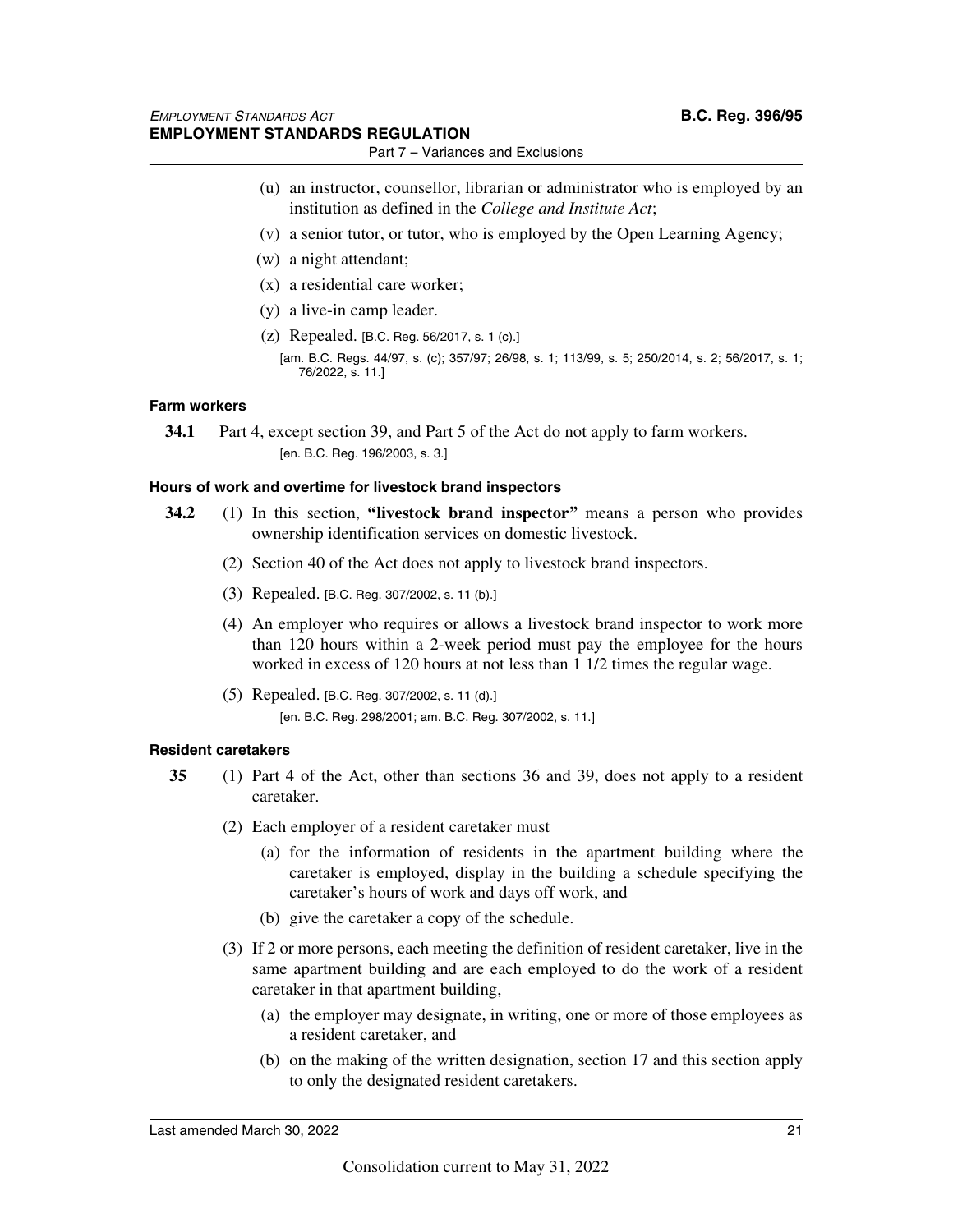(4) An employer must, immediately after designating a person as a resident caretaker under subsection (3) (a), give a copy of that written designation to the resident caretaker.

[am. B.C. Regs. 307/2002, s. 12; 189/2016.]

#### **Election workers**

**35.1** Part 4 of the Act, except section 39, does not apply to persons appointed or retained under section 19 (1), 23 or 88 (3) or (4) of the *Election Act*. [en. B.C. Reg. 131/2008.]

#### **Exclusion from statutory holiday pay requirements**

- **36** Part 5 of the Act does not apply to a manager.
- **36.1** Repealed. [B.C. Reg. 196/2003, s. 4.]

#### **Fishers**

- **37** The following provisions of the Act do not apply to fishers:
	- (a) section 16 (minimum wages);
	- (b) Part 4, other than section 39;
	- (c) Parts 5, 7 and 8.

#### **Taxi drivers**

- **37.1** (1) If an employer leases a taxi to a taxi driver
	- (a) section 10 of the Act does not apply to a taxi driver driving the taxi, and
	- (b) the employer must pay a taxi driver any shortfall that arises if
		- (i) the taxi driver tracks hours under the lease arrangement on a per shift basis, and
		- (ii) the taxi driver does not recover in fares an amount which, in total, is greater than or equal to the lease payment for the taxi plus the minimum wage for each hour worked, averaged monthly.
	- (2) Sections 35, 40 and 42 of the Act do not apply to a person employed as a taxi driver.
	- (3) An employer who requires or allows a taxi driver to work more than 120 hours within 2 consecutive weeks must pay the employee for the hours in excess of 120 at least 1 1/2 times the regular wage.
	- (4) An employer must pay a taxi driver any shortfall that arises if
		- (a) the taxi driver does not recover in fares an amount which, in total, is greater than or equal to the minimum wage for each hour worked, averaged monthly,
		- (b) the taxi is not leased by the employer to the taxi driver, and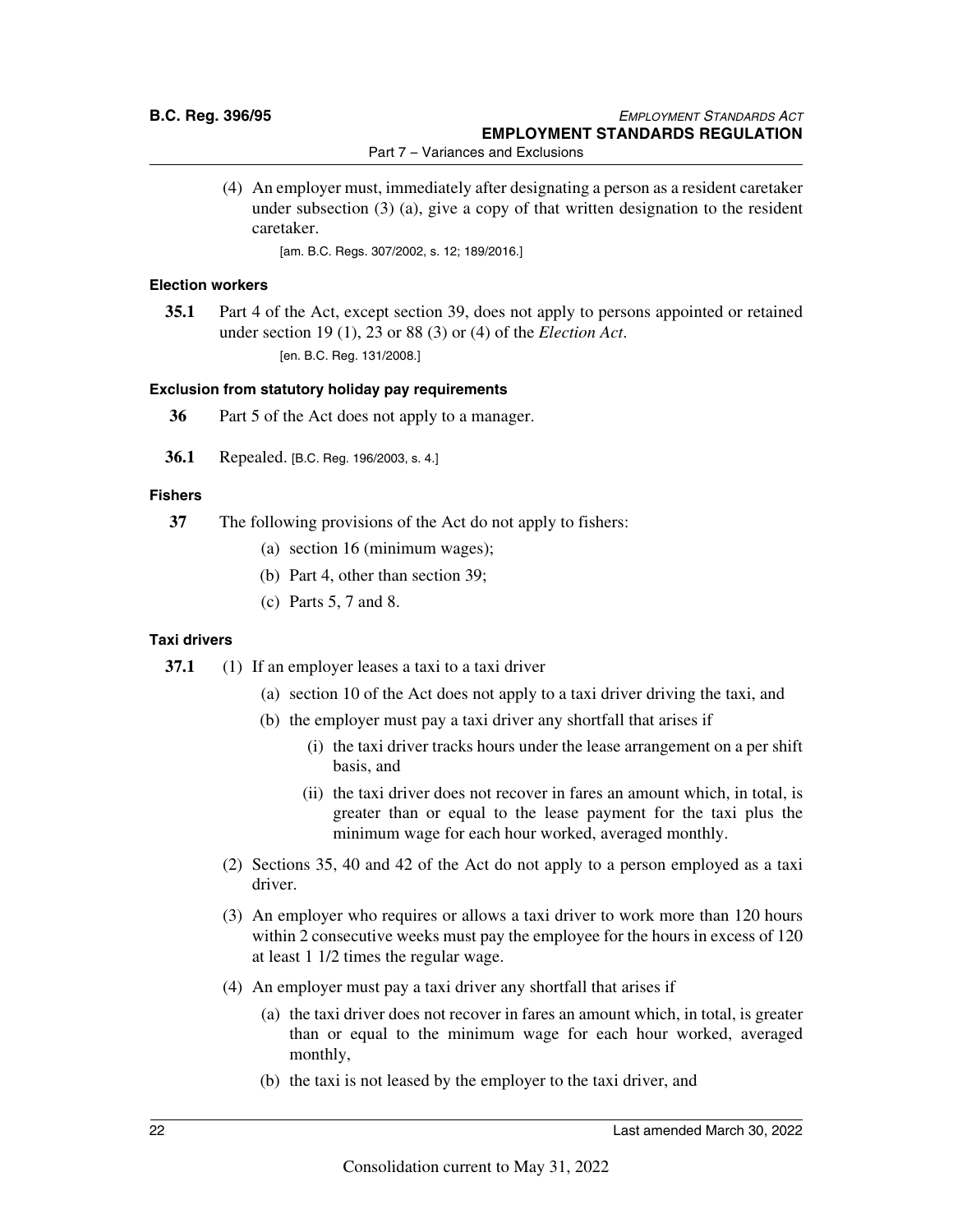- Part 7 Variances and Exclusions
- (c) the taxi driver tracks hours under the employment arrangement on a daily basis.
	- [en. B.C. Reg. 270/98, s. 2; am. B.C. Reg. 307/2002, s. 13.]

#### **Logging truck drivers**

**37.2** Sections 32 to 35, 36 (1), 40 and 42 of the Act do not apply to a person employed as a logging truck driver who is paid on a compensation system other than an hourly rate and who is working in the interior area as defined in section 1 (1) of B.C. Reg. 22/96, the Timber Harvesting Contract and Subcontract Regulation.

[en. B.C. Reg. 389/97; am. B.C. Reg. 307/2002, s. 14.]

#### **Truck drivers**

- **37.3** (1) Sections 35, 40 and 42 (2) of the Act do not apply to a person employed as a long haul or short haul truck driver.
	- (2) An employer who requires or allows a long haul truck driver to work more than 60 hours in a week must pay the employee at least 1 1/2 times the employee's regular wage for the hours worked in excess of 60 hours in a week.
	- (3) An employer who requires or allows a short haul truck driver to work more than 9 hours in a day or 45 hours in a week must pay the employee at least
		- (a) 1 1/2 times the employee's regular wage for the hours worked in excess of 9 hours in a day, and
		- (b) 1 1/2 times the employee's regular wage for the hours worked in excess of 45 hours in a week.
	- (4) An employee's time bank, as set out in section 42 (1) of the Act, must be credited at the rates required under subsection (2) or (3) of this section.
	- (5) For the purpose of calculating weekly overtime under subsection (3) (b), only the first 9 hours worked by an employee in each day are counted, no matter how long the employee works on any day of the week.

[en. B.C. Reg. 307/2002, s. 15.]

#### **Container truckers**

- **37.31** (1) In this section, **"container trucker"** has the same meaning as "trucker" in the *Container Trucking Act*.
	- (2) Parts 10, 11 and 13 of the Act do not apply to container truckers in relation to remuneration or fuel surcharges under the *Container Trucking Act*. [en. B.C. Reg. 248/2014, App. 3.]

#### **Newspaper carriers**

**37.4** (1) The Act does not apply to a newspaper carrier who is enrolled in, or on vacation from, a primary or secondary school and is employed as a newspaper carrier for 15 hours a week or less.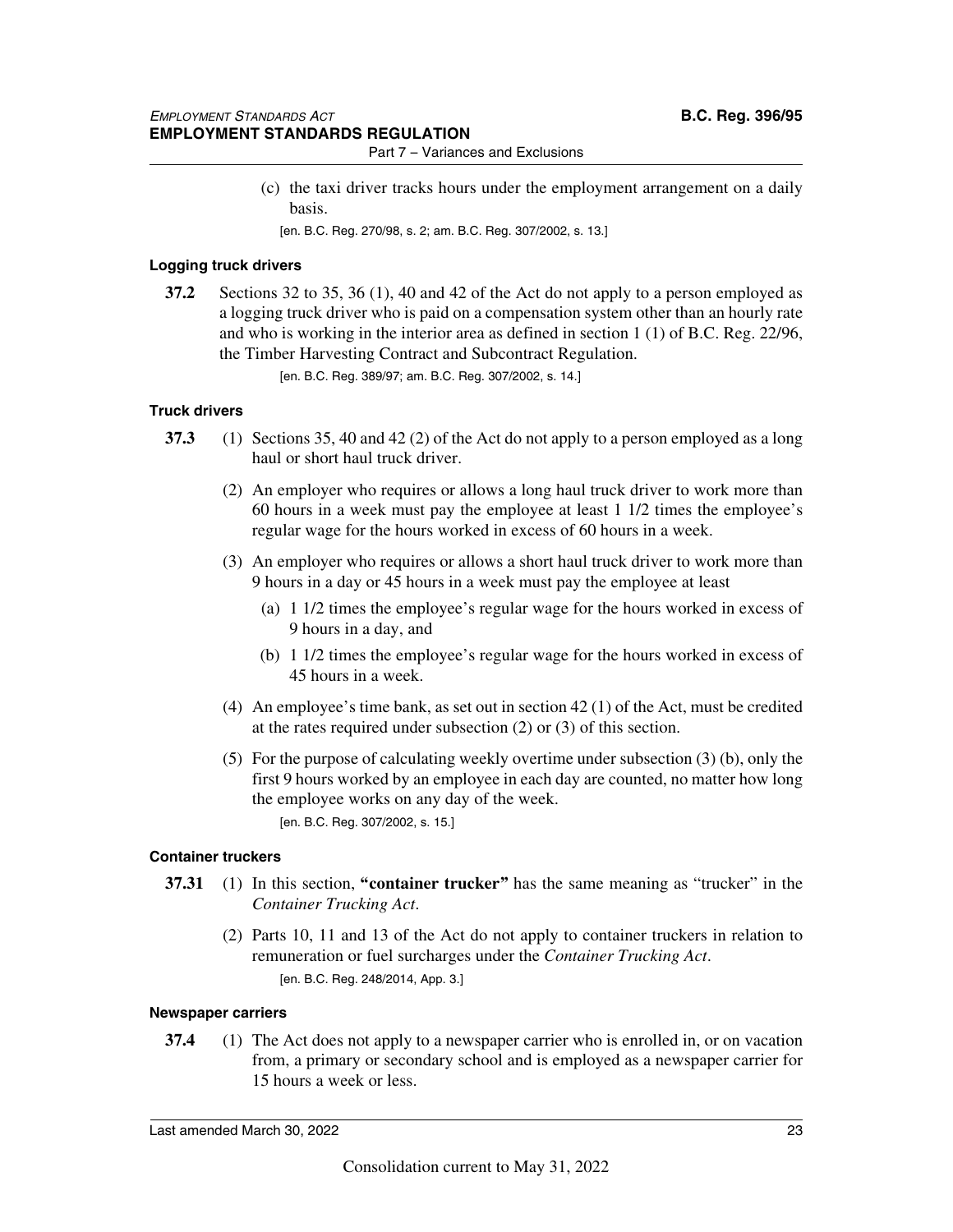(2) Sections 33, 34 and 36 of the Act do not apply to a person who is employed as a newspaper carrier for 15 hours a week or less.

[en. B.C. Reg. 5/98; am. B.C. Reg. 307/2002, s. 16.]

#### **Oil and gas field workers paid by an hourly rate – exclusion from section 36 (1) of the Act**

- **37.5** Section 36 (1) *[hours free from work]* of the Act does not apply in respect of employees who work for an employer in the oil and gas well drilling and servicing industry and who are
	- (a) paid by an hourly rate, and
	- (b) referred to in Appendix 3.

[en. B.C. Reg. 29/2005, s. 1.]

#### **Specific oil and gas field workers paid by an hourly rate – rest periods and pay for interruption in rest periods**

- **37.51** (1) This section applies in respect of the following employees who work for an employer in the oil and gas well drilling and servicing industry and who are paid by an hourly rate:
	- (a) a first aid worker referred to in Appendix 3;
	- (b) a water truck operator referred to in Appendix 3;
	- (c) a camp catering worker referred to in Appendix 3.
	- (2) If the employer schedules an employee referred to in subsection (1) (a) or (b) for a 24 hour shift, section 36 (2) *[hours free from work between shifts]* of the Act does not apply but the employer must include in the shift a rest period of 12 or more consecutive hours.
	- (3) If the employer schedules an employee referred to in subsection (1) (c) to remain on site on a 24 hour basis, section 36 (2) *[hours free from work between shifts]* of the Act does not apply but the employer must include in each 24 hour period
		- (a) a rest period of 8 or more consecutive hours, and
		- (b) a total of at least 12 hours of rest.
	- (4) Section 1 (2) *[employee deemed to be at work while on call]* of the Act does not apply to a rest period or rest referred to in subsection (2) or (3) of this section.
	- (5) For each interruption of a rest period or rest referred to in subsection (2) or (3), the employer must pay the employee wages for the greater of the following:
		- (a) 2 hours;
		- (b) the hours actually worked during the interruption.
	- (6) The rate of pay for the hours referred to in subsection (5) is as follows:
		- (a) 1 1/2 times the employee's regular wage if the total hours worked or earned that day are 12 hours or fewer;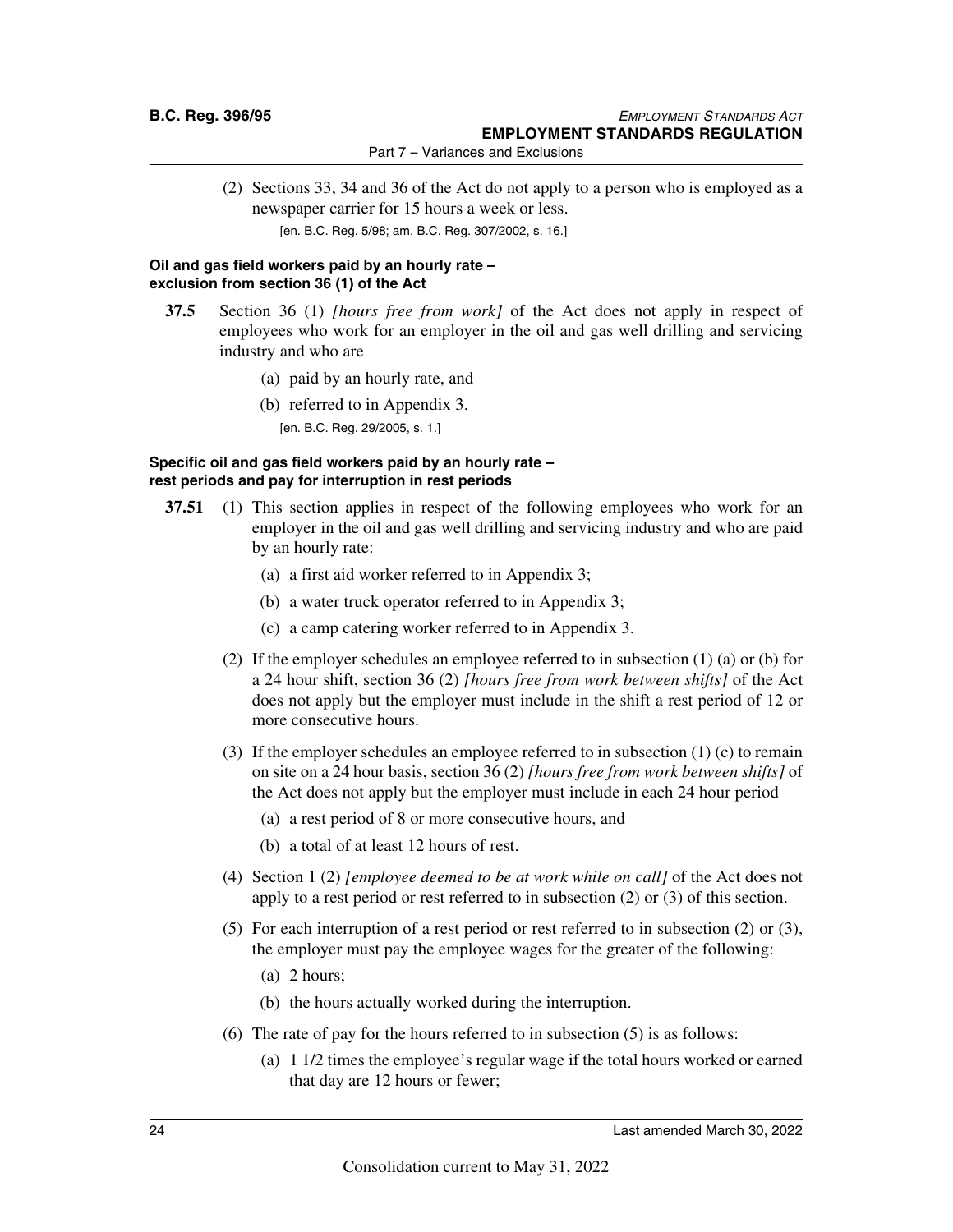(b) double the employee's regular wage if the total hours worked or earned that day are more than 12 hours. [en. B.C. Reg. 29/2005, s. 1.]

#### **Oil and gas field workers who are paid other than by an hourly rate**

- **37.6** Sections 37.61 to 37.65 apply in respect of employees who
	- (a) work for an employer in the oil and gas well drilling and servicing industry,
	- (b) are primarily engaged in
		- (i) any of the following on site activities:
			- (A) drilling, evaluating, stimulating, completing, re-completing, enhancing production or optimizing services of an oil or gas well;
			- (B) performing remedial treatment of an oil or gas well;
			- (C) providing safety services or other services unrelated to the administration of the employer's business, for an oil or gas well, and
		- (ii) transporting oilfield equipment, or
		- (iii) oil or gas well site preparation,
	- (c) have a compensation system other than an hourly rate, and
	- (d) are not working under an averaging agreement under section 37 of the Act. [en. B.C. Reg. 29/2005, s. 1.]

#### **Oil and gas field workers under section 37.6 – exclusion from section 36 (1) of the Act**

**37.61** Section 36 (1) *[hours free from work]* of the Act does not apply in respect of employees referred to in section 37.6 of this regulation.

[en. B.C. Reg. 29/2005, s. 1.]

#### **Oil and gas field workers under section 37.6 – "regular salary"**

**37.62** (1) The term **"regular wage"**, wherever it is used in the Act, does not apply in respect of employees referred to in section 37.6 of this regulation but, to establish other conditions of employment for those employees, the following term is substituted in its place:

#### **"regular salary"** means

- (a) if the employee is paid a monthly salary, the monthly salary multiplied by 12 and divided by 2 080,
- (b) if the employee is paid a yearly salary, the yearly salary divided by 2 080, and
- (c) if the employee is paid a weekly salary, the weekly salary divided by 40.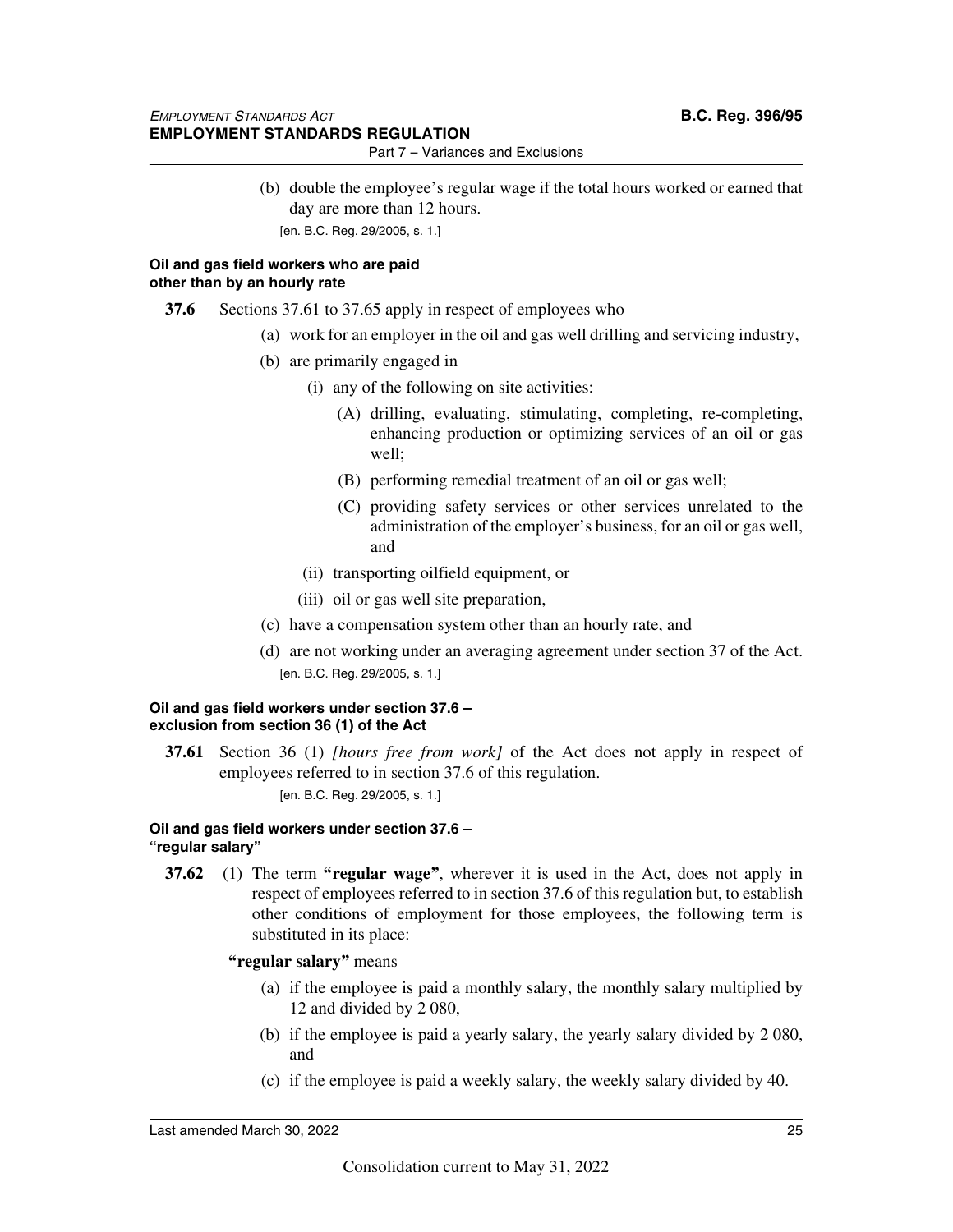(2) In sections 37.64 and 37.65, **"regular salary"** has the same meaning as in subsection (1) of this section except that the term **"salary"**, as it is used in that definition, does not include any bonus, allowance or remuneration to which the employee is otherwise entitled under the compensation system, if the bonus, allowance or remuneration is based on geographic location of the employee's residence.

[en. B.C. Reg. 29/2005, s. 1.]

#### **Oil and gas field workers under section 37.6 – paydays and bonus pay**

- **37.63** (1) Section 17 *[paydays]* of the Act does not apply in respect of employees referred to in section 37.6 of this regulation but the conditions of employment respecting payment of wages established in this section apply instead.
	- (2) At least semimonthly and within 8 days after the end of the pay period, an employer must pay to an employee referred to in section 37.6 all wages earned by the employee in a pay period.
	- (3) Subsection (2) does not apply to
		- (a) overtime wages credited to an employee's time bank,
		- (b) vacation pay, or
		- (c) any bonus to which the employee is entitled under the compensation system for that period of employment.
	- (4) The employer must pay to the employee the bonus referred to in subsection (3) (c) within the next 3 pay periods that follow the pay period in which the bonus was earned.

[en. B.C. Reg. 29/2005, s. 1.]

#### **Oil and gas field workers under section 37.6 – overtime wages**

- **37.64** (1) Section 40 *[overtime wages]* of the Act does not apply in respect of employees referred to in section 37.6 of this regulation but the conditions of employment respecting entitlement to overtime wages established in this section apply instead.
	- (2) Subject to subsection (5), if an employee referred to in section 37.6 works over 8 hours a day, the employer must pay the employee as follows:
		- (a) 1 1/2 times the amount of the employee's regular salary for the time over 8 hours;
		- (b) double the employee's regular salary for any time over 12 hours.
	- (3) Subject to subsection (5), if an employee referred to in section 37.6 works over 40 hours a week, the employer must pay the employee 1 1/2 times the employee's regular salary for the time over 40 hours.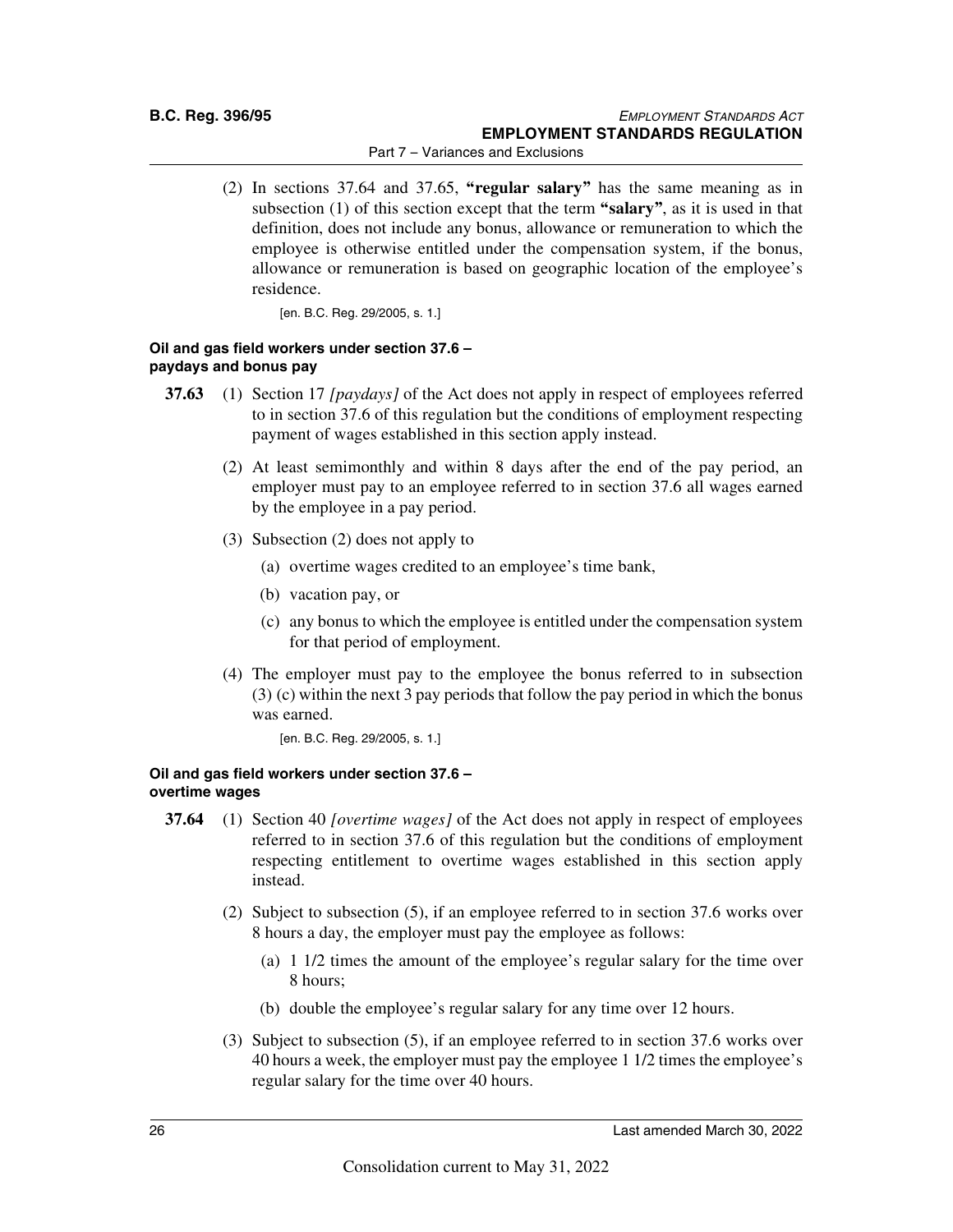- Part 7 Variances and Exclusions
- (4) For purposes of calculating weekly overtime under subsection (3), only the first 8 hours worked by the employee in each day are counted, no matter how long the employee works on any day of the week.
- (5) If during the pay period in respect of which subsection (2) or (3) applies the employee is entitled under the compensation system to a bonus, allowance or remuneration, other than a bonus, allowance or remuneration that is based on geographic location of the employee's residence, then the employer must pay the employee the greater of the following:
	- (a) the sum of that bonus, allowance or remuneration and the employee's regular salary for that pay period;
	- (b) the wages to which the employee is entitled for that pay period including the overtime wages under subsections (2) to (4).
- (6) For purposes of references in the Act, or in section 37.63 (3) of this regulation, to section 40 *[overtime wages]* of the Act or to "overtime wages", those references are to be read as references to the employee's entitlement to overtime wages as established by this section.

[en. B.C. Reg. 29/2005, s. 1.]

#### **Oil and gas field vacuum workers under section 37.6 – rest periods and pay for interruption in rest periods**

- **37.65** (1) This section applies to an employee referred to in section 37.6 who is primarily engaged in vacuuming waste from an oil or gas well.
	- (2) If the employer schedules an employee referred to in subsection (1) for a 24 hour shift, section 36 (2) *[hours free from work between shifts]* of the Act does not apply but the employer must include in the shift a rest period of 12 or more consecutive hours.
	- (3) Section 1 (2) *[employee deemed to be at work while on call]* of the Act does not apply to a rest period referred to in subsection (2) of this section.
	- (4) For each interruption of a rest period referred to in subsection (2), the employer must pay the employee wages for the greater of the following:
		- (a) 2 hours;
		- (b) the hours actually worked during the interruption.
	- (5) Subject to subsection (6), the rate of pay for the hours referred to in subsection (4) is as follows:
		- (a) 1 1/2 times the employee's regular salary, if the total hours worked or earned that day are 12 hours or fewer;
		- (b) double the employee's regular salary, if the total hours worked or earned that day are more than 12 hours.
	- (6) If during the pay period in respect of which subsection (5) applies the employee is entitled under the compensation system to a bonus, allowance or remuneration,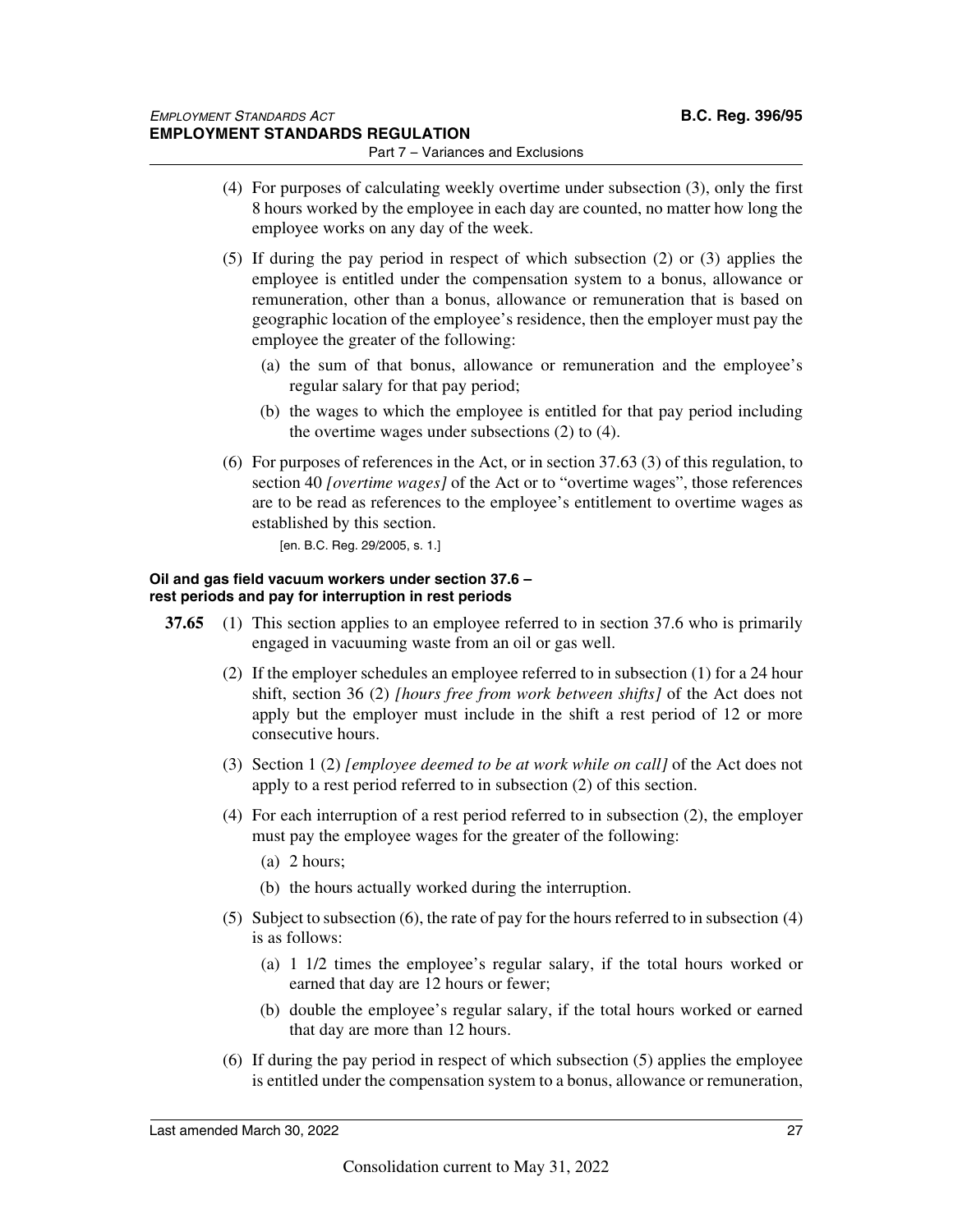other than a bonus, allowance or remuneration that is based on geographic location of the employee's residence, then the employer must pay the employee the greater of the following:

- (a) the sum of that bonus, allowance or remuneration and the employee's regular salary for that pay period;
- (b) the wages to which the employee is entitled for that pay period including the wages under subsection (5).

[en. B.C. Reg. 29/2005, s. 1.]

#### **Loggers working in Interior**

- **37.7** (1) Sections 33, 35, 36 (1), 40 and 42 (2) of the Act do not apply to loggers working in the interior area as defined in section 1 (1) of B.C. Reg. 22/96, the Timber Harvesting Contract and Subcontract Regulation.
	- (2) An employer of a logger working in the interior area must pay
		- (a) 1 1/2 times the employee's regular wage for the time worked over 8 hours in a day, and
		- (b) 1 1/2 times the employee's regular wage for the time worked over 40 hours in a week.
	- (3) For the purpose of calculating overtime under subsection (2) (b), only the first 8 hours worked by an employee in each day are counted, no matter how long the employee works on any day of the week.
	- (4) Repealed. [B.C. Reg. 307/2002, s. 20 (b).]
	- (5) If an employer has scheduled at least one hour overtime per employee on each of the previous 5 days in that week,
		- (a) if the majority of employees agree in writing, up to 8 hours may be worked at regular wage on the 6th day of work but an employer must pay 1 1/2 times the regular rate for all hours worked on the 7th day,
		- (b) if the majority of employees do not agree in writing, the overtime provisions in subsection (2) apply, and
		- (c) a majority of employees may cancel an agreement under paragraph (a) by notifying the employer in writing.
	- (6) An employer of a logger working in the Northeast Forest Region as established under the Administrative Boundaries Regulation must pay
		- (a) if the logger works a maximum of 100 consecutive working days within the period November 1 to March 31, inclusive, 1 1/2 times the employee's regular wage for the time worked over 8 hours in a day, and
		- (b) in any other case, as set out in subsection (2).
	- $(6.1)$  A log harvesting worker's time bank, as set out in section 42 (1) of the Act, must be credited at the rates required under subsections (2), (5) (a) and (6) (a).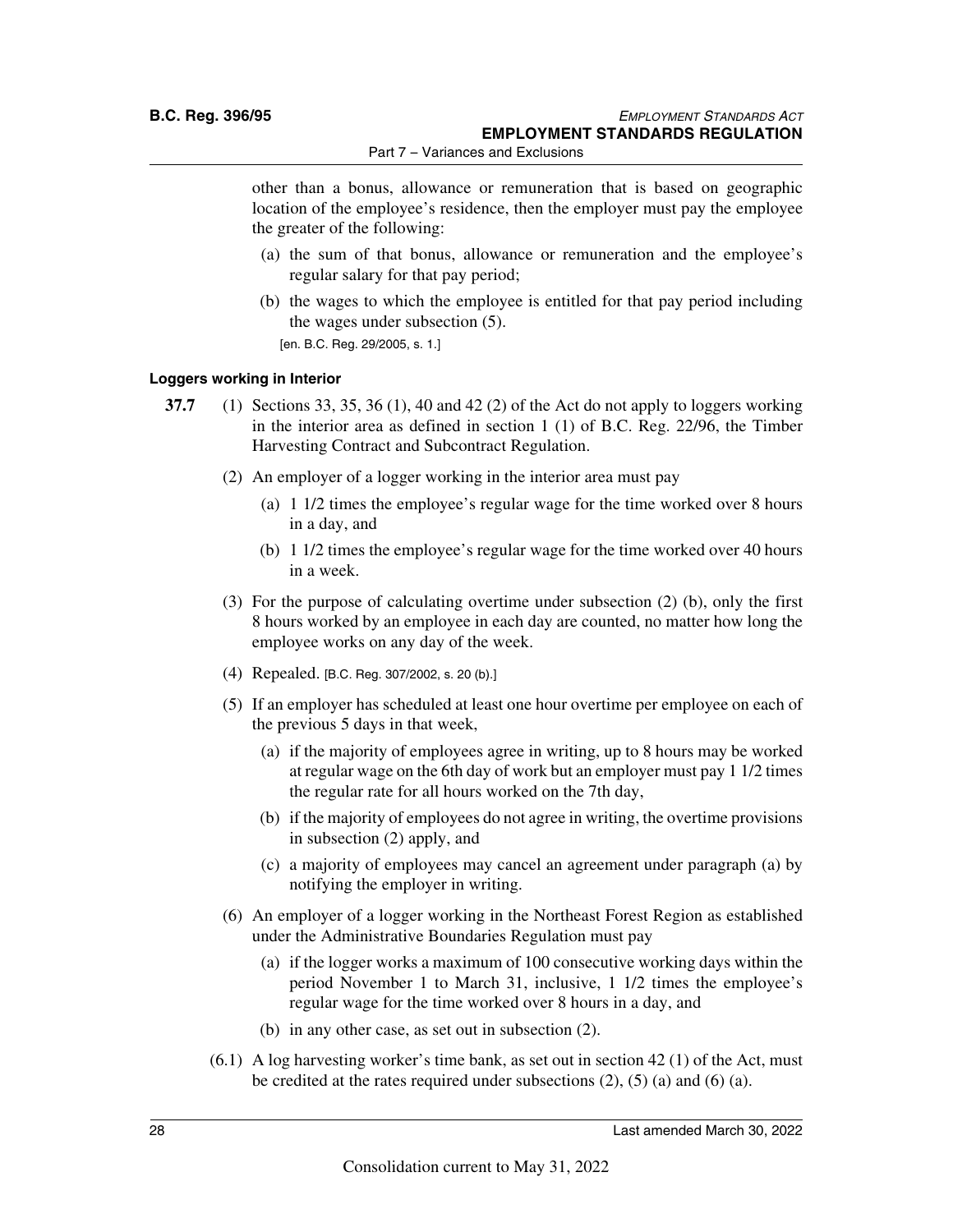(7) The definition of "temporary layoff" in section 1 of the Act does not apply to loggers working in the interior area who are recalled to work if the temporary layoff is the result of a normal seasonal reduction in activity.

[en. B.C. Reg. 245/98, s. 1; am. B.C. Regs. 165/2000; 307/2002, s. 20; 137/2014, Sch. 3.]

#### **Exclusions – high technology companies**

- **37.8** (1) In this section:
	- **"high technology company"** means a company where more than 50 percent of employees meet the definition of a high technology professional, are managers of persons meeting the definition of a high technology professional or are employed in an executive capacity;
	- **"high technology professional"** means any of the following:
		- (a) an employee who is primarily engaged in applying the employee's specialized knowledge and professional judgment to investigate, analyze, design, develop or engineer an information system that is based on computer and related technologies, or a prototype of such a system, but does not include a person employed to provide basic operational technical support;
		- (b) an employee who is primarily engaged in applying the employee's specialized knowledge and professional judgment to investigate, analyze, design, develop, engineer, integrate or implement a scientific or technological product, material, device or process, or a prototype of such a product, material, device or process, but does not include a person employed to provide basic operational technical support;
		- (c) an employee who is primarily engaged in applying the employee's specialized knowledge and professional judgment to carry out scientific research and experimental development as defined in section 248 (1) of the *Income Tax Act* (Canada);
		- (d) an employee who is engaged as a sales or marketing professional in relation to
			- (i) a service or system described in paragraph (a),
			- (ii) a product, material, device or process described in paragraph (b), or
			- (iii) scientific research or experimental development described in paragraph (c),

but does not include a person employed in the retail sale of any of these things.

- (2) The following provisions do not apply to high technology professionals:
	- (a) Part 4, other than section 39, of the Act;
	- (b) Part 5 of the Act.
- (3) An employee of a high technology company who is not a high technology professional may enter into an averaging agreement with the employee's employer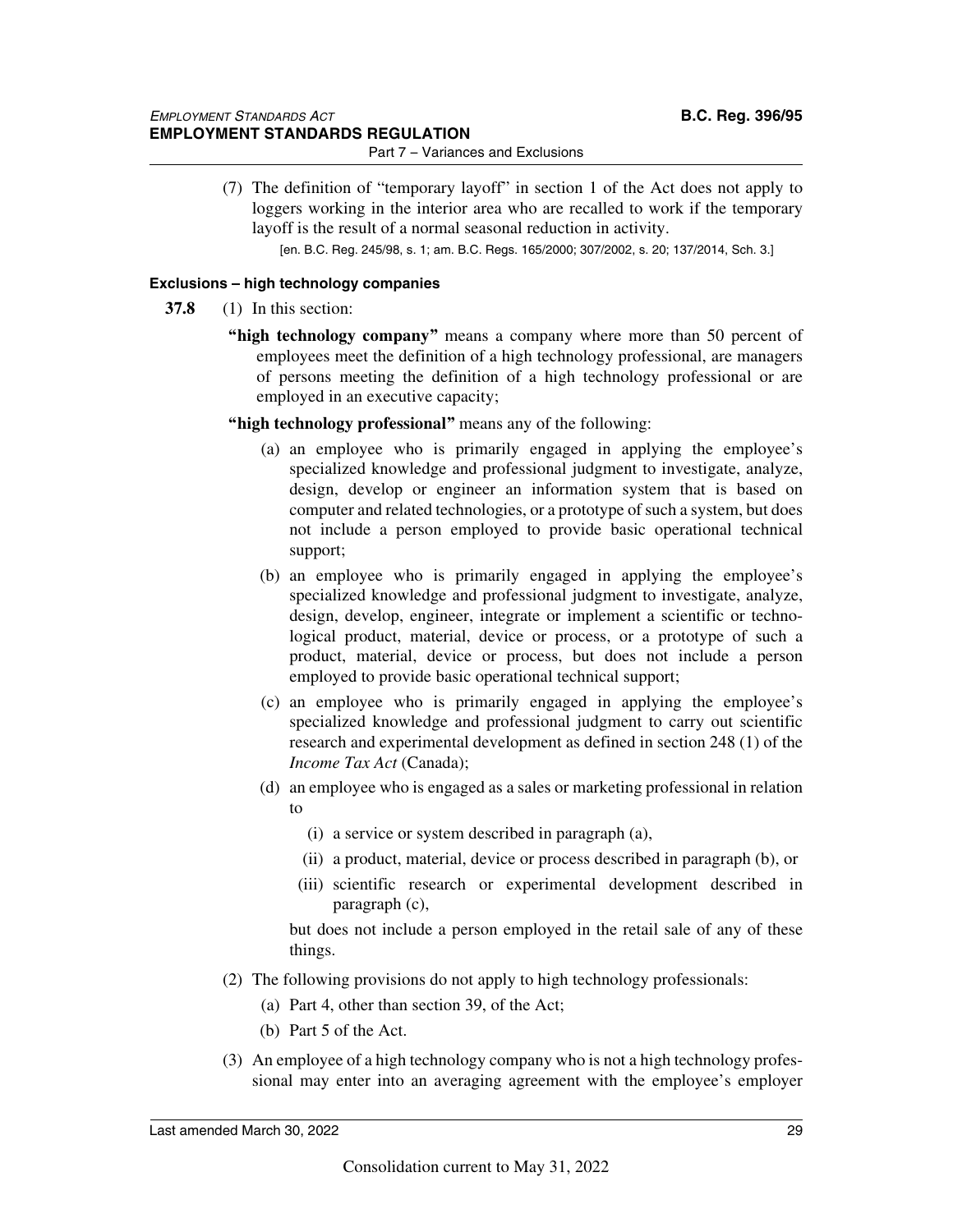under section 37 of the Act if the employer and employee also agree in writing that the scheduling requirement under section  $37(2)$  (a) (iv) of the Act does not apply.

- (4) If an employee and an employer enter into the averaging agreement referred to in subsection (3) of this section,
	- (a) section 37 (2) (b), (3), (6), (10) and (12) of the Act do not apply to that averaging agreement, and
	- (b) section 37 (2) (a) (i) to (iii), (v) and (vi), (2) (c), (4), (5), (7) to (9), (11), (13) and (14) of the Act are deemed to be incorporated into the averaging agreement as terms of the agreement.

#### **Silviculture workers**

- **37.9** (1) Sections 33, 35, 36 (1), 37, 40 and 42 (2) of the Act do not apply to a silviculture worker.
	- (2) An employer of a silviculture worker must
		- (a) implement a shift schedule that consists of
			- (i) no more than 5 consecutive days of work followed by a day off, and
			- (ii) within each month at least 2 consecutive days off or at least 8 nonconsecutive days off, or
		- (b) an employer may implement an alternative shift schedule that consists of up to 9 consecutive days of work followed by at least 2 consecutive days off, or no more than 10 consecutive days of work followed by a minimum of 4 consecutive days off as long as
			- (i) the work is being done at a remote camp to which there is no ready access,
			- (ii) written approval has been received from the majority of the affected employees, and
			- (iii) employees receive at least 8 days off in a month.
	- (3) A silviculture worker paid on a piece rate basis must receive at least
		- (a) the equivalent of minimum wage for the first 8 hours worked,
		- (b) the equivalent of minimum wage times 1 1/2 or the applicable piece rate, whichever is greater, for any time worked over 8 hours, and
		- (c) double the piece rate for all time worked over 12 hours in a day.
	- (4) A silviculture worker paid a regular wage must receive at least
		- (a) 1 1/2 times the employee's regular wage for the time over 8 hours, and
		- (b) double the employee's regular wage for any time over 12 hours.
	- (5) A silviculture worker working a shift schedule set out in subsection (2) of this section must receive at least

<sup>[</sup>en. B.C. Reg. 28/99, s. 1; am. B.C. Regs. 177/99; 307/2002, s. 21; 195/2003, s. 4; 375/2003; 64/2021, s. 3.]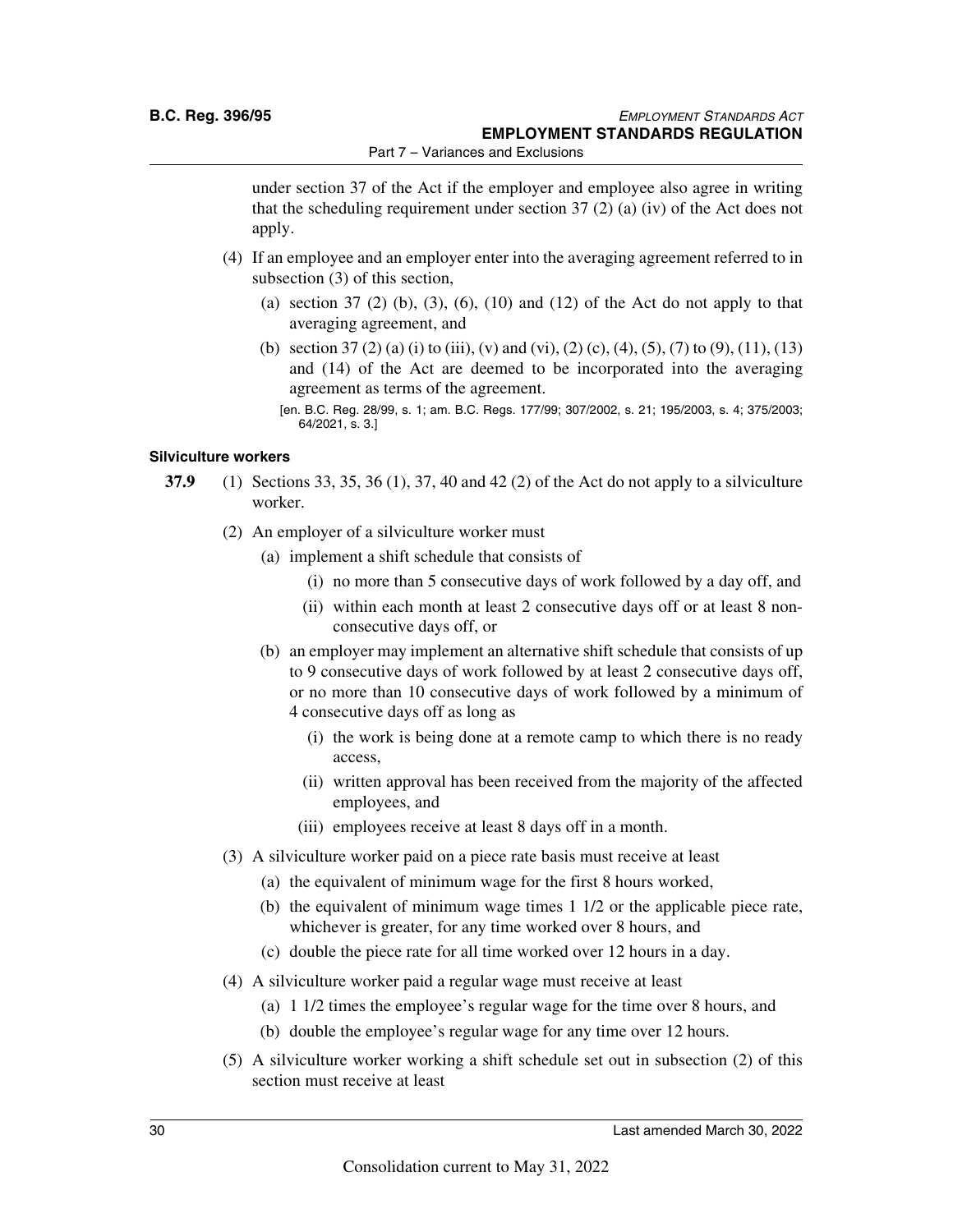- (a) if subsection (2) (a) of this section applies, 1 1/2 times the piece rate or regular wage for any time worked beyond the schedule set out in (2) (a), or
- (b) if subsection (2) (b) of this section applies, 1 1/2 times the piece rate or regular wage for any time worked beyond the schedule set out in (2) (b).
- (6) A silviculture worker's time bank, as set out in section 42 (1) of the Act, must be credited at the rates required under subsection (3), (4) or (5) of this section.
- (7) If the employee agrees in writing, the employer may charge a silviculture worker a fee for lodging provided by the employer, but may not charge more than
	- (a) \$25 per day for camp costs, or
	- (b) if the worker is lodged in a motel, the actual cost for that individual to stay at the motel.
- (8) Part 5 of the Act, except section 48, does not apply to a silviculture worker on condition that the employer pays that silviculture worker, in place of statutory holiday pay,
	- (a) 4% of gross earnings for the pay period on each paycheque, or
	- (b) if the silviculture worker is being paid on a piece rate basis, a sum calculated by multiplying the applicable piece rate by 1.04.
	- (c) Repealed. [B.C. Reg. 307/2002, s. 22 (g).]
- (9) Section 58 of the Act does not apply to a silviculture worker on condition that the employer pays that silviculture worker in place of vacation pay
	- (a) an amount for each day that is
		- (i) equal to 4% of gross earnings for the pay period on each paycheque, or
		- (ii) if the silviculture worker is being paid on a piece rate basis, calculated by multiplying the applicable piece rate by 1.04,
	- and
	- (b) after 5 consecutive years of employment, an amount for each day that is
		- (i) equal to 6% of gross earnings for the pay period on each paycheque, or
		- (ii) if the silviculture worker is being paid on a piece rate basis, calculated by multiplying the applicable piece rate by 1.06.
		- [en. B.C. Reg. 130/2000, s. 3; am. B.C. Regs. 74/2001, s. 1; 307/2002, s. 22; 21/2013, s. 1; 36/2019, s. 4.]
- **37.10** Repealed. [B.C. Reg. 396/95, s. 37.10 (2).]

#### **Municipal police recruits**

**37.11** Section 21 (2) of the Act does not apply to tuition charged to a municipal constable as defined in section 1 of the *Police Act* for enrollment in the Police recruit training program as defined in Subject 2.1.1 of the Provincial Policing Standards as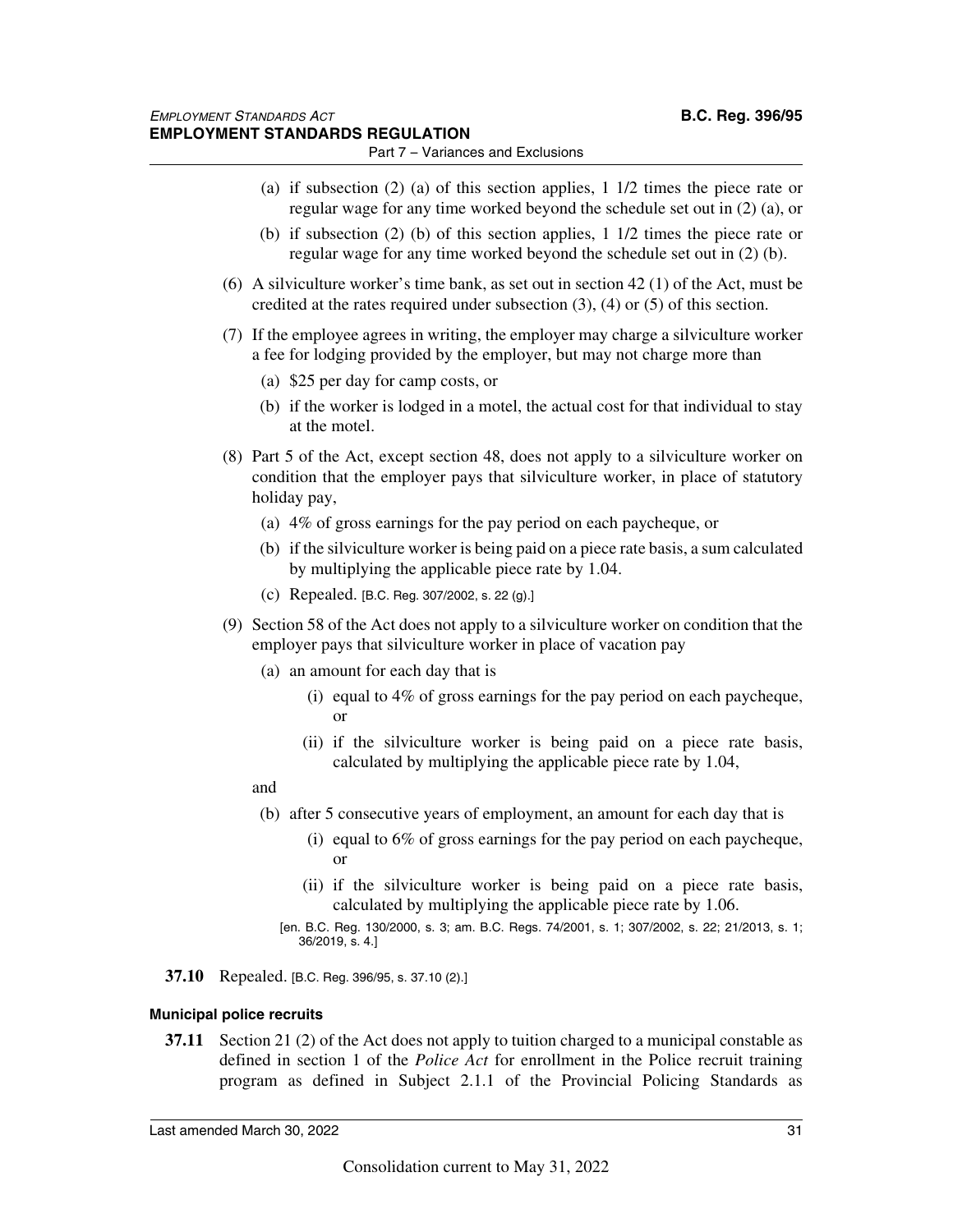established under section 40 (1) (a.1) of the *Police Act* and as amended from time to time.

[en. B.C. Reg. 108/2002; am. B.C. Reg. 32/2018, s. 4.]

#### **Aquaculture – fin fish workers**

- **37.12** (1) Sections 35, 36 (1) and 40 of the Act do not apply to an employee at a fin fish farm site who has worked or earned an average of at least 35 hours per week in a one to 8 week period which is specified by the employer before the work begins.
	- (2) If an employer requires an employee to work at a fin fish farm site on a 24-hour live-in basis, the employer must include in each 24-hour period
		- (a) a rest period of 8 or more consecutive hours, and
		- (b) a total of at least 12 hours of rest.
	- (3) Section 1 (2) of the Act does not apply to a rest period or rest referred to in subsection (2).
	- (4) For each interruption of a rest period or rest referred to in subsection (2), the employer must pay the employee for the greater of
		- (a) 2 hours, or
		- (b) the hours actually worked during the interruption.
	- (5) The rate of pay for the hours referred to in subsection (4) is as follows:
		- (a) 1 1/2 times the employee's regular wage if the total hours worked or earned that day is 12 hours or fewer;
		- (b) double the employee's regular wage if the total hours worked or earned that day is more than 12 hours.
	- (6) Sections 33, 35, 36 (1) and 40 of the Act do not apply to an employee who is required to work at a fin fish farm site on a 24-hour live-in basis.
	- (7) An employer who requires an employee to work on a fin fish farm site on a 24-hour live-in basis must pay the employee, at 1 1/2 times the regular rate, for all hours worked in excess of an average of 40 hours per week in a one to 8 week period which is specified by the employer before the work begins.

[en. B.C. Reg. 307/2002, s. 23; am. B.C. Reg. 195/2003, s. 5.]

#### **Mining**

- **37.13** (1) In this section, **"mining employer"** means the employer of an employee who works for a surface mining operation regulated under the provisions of the *Mines Act*.
	- (2) A mining employer may institute a work schedule which provides for a regular schedule of hours of 12 per day and a shift cycle of 4 days at work and 4 days off work, which cycle repeats over a period of 8 consecutive weeks.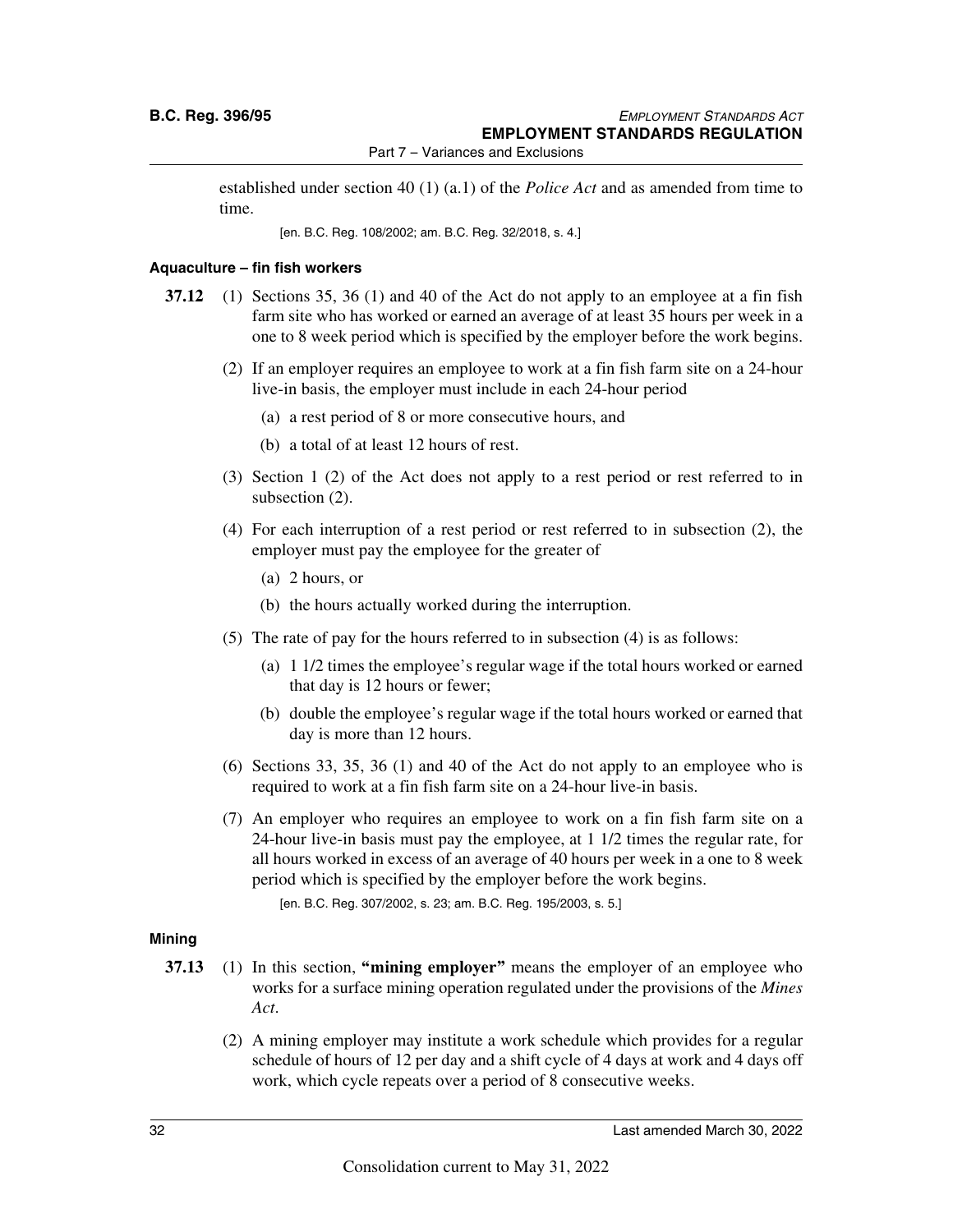- (3) The shift schedule referred to in subsection (2) may begin on any day of the week, but the shift cycle of 4 days on and 4 days off must remain constant over the 8 week period.
- (4) A mining employer who institutes a work schedule under subsection (2) must pay overtime as follows:
	- (a) daily overtime at the rate of double the regular wage must be paid for all hours worked in excess of 12 hours in a day;
	- (b) weekly overtime at the rate of 1 1/2 times the regular wage must be paid for all hours worked in excess of 40 hours per week averaged over the 8 week period.
- (5) For the purpose of calculating weekly overtime under subsection (4) (b), only the first 12 hours worked by an employee in each day are counted.
- (6) Daily overtime under subsection (4) (a) must be paid in the pay period for which the overtime is worked.
- (7) Sections 35, 37 and 40 of the Act do not apply to a mining employer in respect of employees who are covered by the work schedule set out in this section. [en. B.C. Reg. 307/2002, s. 23.]

#### **Commission sales**

- **37.14** (1) A salesperson paid entirely or partly by commission is excluded from sections 35 and 40 and Part 5 of the Act on the condition that all wages earned by the employee in a pay period exceed the wages that would be payable under those provisions when calculated at the greater of the employee's base rate or the minimum wage under the Act.
	- (2) Section 16, Part 4 except section 39, and Part 5 of the Act do not apply to a salesperson who is paid entirely or partly by commission and who is employed to sell, or sell a lease arrangement for, any of the following products:
		- (a) Repealed. [B.C. Reg. 118/2003, s. 1 (a).]
		- (b) heavy industrial or agricultural equipment;
		- (c) Repealed. [B.C. Reg. 118/2003, s. 1 (a).]
		- (d) sailing or motor vessels.
	- (3) Part 4 of the Act, except section 39, does not apply to a salesperson who is paid entirely or partly by commission and who is employed to sell, or sell a lease arrangement for, automobiles, trucks, recreation vehicles or campers.
	- (4) Part 5 of the Act does not apply to a salesperson who is paid entirely or partly by commission and who is employed to sell, or sell a lease arrangement for,
		- (a) automobiles or trucks, on condition that the employer pays that salesperson, in place of statutory holiday pay, 4% of gross earnings for the pay period on each paycheque, or
		- (b) recreation vehicles or campers.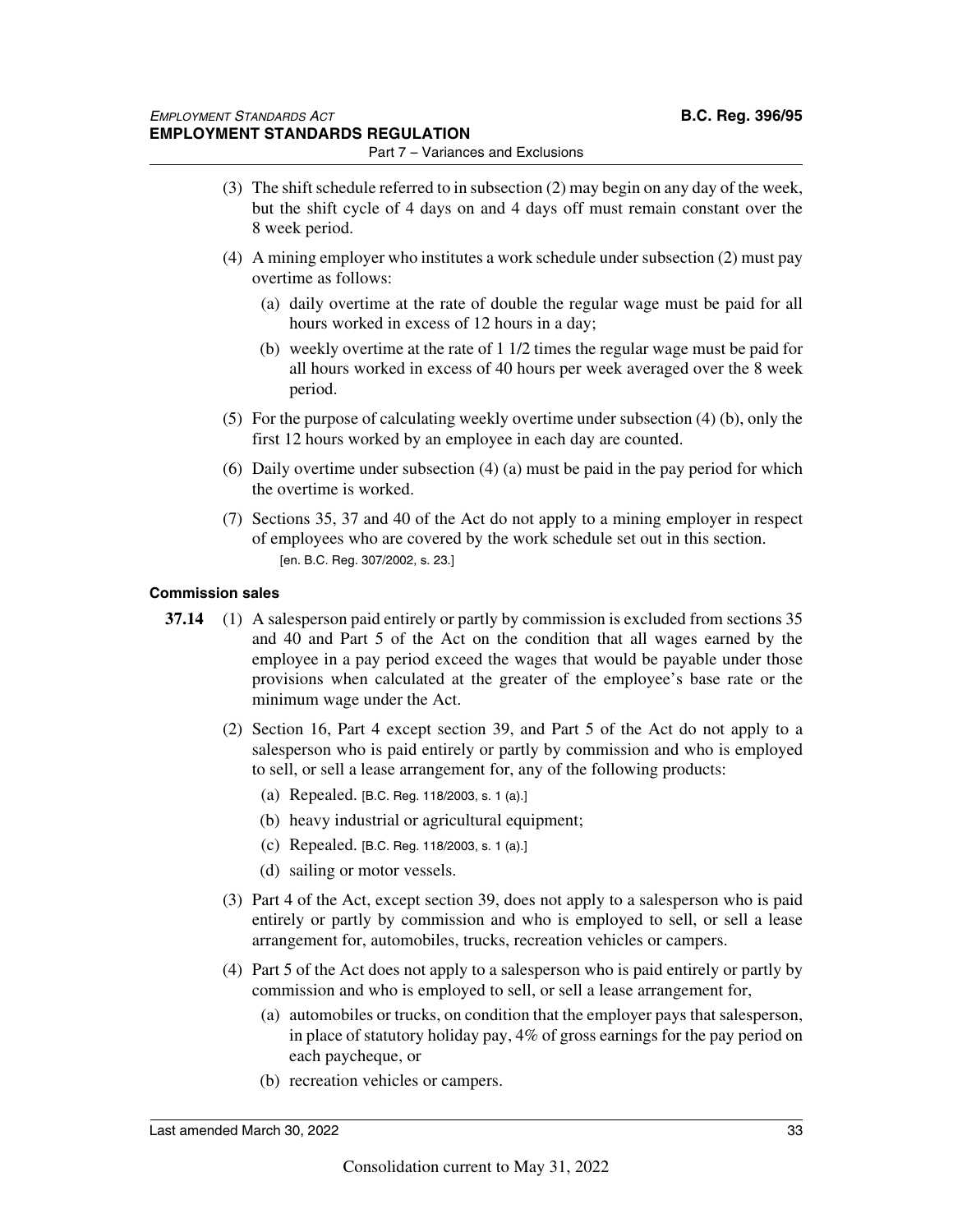- (5) For the purpose of section 16 of the Act, a salesperson who is paid entirely or partly by commission and who is employed to sell, or sell a lease arrangement for, automobiles, trucks, recreation vehicles or campers must be paid each month according to the following requirements:
	- (a) despite the amount earned in commission or other wages, the first payment referred to in section 17 (1) of the Act must be equal to at least the minimum wage for all hours worked, at the request of the employer, in the pay period;
	- (b) the final payment referred to in section 17 (1) of the Act must be equal to the greater of
		- (i) all wages earned in the month, or
		- (ii) the minimum wage for all hours worked, at the request of the employer, in the month to a maximum of 160 hours,

minus the amount paid under paragraph (a).

[en. B.C. Reg. 307/2002, s. 23; am. B.C. Regs. 118/2003; 21/2013, s. 2; 36/2019, s. 4.]

#### **Foster care**

**37.15** The Act does not apply to

- (a) a person providing foster care in their place of residence to children or adults if the foster care situation meets
	- (i) criteria established by the provincial government to receive or deliver foster care services, or
	- (ii) criteria established by a health authority, or any other designated authority, to receive or deliver foster care services if the provincial government has delegated its authority to that body to establish criteria, or
- (b) a person providing relief to a person referred to in paragraph (a). [en. B.C. Reg. 307/2002, s. 23.]

#### **Ice hockey players**

- **37.16** (1) The Act does not apply to a player on a major junior ice hockey team if the player is entitled, in respect of each of the first 5 hockey seasons the player completes, to receive a scholarship from the team, or the league of which that team is a member, in an amount equal to or greater than the eligible cost of an academic year of a post-secondary educational program in Canada of the player's choice.
	- (2) In this section, **"eligible cost"**, in relation to an academic year of an educational program, means the lesser of the following:
		- (a) the cost of tuition fees, compulsory student fees and required textbooks for a full time student to attend an academic year of the educational program;
		- (b) the cost of tuition fees, compulsory student fees and required textbooks for a full time student to attend an academic year of a comparable educational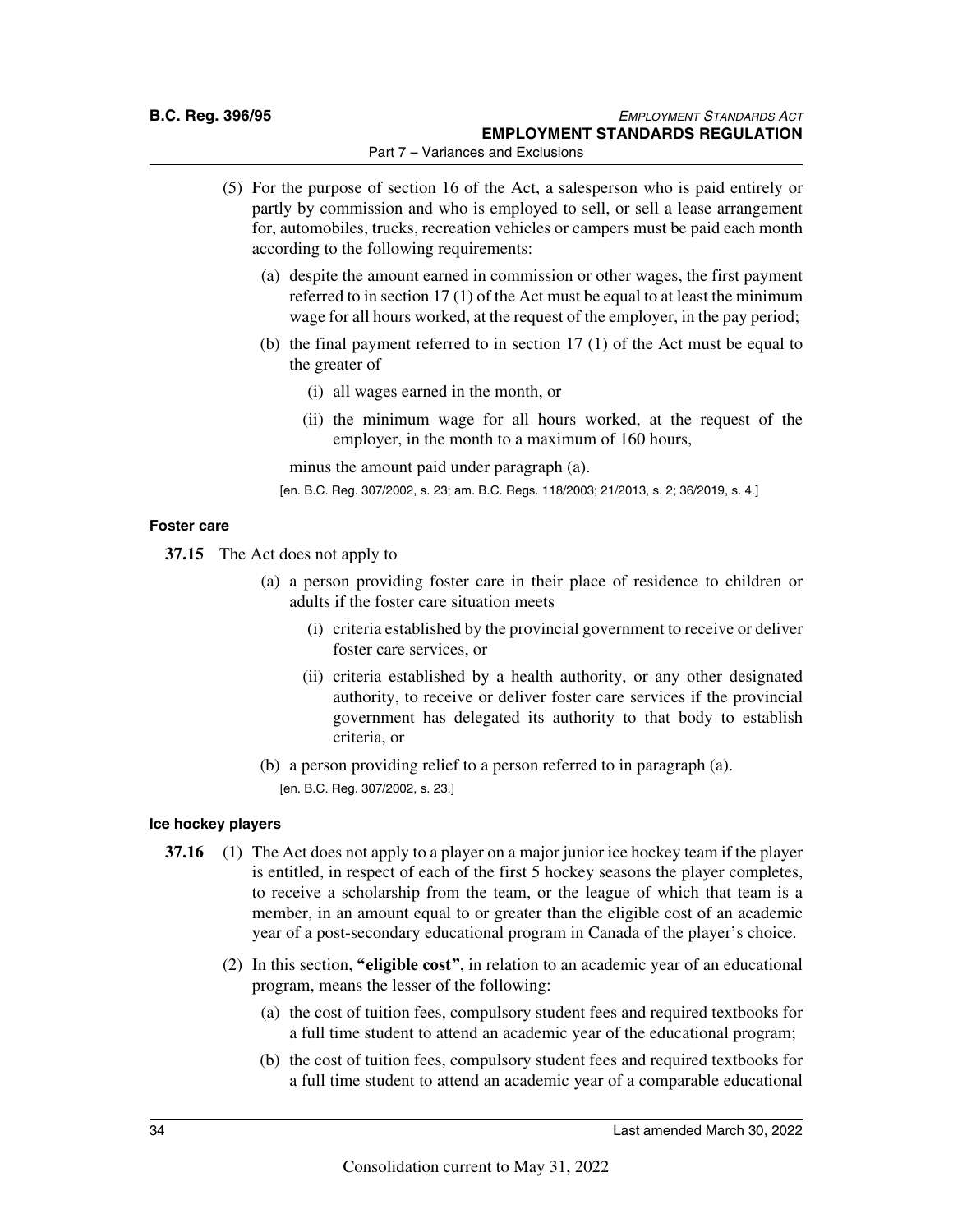program offered by a publicly funded post-secondary educational institution in British Columbia. [en. B.C. Reg. 18/2016.]

#### **Exclusion from hiring children requirements**

**37.17** Section 9 *[hiring children – under 16 years of age]* of the Act does not apply in respect of a sitter.

[en. B.C. Reg. 215/2021, Sch. s. 5.]

#### **Exclusion from written contract requirements for domestic workers**

**37.18** Section 14 *[written employment contract required for domestic workers]* of the Act does not apply to a domestic worker who does not reside at the employer's private residence.

[en. B.C. Reg. 215/2021, Sch. s. 5.]

#### **Licensing of talent agencies**

- **38** (1) Sections 10 and 11 of the Act do not apply to talent agencies that are licensed.
	- (2) An application for a licence to operate a talent agency must be made to the director, in the form required by the director, and must be accompanied by
		- (a) a licence application fee of \$100,
		- (b) a copy of the talent agency's standard contract, and
		- (c) a bond that accords with the *Bonding Act*, and that is equal to the average monthly wages that an actor, performer or extra earning between \$1 and \$100 000 would receive based on the BC Film Commission's statistics from the previous year.
	- (3) The director may issue a licence to operate a talent agency only if the applicant has complied with subsection (2).
	- (4) The director may refuse to issue a licence to an applicant that has previously had its licence cancelled or that is involved in activities outlined in subsection (5) (d).
	- (5) The director may suspend or cancel a talent agency's licence if the talent agency
		- (a) makes a false or misleading statement in its application for a licence,
		- (b) contravenes the Act or this regulation,
		- (c) does not display the agency's licence number on all public advertising, or
		- (d) is or has been involved in any activity that the director determines to be illegal, dishonest, fraudulent or deliberately misleading, and that is related to the operation of the talent agency.
			- [en. B.C. Reg. 296/99, s. 3; am. B.C. Reg. 36/2019, s. 5.]

#### **Compliance requirements – talent agencies**

**38.1** (1) A talent agency must comply with all of the following: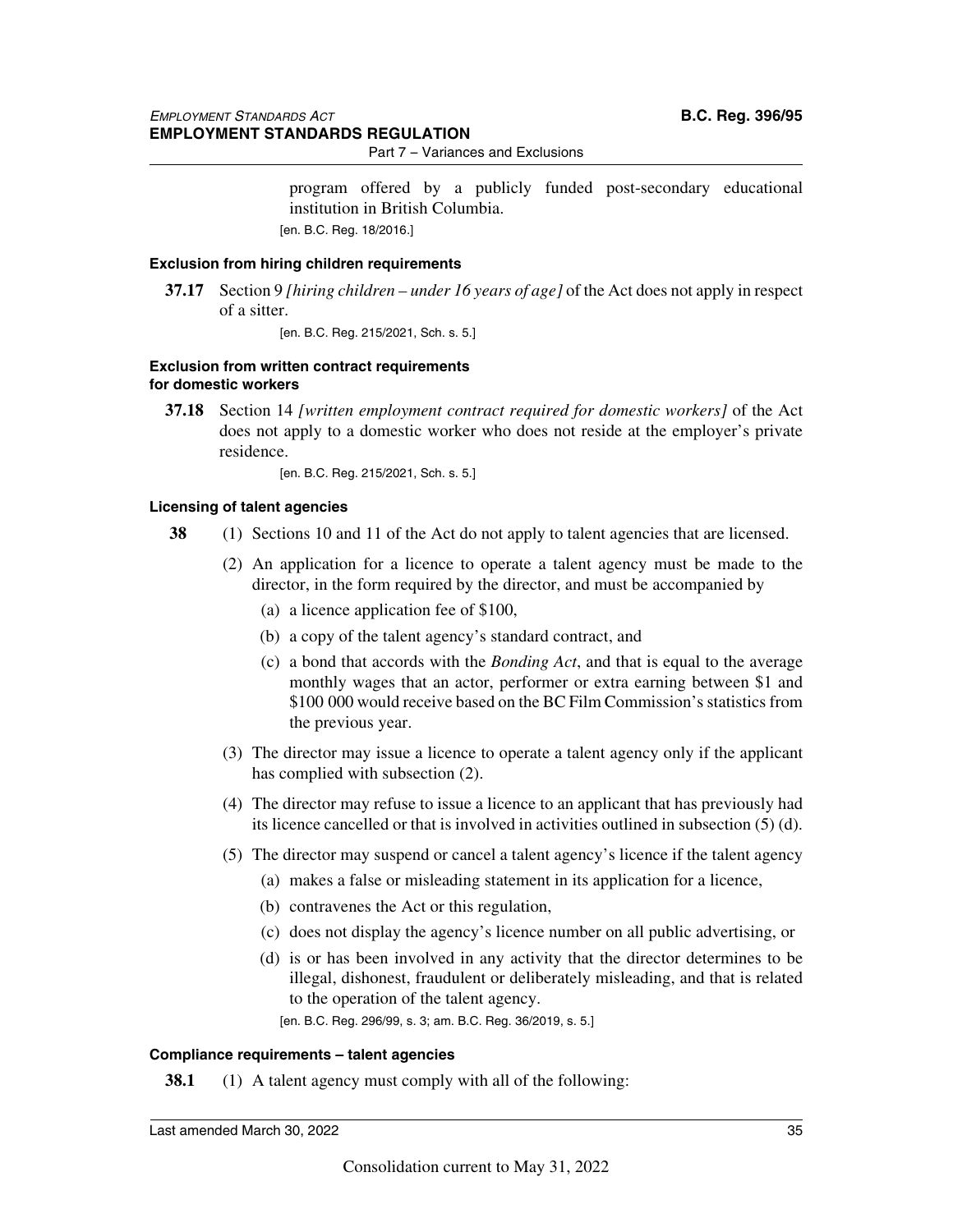- (a) all fees paid to the talent agency by an actor, performer, extra or technical creative film person who is employed as a consequence of the efforts of the talent agency, are not more than 15 percent of the wages owing to the actor, performer, extra or technical creative film person from that employment;
- (b) the gross income of an actor, performer, extra or technical creative film person employed as a consequence of the efforts of the talent agency, less the fees described in paragraph (a), is not less than the corresponding gross income that the actor, performer, extra or technical creative film person would receive for the employment if paid the applicable minimum wage;
- (c) the talent agency must not charge an actor, performer, extra or technical creative film person a fee for taking and providing photographs of the actor, performer, extra or technical creative film person, unless the fee
	- (i) does not exceed \$25 a year, and
	- (ii) is only deducted from payment of wages received by the actor, performer, extra or technical creative film person;
- (d) no fees, other than the fees described in paragraphs (a) and (c), are charged by the talent agency;
- (e) if the wages of an actor, performer, extra or technical creative film person employed as a consequence of the efforts of the talent agency, less the fee described in paragraphs (a) and (c), are received by the talent agency, they must be paid to the actor, performer, extra or technical creative film person within
	- (i) 5 business days of receipt if payment is made from within British Columbia, or
	- (ii) 12 business days of receipt if payment is made from outside British Columbia;
- (f) if a talent agency cannot locate an actor, performer, extra or technical creative film person to pay the wages received by the talent agency, they must be forwarded to the director within 60 days after receipt by the talent agency;
- (g) a talent agency must not make a payment, directly or indirectly, to a person for obtaining or assisting in obtaining employment for someone other than by paying for any form of advertisement placed by the talent agency;
- (h) a talent agency must display its licence number on any contract or written agreement made with an actor, performer, extra or technical creative film person;
- (i) records must be kept to indicate for each actor, performer, extra or technical creative film person employed as a consequence of the efforts of the talent agency,
	- (i) the amount of money received by the talent agency for the employment,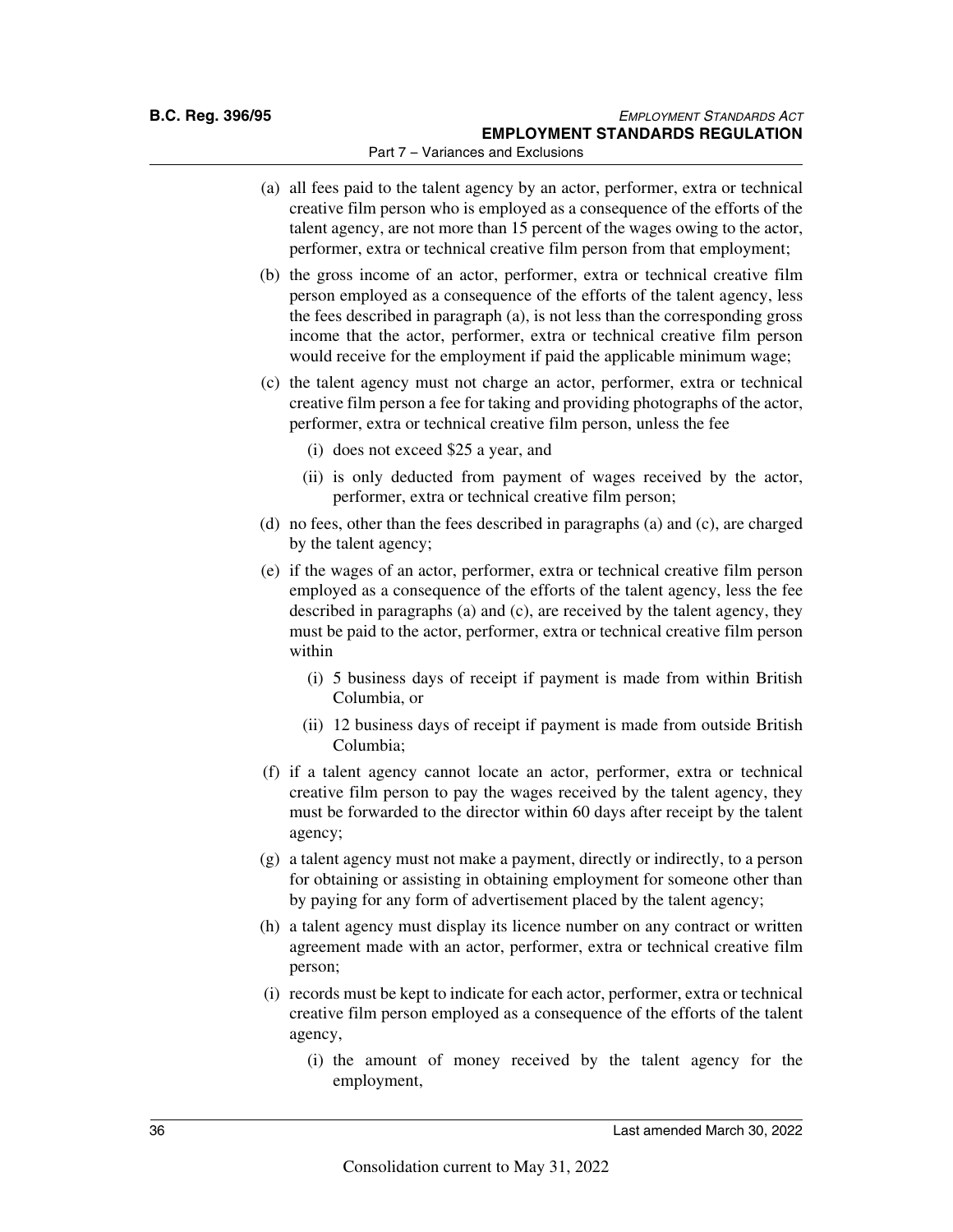- Part 7 Variances and Exclusions
- (ii) the amount the talent agency is claiming as its fee, and
- (iii) the amount paid to the actor, performer, extra or technical creative film person;
- (j) records must be kept of
	- (i) the name and address of each employer for whom the talent agency provides a service, and
	- (ii) the name and address of each client employed as an actor, performer, extra or technical creative film person as a consequence of the efforts of the talent agency, or who is provided with information about employers seeking actors, performers, extras or technical creative film persons;
- (k) the records referred to in paragraphs (i) and (j) must be
	- (i) in the English language,
	- (ii) kept at the talent agency's principal place of business in British Columbia, and
	- (iii) retained by the talent agency for not less than 2 years.
- (2) The director must give a talent agency a receipt for any wages received from the talent agency under subsection (1) (f).

[en. B.C. Reg. 296/99, s. 3; am. B.C. Regs. 307/2002, s. 24; 64/2021, s. 3.]

#### **Exclusions from farm labour contractor licensing requirements**

- **39** Section 13 of the Act does not apply to a person whose employees work, for or under the control or direction of another person, in connection solely with
	- (a) silviculture, or
	- (b) spraying or pruning fruit trees.

#### **Exclusions from payday requirements**

- **40** Section 17 of the Act does not apply to any of the following:
	- (a) a teacher;
	- (b) a person employed as a noon-hour supervisor, teacher's aide or supervision aide by
		- (i) a board as defined in the *School Act*, or
		- (ii) an authority as defined in the *Independent School Act*;
	- (c) an instructor, counsellor, librarian or administrator who is employed by an institution as defined in the *College and Institute Act*;
	- (d) a senior tutor, or tutor, employed by the Open Learning Agency.
	- (e) Repealed. [B.C. Reg. 56/2017, s. 2 (b).] [am. B.C. Regs. 26/98, s. 2; 56/2017, s. 2.]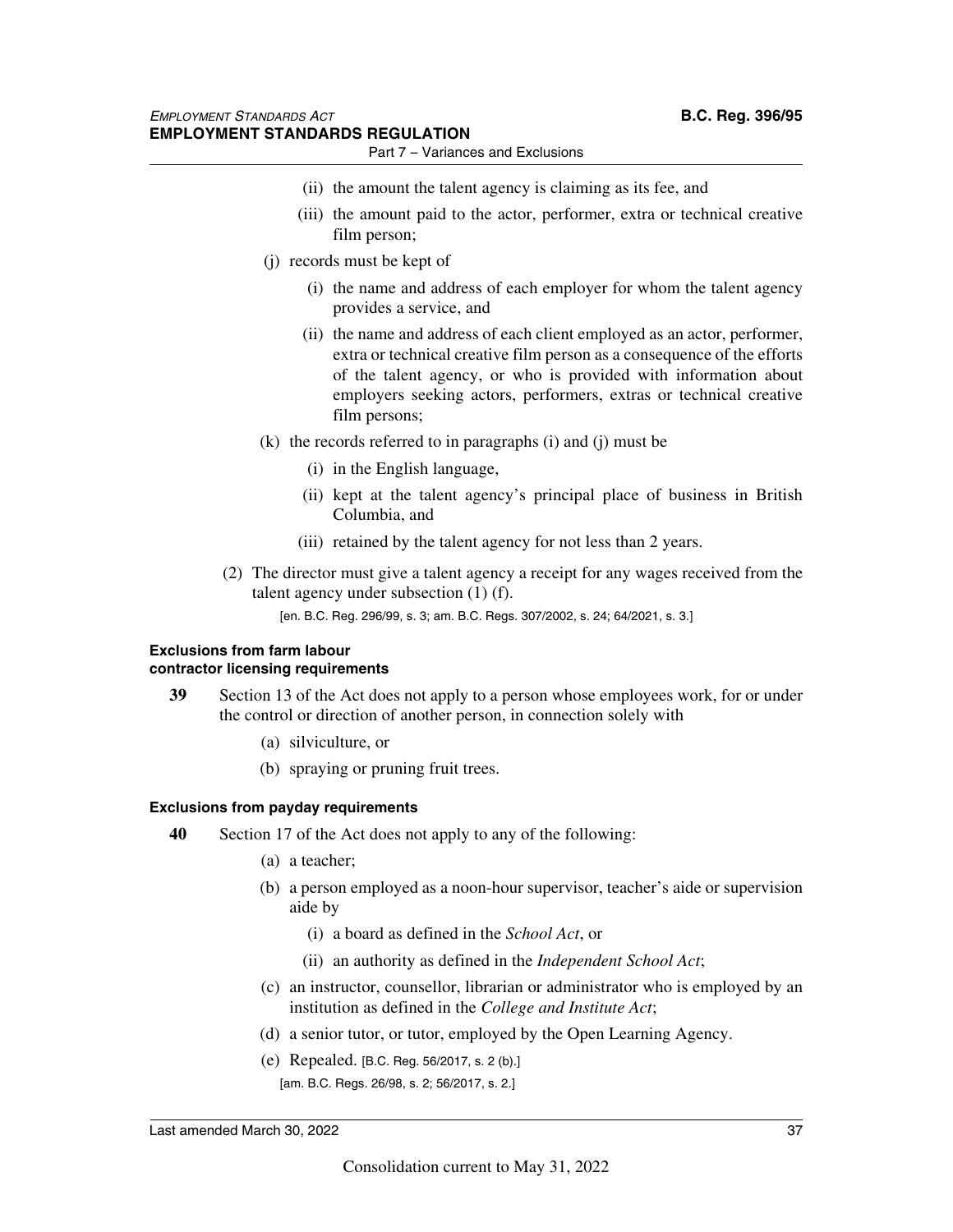#### **Exclusions from payday requirements for certain farm workers**

- **40.1** Farm workers who hand harvest fruit, vegetable, flower or berry crops are excluded from subsection 17 (1) of the Act on the condition that the employer must pay to the farm workers within 8 days after the end of each pay period
	- (a) at least 80% of wages earned in the first pay period in the month, and
	- (b) monthly, all wages earned in the month, less wages previously paid under paragraph (a). [en. B.C. Reg. 113/99, s. 8.]

#### **Exclusion from payment options for farm labour contractors**

- **40.2** (1) In respect of the payment of wages to farm workers, farm labour contractors are excluded from section 20 of the Act.
	- (2) A farm labour contractor must pay all wages to farm workers employed by the farm labour contractor
		- (a) in Canadian dollars, and
		- (b) by deposit to the credit of the farm worker's account in a savings institution. [en. B.C. Reg. 257/2004.]
- **41** Repealed. [B.C. Reg. 307/2002, s. 25.]

#### **Exclusions from hours-of-work requirements**

- **42** (1) Section 33 of the Act does not apply to a person who is employed
	- (a) to explore for oil or gas,
	- (b) in drilling, completing, recompleting or remedially treating an oil or gas well, or
	- (c) in supplying supplementary operations or services with the activities in paragraph (a) or (b).
	- (2) Section 33 of the Act does not apply to a person employed on a 12 hour liveaboard basis on a vessel operated by the British Columbia Ferry Services Inc. [am. B.C. Regs. 307/2002, s. 26; 36/2019, s. 6.]

#### **Exclusions from minimum hours requirements**

- **43** Section 34 of the Act does not apply to a post-secondary student who is enrolled in one of the following bodies and is employed by that body:
	- (a) a university;
	- (b) a vocational school;
	- (c) an institution as defined in the *College and Institute Act*.
	- (d) Repealed. [B.C. Reg. 56/2017, s. 3.] [am. B.C. Reg. 56/2017, s. 3.]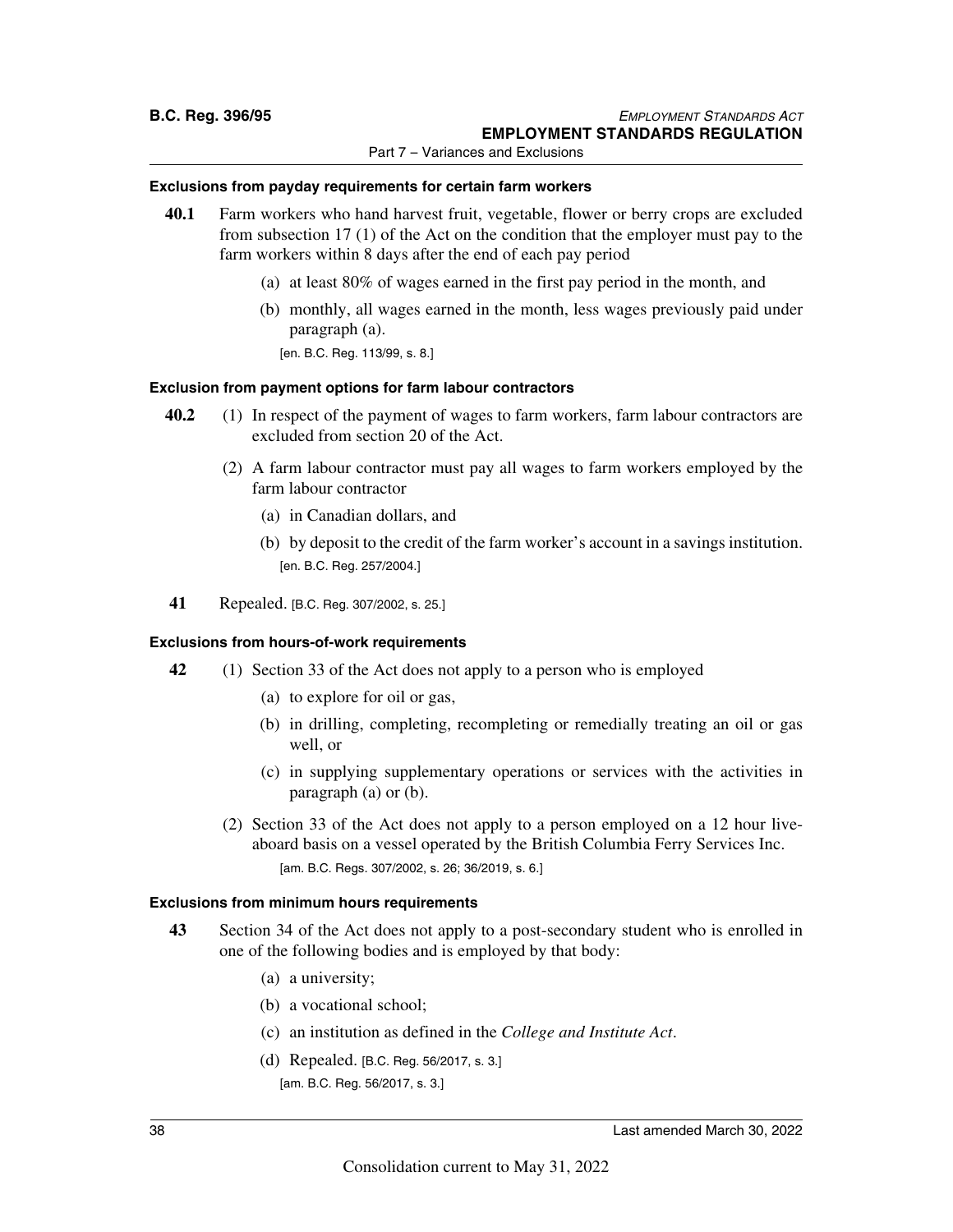#### **Exclusions from overtime pay requirements**

- **44** Section 40 of the Act does not apply to any of the following:
	- (a) a bus operator
		- (i) while waiting during the course of a charter trip or excursion,
		- (ii) for lay-over time, or
		- (iii) for any time that the bus operator is not operating a bus, if the cause is completely beyond the employer's control;
	- (b) a truck driver or a truck driver's swamper or helper who, at a location more than 160 km from home, is employed on a truck that
		- (i) has a mechanical breakdown, unless
			- (A) the breakdown resulted from the employer's negligence, or
			- (B) the truck driver, swamper or helper was actively engaged in repairing the truck, or
		- (ii) is immobilized due to weather conditions, road blockage, an accident or any other cause completely beyond the employer's control;
	- (c) a miner employed underground for time spent underground after the miner's regular shift, if the cause is completely beyond the employer's control;
	- (d) a first aid attendant for any time spent accompanying a person being transported to a medical practitioner, hospital or other destination in the course of the attendant's first aid duties and while returning from the destination to the attendant's normal place of employment.

[am. B.C. Reg. 307/2002, s. 27.]

#### **Exclusion from liability provisions**

**45** Section 96 of the Act does not apply to a director or officer of a charity who receives reasonable out-of-pocket expenses but no other remuneration for services performed for the charity.

## **PART 7.01 – MATTERS RELATED TO COVID-19**

#### **Exclusions during COVID-19 emergency**

- **45.01** (1) In this section, **"COVID-19 emergency"** means the emergency that is the subject of
	- (a) the notice provided on March 17, 2020 by the provincial health officer under section 52 (2) of the *Public Health Act*, and
	- (b) the declaration of a state of emergency made on March 18, 2020, and any extension of that declaration, under section 9 of the *Emergency Program Act*.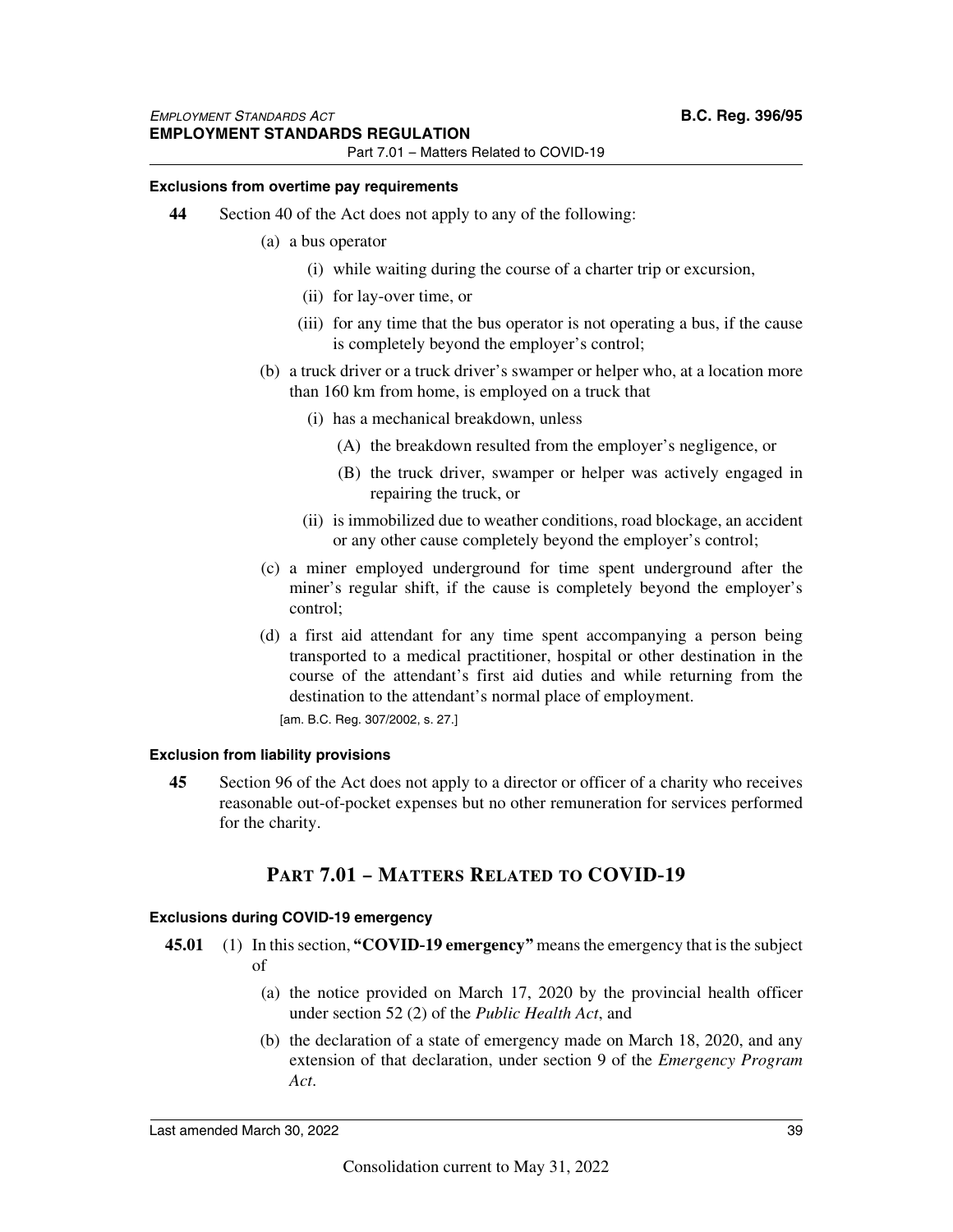- (2) If an employee is laid off and does not have a right of recall and the COVID-19 emergency is a cause of all or part of the layoff, the definition of "temporary layoff" in section 1 of the Act does not apply in relation to the employee and that layoff and the conditions of employment for the employee are altered in relation to that layoff by substituting the following definition:
- **"temporary layoff"** means a layoff of up to 24 weeks in any period, ending on or before August 30, 2020, of 28 consecutive weeks.
- (3) Subsection (2) does not apply in relation to a layoff described in section 37.7 (7).
- (4) Subsection (2) does not apply in relation to a layoff beginning on or after June 1, 2020.

[en. B.C. Reg. 94/2020; am. B.C. Reg. 148/2020.]

#### **Prescribed matters for COVID-19 – persons**

- **45.02** For the purposes of section 52.12 (1) (c) of the Act, the following persons are prescribed:
	- (a) a member of the employee's immediate family;
	- (b) an individual who is in a class of individuals referred to in section 2 (a) or (b) of the Family Member Regulation;
	- (c) whether or not related to an employee by blood, adoption, marriage or common law partnership, an individual who requires care and who considers the employee to be, or whom the employee considers to be, like a close relative.

[en. B.C. Reg. 101/2021, s. 2.]

#### **Prescribed matters for COVID-19 – situations**

#### **45.03** (1) In this section, **"dependant"** means

- (a) an eligible person as defined in section 52.12 (1) (a) or (b) of the Act, or
- (b) a person who
	- (i) is an eligible person prescribed under section 45.02 of this regulation,
	- (ii) is unable, because of illness, disability or another reason, to obtain the necessities of life, and
	- (iii) is under the day-to-day care and control of the employee.
- (2) For the purposes of section 52.12 (2) (f) of the Act, the following are prescribed situations:
	- (a) the employee, in the opinion of a medical health officer, medical practitioner, nurse practitioner or registered nurse, is more susceptible to COVID-19 because the employee
		- (i) has an underlying condition,
		- (ii) is undergoing treatment, or
		- (iii) has contracted another illness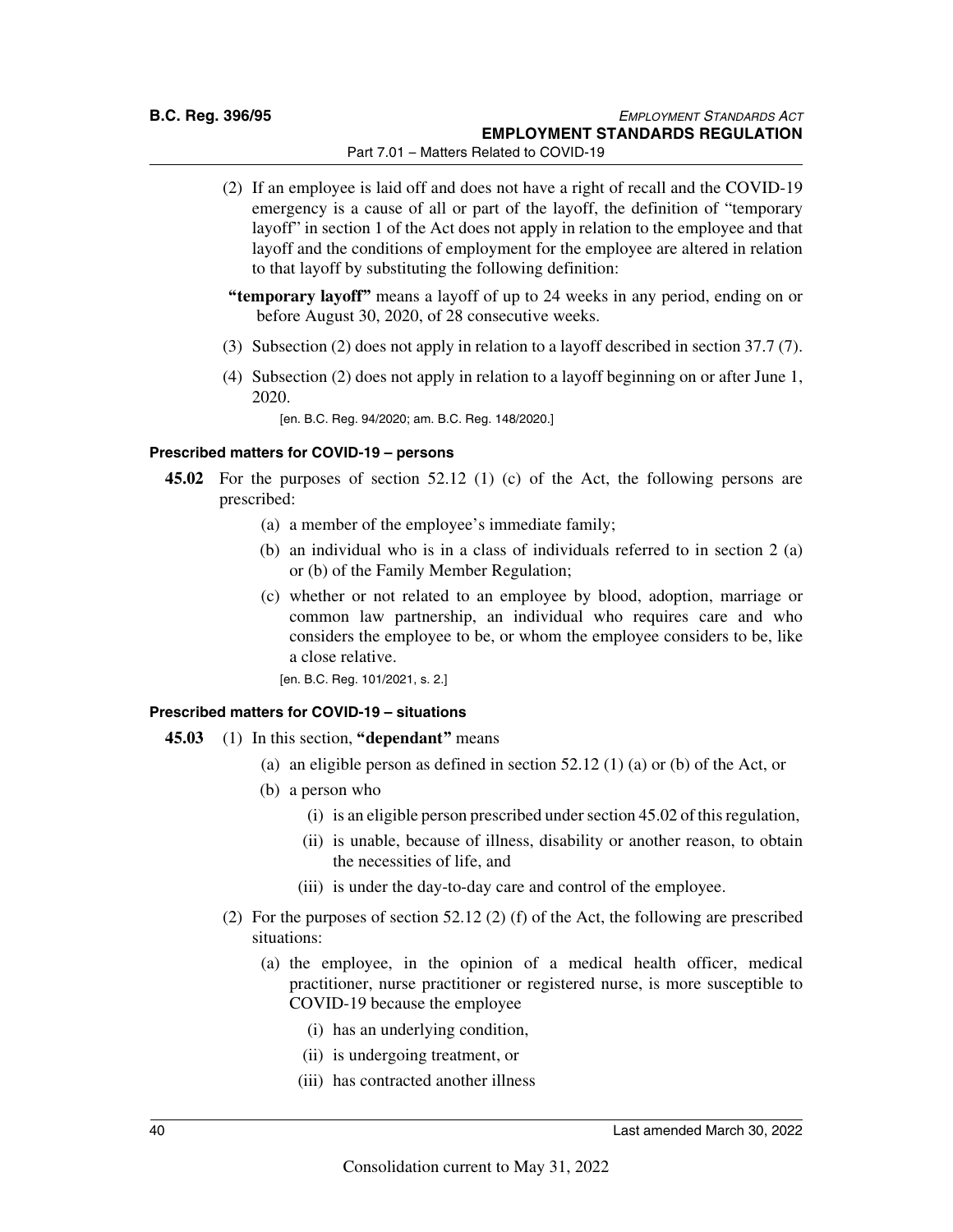Part 7.02 – Illness or Injury Leave

and the employee receives, or will receive, the Canada recovery sickness benefit under the *Canada Recovery Benefits Act* for leave taken under section 52.12 (2) of the Act;

- (b) the employee requires leave
	- (i) to be vaccinated against COVID-19, or
	- (ii) to assist a dependant who is being vaccinated against COVID-19. [en. B.C. Reg. 101/2021, s. 2.]

## **PART 7.02 – ILLNESS OR INJURY LEAVE**

#### **Illness and injury leave**

**45.031** For the purposes of section 49.1 (1) (a) of the Act, the prescribed number of days is 5 days.

[en. B.C. Reg. 293/2021.]

## **PART 7.1 – CONDITIONS OF EMPLOYMENT FOR CHILDREN**

## **Division 0.1 – Children (Less Than 15 Years Old)**

#### **Parent or guardian consent required**

**45.04** A person must not employ a child who is under 15 years of age unless the person has obtained the written consent of the child's parent or guardian. [en. B.C. Reg. 215/2021, Sch. s. 5.]

## **Division 1 – Children (12 to 14 Years Old)**

#### **Application**

**45.1** This Division establishes conditions of employment for children 12 to less than 15 years of age but does not apply in respect of the employment of those children to whom Division 2 or 3 applies.

[en. B.C. Reg. 431/2003; am. B.C. Reg. 146/2012, Sch. 1, s. 1.]

#### **Exclusions from the Act**

**45.2** Section 37 of the Act does not apply to children in respect of whom this Division applies.

[en. B.C. Reg. 431/2003.]

#### **Limits on working hours**

- **45.3** (1) In this section, **"school day"** means, in relation to a child, a day on which the child's school is in session.
	- (2) An employer of a child must not require or allow the child to work on a school day at a time when the child is scheduled to attend.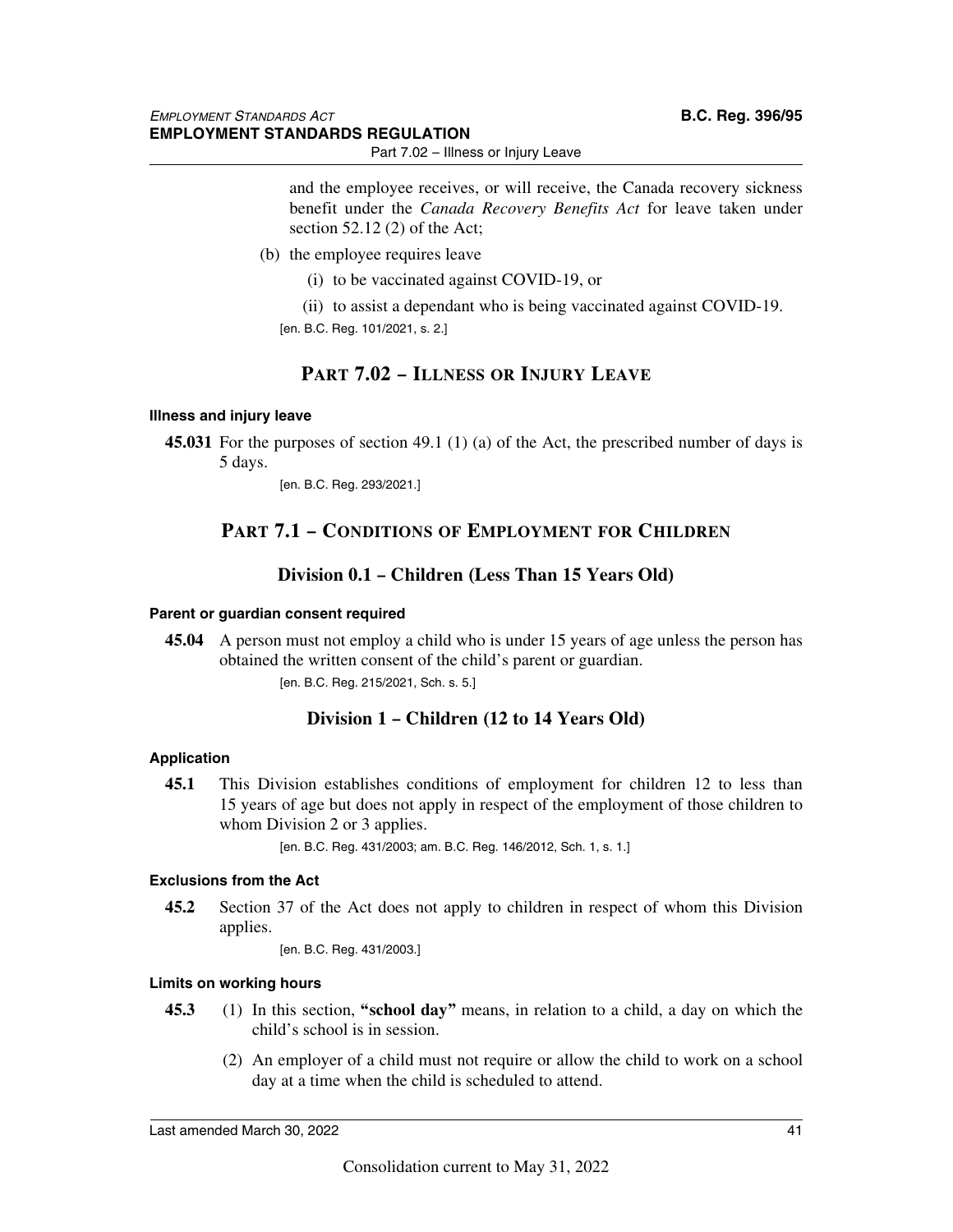- (3) An employer of a child must not require or allow the child to work
	- (a) more than 4 hours on a school day,
	- (b) more than 7 hours on a day that is not a school day, unless the employer receives prior written approval from the director,
	- (c) more than 20 hours in a week that has 5 school days, and
	- (d) in any case, more than 35 hours in a week. [en. B.C. Reg. 431/2003.]

#### **Adult supervision required**

- **45.4** (1) An employer of a child must ensure that the child works only under the direct and immediate supervision of a person who has reached 19 years of age.
	- (2) Subsection (1) does not apply in respect of a child employed as a sitter or as a home care worker.

[en. B.C. Reg. 431/2003; am. B.C. Reg. 215/2021, Sch. s. 8.]

### **Division 2 – Children in Recorded Entertainment Industry**

#### **Definitions and application**

**45.5** (1) In this Division:

#### **"recorded entertainment industry"** means

- (a) the film, radio, video or television industry, or
- (b) the television and radio commercials industry;

#### **"recording device"** means any device that records sound or images.

(2) This Division applies in respect of the employment in the recorded entertainment industry of children under 15 years of age as actors, including background performers and extras, and establishes conditions of employment for those children.

[en. B.C. Reg. 431/2003; am. B.C. Reg. 146/2012, Sch. 1, s. 2 (b).]

#### **Exclusions from the Act**

**45.6** Sections 9 (2) to (4), 33, 36 and 37 of the Act do not apply to children in respect of whom this Division applies.

[en. B.C. Reg. 431/2003.]

#### **Minimum age**

**45.7** A person must not employ a child in the recorded entertainment industry if the child is less than 15 days old.

[en. B.C. Reg. 431/2003; am. B.C. Reg. 146/2012, Sch. 1, s. 2 (b).]

#### **Limits on daily hours**

**45.8** (1) In this section, **"school day"** means, in relation to a child, a day on which the child's school is in session.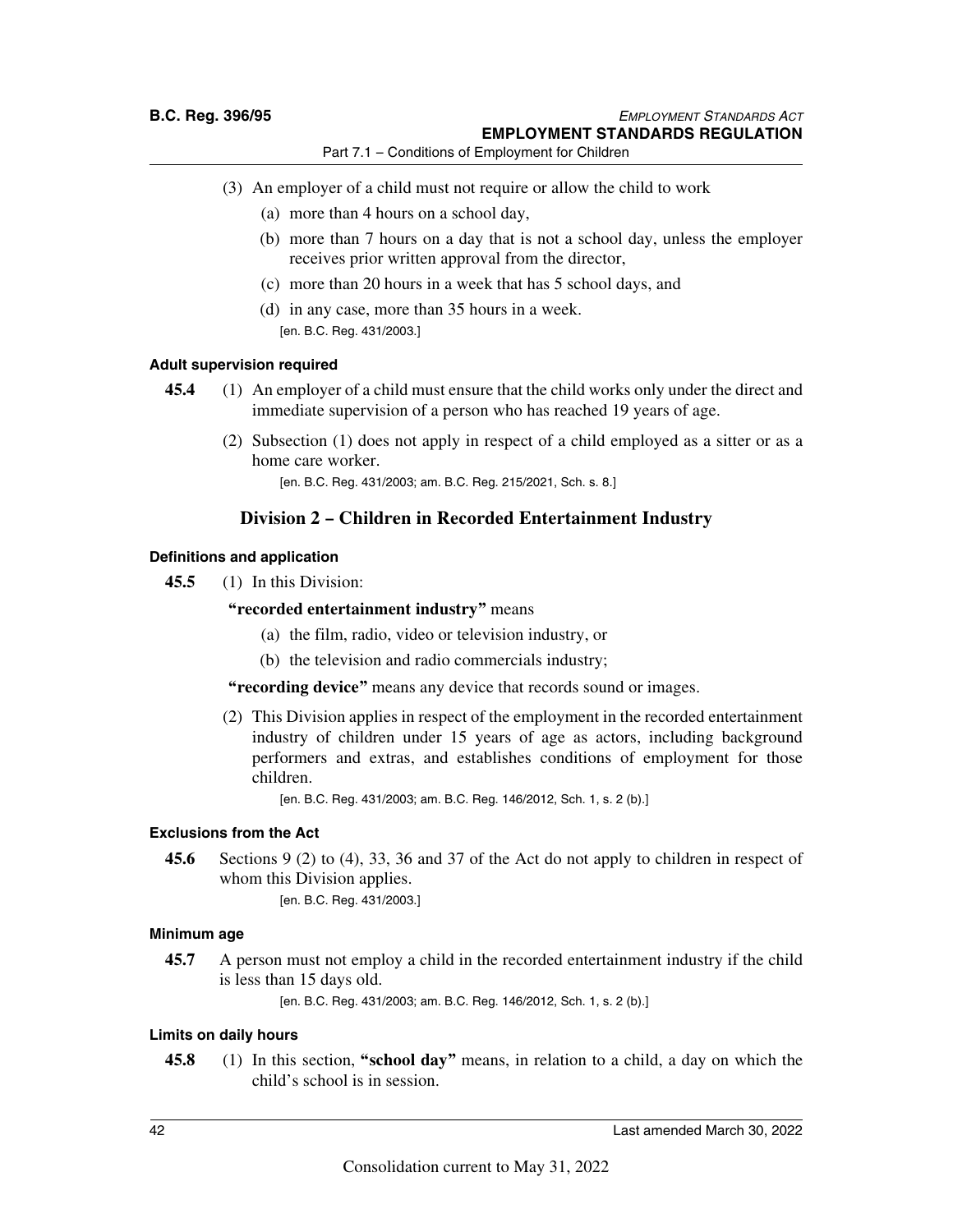- (2) The employer of a child in the recorded entertainment industry must ensure that, on any day that the employer requires the child to report for work at any location designated by the employer, the child's shift ends no later than
	- (a) 8 hours after the child reports for work at that location, if the child is under 12 years of age, or
	- (b) 10 hours after the child reports for work at that location, if the child is 12 to less than 15 years of age,

unless the employer receives prior written approval from the director.

- (3) The employer of a child in the recorded entertainment industry must not require the child to report for work earlier than 5:00 a.m. on any day unless the employer receives prior written approval from the director.
- (4) The employer of a child in the recorded entertainment industry must ensure that the child's shift ends no later than the following times unless the employer receives prior written approval from the director:
	- (a) if the child's school is in session,
		- (i) 10:00 p.m. if the next day is a school day, and
		- (ii) 12:30 a.m. if the next day is not a school day;
	- (b) if the child's school is not in session, 2:00 a.m.

[en. B.C. Reg. 431/2003; am. B.C. Reg. 146/2012, Sch. 1, s. 2 (b).]

#### **No split shifts and maximum limit on breaks**

- **45.9** The employer of a child in the recorded entertainment industry
	- (a) must not require or allow the child to work a split shift, and
	- (b) must ensure that the child's meal breaks are not longer than one hour each. [en. B.C. Reg. 431/2003; am. B.C. Reg. 146/2012, Sch. 1, s. 2 (b).]

#### **Time before recording device and breaks**

- **45.10** If a child employed in the recorded entertainment industry is of an age specified in Column 1 of the following table, the employer must ensure that the child
	- (a) is not before a recording device for longer than the amount of time specified opposite that age in Column 2 before receiving a break under paragraph (b), and
	- (b) receives a break, between times spent before a recording device, that is no less than the amount of time specified opposite that age in Column 3.

| Column 1<br>Age                        | Column 2<br>Time before<br><b>Recording Device</b> | Column 3<br><b>Breaks</b> |
|----------------------------------------|----------------------------------------------------|---------------------------|
| less than 3 years of age               | 15 consecutive<br>minutes                          | 20 consecutive<br>minutes |
| 3 years to less than<br>6 years of age | 30 consecutive<br>minutes                          | 15 consecutive<br>minutes |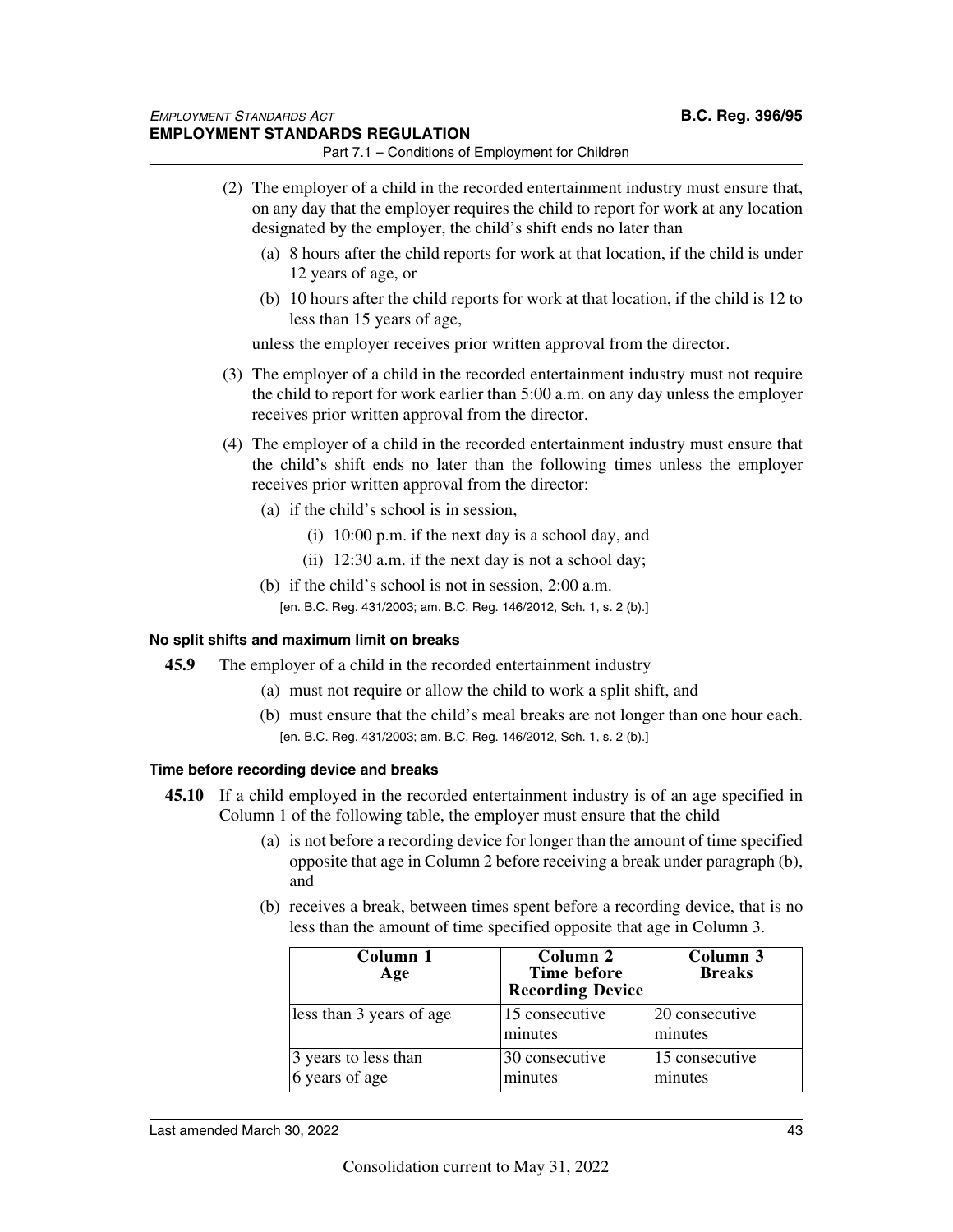#### **B.C. Reg. 396/95** *EMPLOYMENT STANDARDS ACT* **EMPLOYMENT STANDARDS REGULATION**

| Column 1<br>Age       | Column 2<br>Time before<br><b>Recording Device</b> | Column 3<br><b>Breaks</b> |
|-----------------------|----------------------------------------------------|---------------------------|
| 6 years to less than  | 45 consecutive                                     | 10 consecutive            |
| 12 years of age       | minutes                                            | minutes                   |
| 12 years to less than | 60 consecutive                                     | 10 consecutive            |
| 15 years of age       | minutes                                            | minutes                   |

Part 7.1 – Conditions of Employment for Children

[en. B.C. Reg. 431/2003; am. B.C. Reg. 146/2012, Sch. 1, s. 2 (b).]

#### **Hours free from work**

**45.11** (1) The employer of a child in the recorded entertainment industry must either

- (a) ensure that the child has at least 48 consecutive hours free from work each week, or
- (b) pay the child 1 1/2 times the regular wage for time worked by the child during the 48 hour period the child would otherwise be entitled to have free from work.
- (2) The employer of a child in the recorded entertainment industry must ensure that the child has at least 12 consecutive hours free from work
	- (a) between each shift worked, and
	- (b) before the child is scheduled to attend school. [en. B.C. Reg. 431/2003; am. B.C. Reg. 146/2012, Sch. 1, s. 2 (b).]

#### **Work week**

- **45.12** The employer of a child in the recorded entertainment industry must not require or allow the child to work more than
	- (a) 5 days in a week, or
	- (b) if the director approves in writing, 6 days in a week. [en. B.C. Reg. 431/2003; am. B.C. Reg. 146/2012, Sch. 1, s. 2 (b).]

#### **Chaperones**

**45.13** (1) In this section:

**"chaperone"** means, in relation to a child referred to in this section,

- (a) the child's parent or guardian, if the parent or guardian has reached 19 years of age and is not working as an actor in the production, except as a background performer or extra, or
- (b) a person who
	- (i) has reached 19 years of age,
	- (ii) is designated chaperone by the child's parent or guardian, and
	- (iii) is not the child's employer or tutor or an employee of either.
- (2) The employer of a child in the recorded entertainment industry must ensure that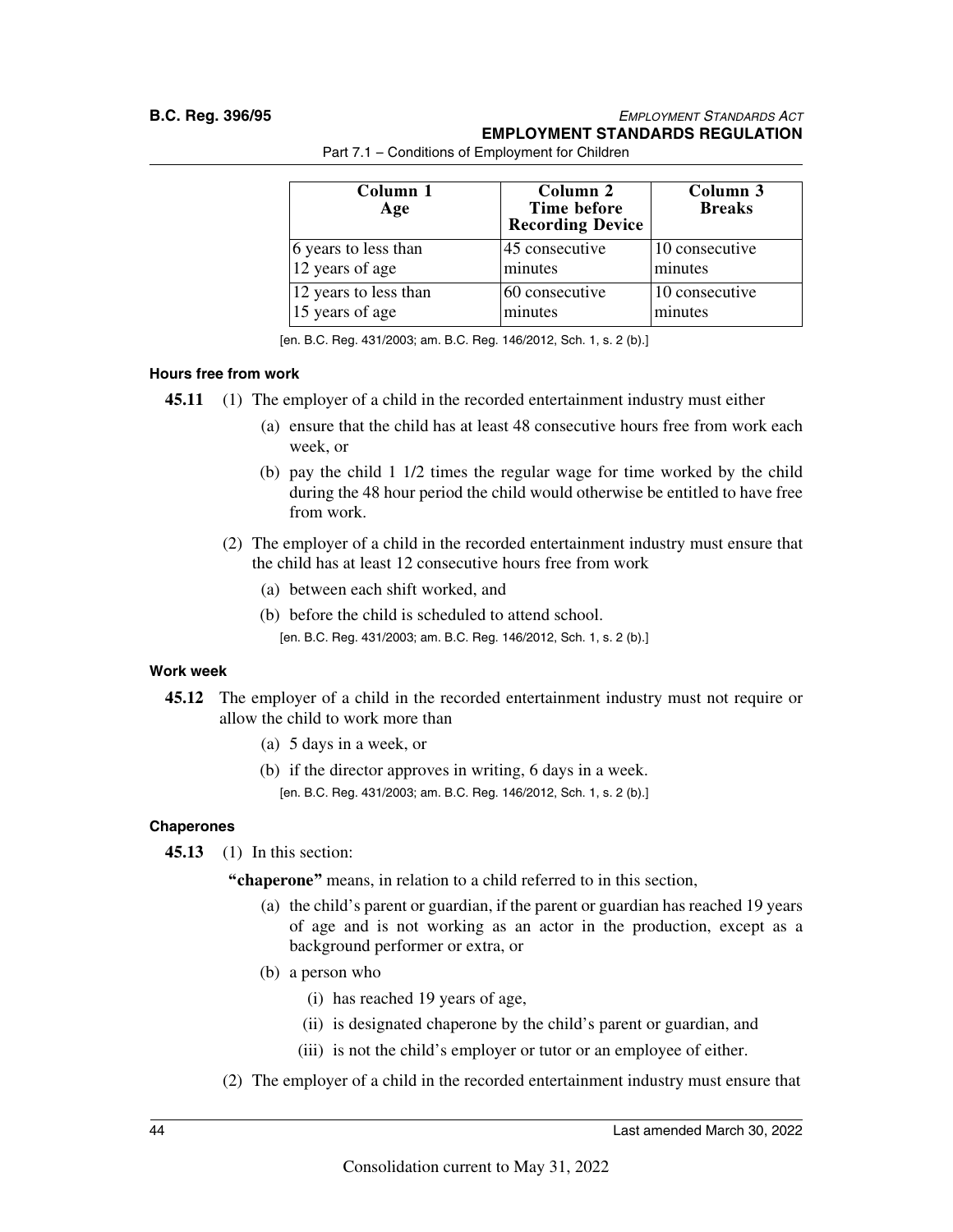- Part 7.1 Conditions of Employment for Children
- (a) the child has a chaperone on the production set, and
- (b) subject to subsection (3), if the child is of an age specified in Column 1 of the following table, the chaperone under paragraph (a) is not, at the same time, chaperone for more than the number of children specified opposite that age in Column 2.

| Column 1<br>Age of Child       | Column 2<br>Number of Children per<br><b>Chaperone</b> |
|--------------------------------|--------------------------------------------------------|
| 15 days to less than 6 years   |                                                        |
| 6 years to less than 12 years  |                                                        |
| 12 years to less than 15 years |                                                        |

#### (3) If

- (a) the child under subsection (2) is 12 to less than 15 years of age, and
- (b) the child's chaperone is the child's parent or guardian and is working as a background performer or extra on the same production set,

the employer must ensure that the chaperone is not, at the same time, chaperone for more than 2 other children on the production set.

```
[en. B.C. Reg. 431/2003; am. B.C. Reg. 146/2012, Sch. 1, s. 2 (b).]
```
#### **Income protection**

**45.14** If a child employed in the recorded entertainment industry earns more than \$2 000 on a production, the employer must remit 25% of any earnings over \$2 000 to the Public Guardian and Trustee to hold in trust for the child.

[en. B.C. Reg. 431/2003; am. B.C. Reg. 146/2012, Sch. 1, s. 2 (b).]

## **Division 3 – Children in Live Entertainment Industry**

#### **Definition and application**

- **45.15** (1) In this Division, **"live entertainment industry"** means the performing arts industry that provides live entertainment in theatre, dance, music, opera or circus.
	- (2) This Division applies in respect of the employment in the live entertainment industry of children 4 to less than 15 years of age as performers, including background performers and extras, and establishes conditions of employment for those children.
	- (3) For the purposes of subsection (2), employment in the live entertainment industry is employment at rehearsals and performances associated with the provision of live entertainment.

[en. B.C. Reg. 146/2012, Sch. 1, s. 3.]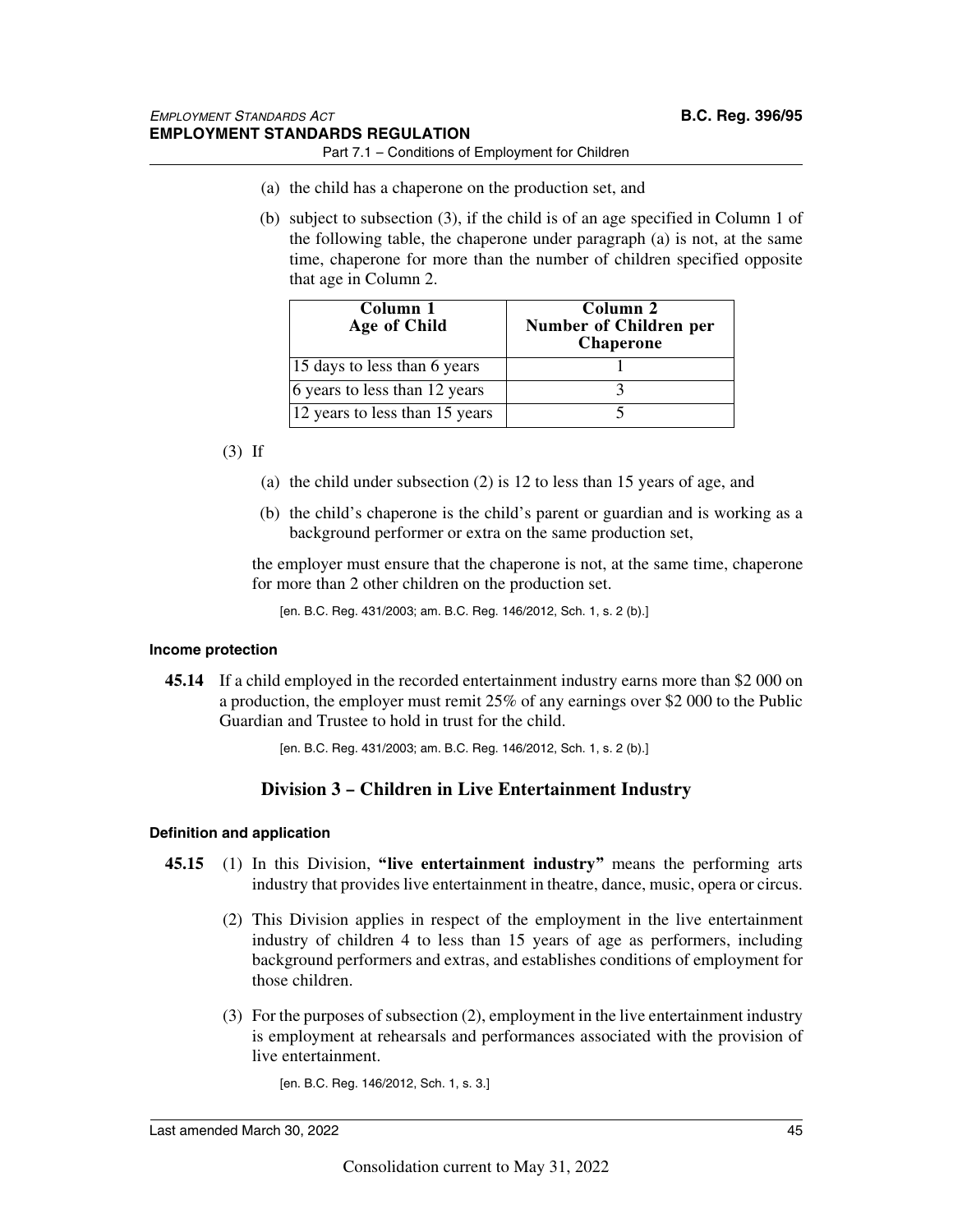#### **Exclusions from the Act**

**45.16** Sections 9 (2) to (4), 36 and 37 of the Act do not apply to children in respect of whom this Division applies.

[en. B.C. Reg. 146/2012, Sch. 1, s. 3.]

#### **Limits on daily hours**

- **45.17** (1) Subject to subsections (2) and (3), the employer of a child in the live entertainment industry must not require or allow the child to work more than 8 hours in a day.
	- (2) The employer of a child in the live entertainment industry may require or allow the child to work up to 12 hours in a day, if the child does not work at a performance on that day.
	- (3) Subsection (2) applies on no more than 4 days for each production.
	- (4) The employer of a child in the live entertainment industry must not require or allow the child to report for work earlier than 7:00 a.m. on any day.
	- (5) The employer of a child in the live entertainment industry must ensure that, on any day, the child's shift ends no later than 12:30 a.m. [en. B.C. Reg. 146/2012, Sch. 1, s. 3.]

#### **Hours free from work**

**45.18** (1) The employer of a child in the live entertainment industry must either

- (a) ensure that the child has at least 36 consecutive hours free from work each week, or
- (b) pay the child 1 1/2 times the regular wage for time worked by the child during the 36 hour period the child would otherwise be entitled to have free from work.
- (2) The employer of a child in the live entertainment industry must ensure that the child has at least 12 consecutive hours free from work between each shift worked. [en. B.C. Reg. 146/2012, Sch.1, s. 3.]

#### **Chaperones**

- **45.19** (1) In this section, **"chaperone"** means, in relation to a child referred to in this section,
	- (a) the child's parent or guardian, if the parent or guardian has reached 19 years of age and is not working as a performer in the same rehearsal or performance, except as a background performer or extra, or
	- (b) a person who
		- (i) has reached 19 years of age,
		- (ii) is designated chaperone by the child's parent or guardian,
		- (iii) is not the child's employer or tutor or an employee of either, and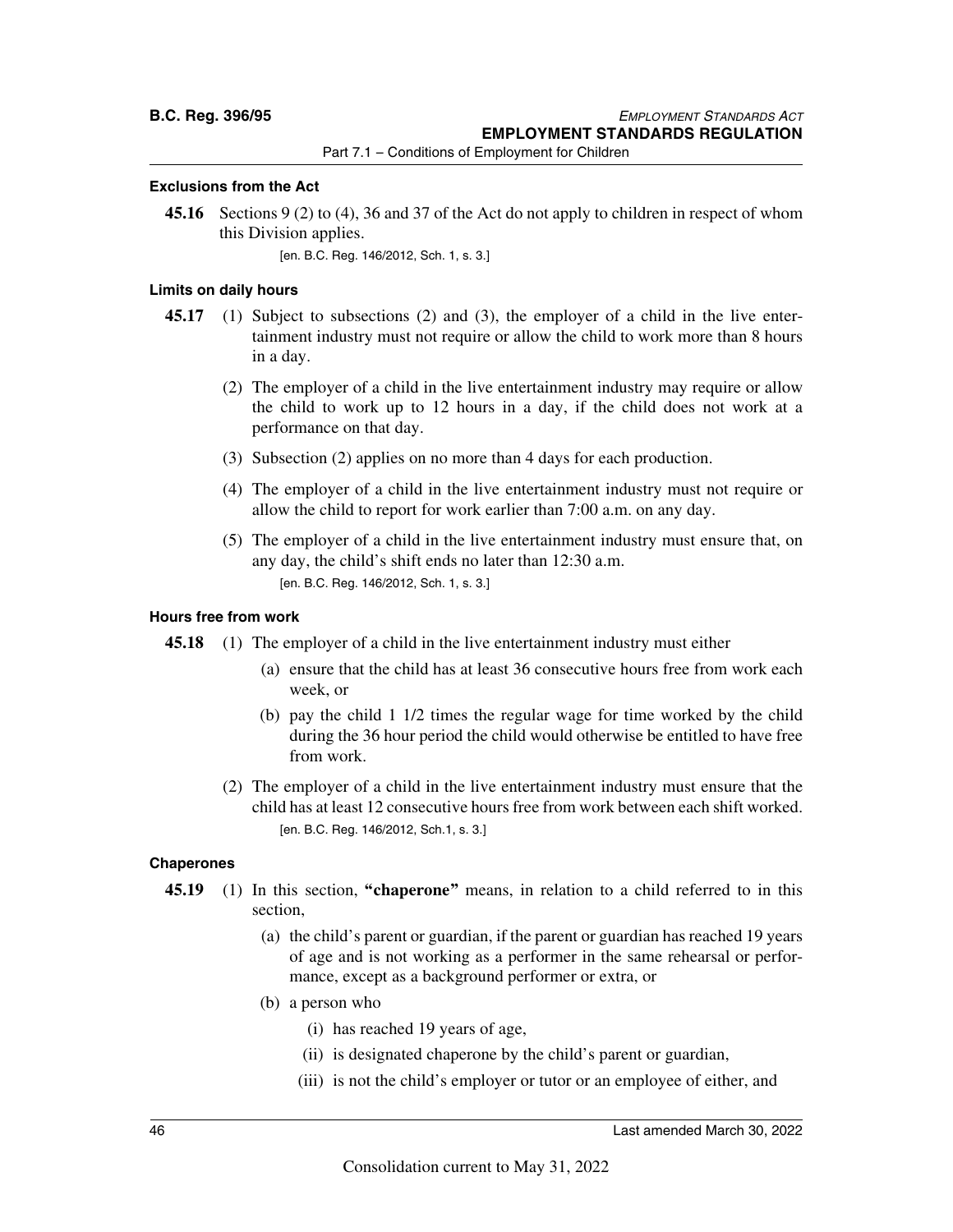- (iv) is not working as a performer in the same rehearsal or performance, except as a background performer or extra.
- (2) The employer of a child in the live entertainment industry must ensure that
	- (a) the child has a chaperone at the work location, and
	- (b) if the child is of an age specified in Column 1 of the following table, the chaperone under paragraph (a) is not, at the same time, chaperone for more than the number of children specified opposite that age in Column 2.

| Column 1<br>Age of Child       | Column 2<br><b>Number of Children</b><br>per Chaperone |
|--------------------------------|--------------------------------------------------------|
| 4 years to less than 6 years   |                                                        |
| 6 years to less than 10 years  | 10                                                     |
| 10 years to less than 15 years | 15                                                     |

[en. B.C. Reg. 146/2012, Sch. 1, s. 3.]

#### **Income protection**

**45.20** If a child employed in the live entertainment industry earns more than \$1 000 in a week, the employer must remit 25% of any earnings over \$1 000 to the Public Guardian and Trustee to hold in trust for the child.

[en. B.C. Reg. 146/2012, Sch. 1, s. 3.]

## **Division 4 – Light Work**

#### **Exclusion**

- **45.21** Section 9 (2) (a) and (b) (ii) *[hiring children under 16 years of age]* of the Act does not apply in respect of a child 12 to less than 16 years of age if
	- (a) the employer does not require or allow the child to perform work listed in section 45.24 *[work and occupations that are not "light work"]* of this regulation, and
	- (b) any of the following circumstances apply:
		- (i) a member of the child's immediate family is a controlling shareholder, sole proprietor or partner of the business or farm that employs the child;
		- (ii) the child is employed, in relation to a sports or recreational activity for children less than 16 years of age, as a camp assistant, assistant coach, referee or umpire.
		- [en. B.C. Reg. 215/2021, Sch. s. 9.]

#### **Prescribed work**

**45.22** Subject to section 45.24 *[work and occupations that are not "light work"]*, for the purposes of the definition of "light work" in section 9 (1) of the Act, the following work is prescribed: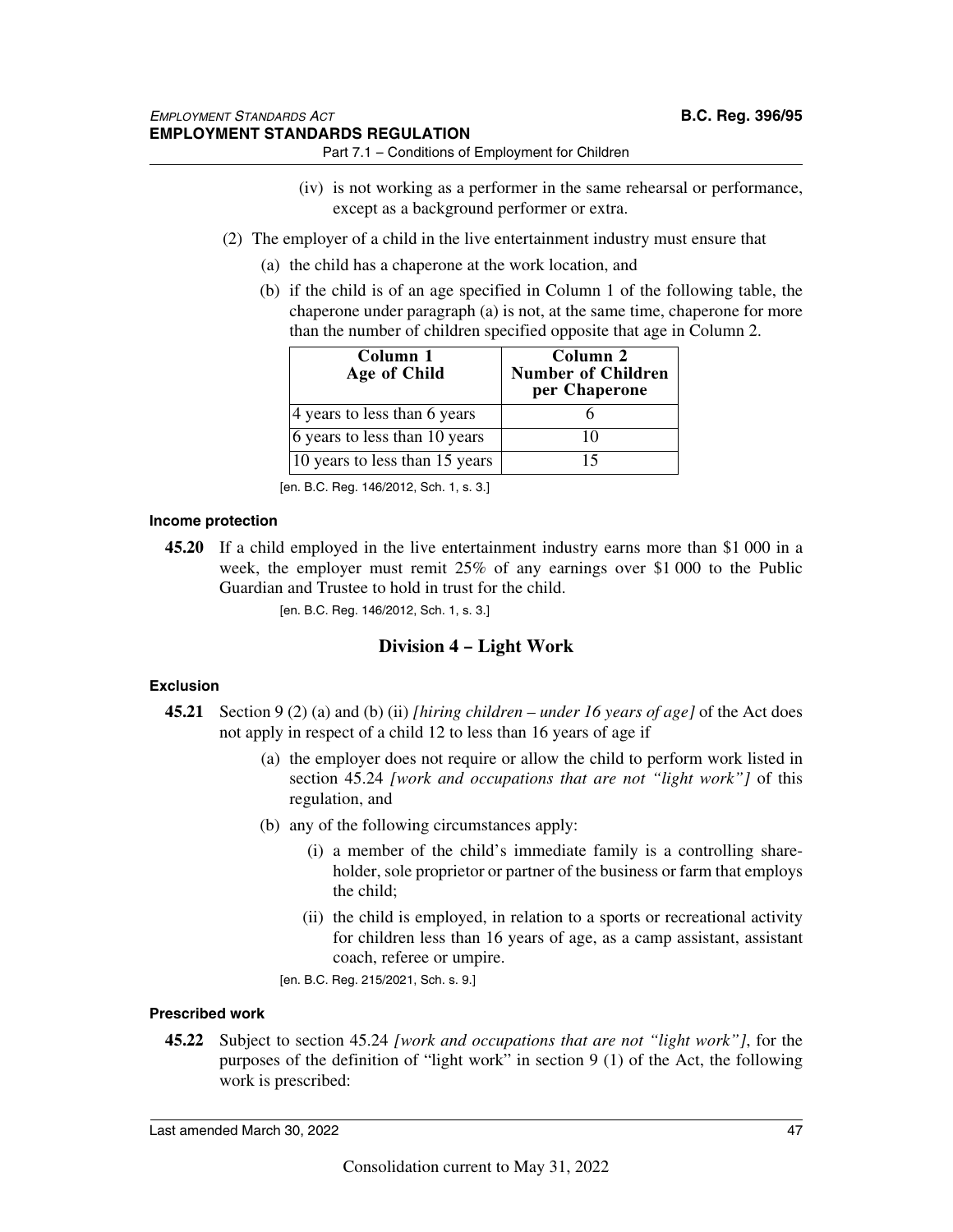- (a) administrative and secretarial work;
- (b) the following work at premises selling, or providing, goods or services to customers:
	- (i) assembling, sorting and packaging orders;
	- (ii) bagging and carrying customers' orders;
	- (iii) laying out displays;
	- (iv) price marking, labelling and tagging goods;
	- (v) stocking shelves;
	- (vi) unpacking, counting, recording, packing and weighing goods;
- (c) the following work at premises preparing, selling or serving food or beverages:
	- (i) preparing food;
	- (ii) busing tables;
	- (iii) dishwashing;
	- (iv) hosting duties;
	- (v) setting up and taking down tables, chairs, trays, dishes, beverage dispensers and other dining room or buffet equipment, furniture and supplies;
- (d) setting up, taking down, retrieving and storing sports and recreation equipment;
- (e) child care;
- (f) cleaning and tidying;
- (g) laundry and ironing;
- (h) the following yard and maintenance work:
	- (i) clearing leaves;
	- (ii) clearing snow;
	- (iii) cutting grass;
- (i) painting, other than spray painting;
- (j) repairing items;
- (k) gardening;
- (l) gathering and hand harvesting;
- (m) work related to the care of domesticated animals;
- (n) packing, moving and unpacking household goods;
- (o) delivering goods;
- (p) troubleshooting user issues with technology. [en. B.C. Reg. 215/2021, Sch. s. 9.]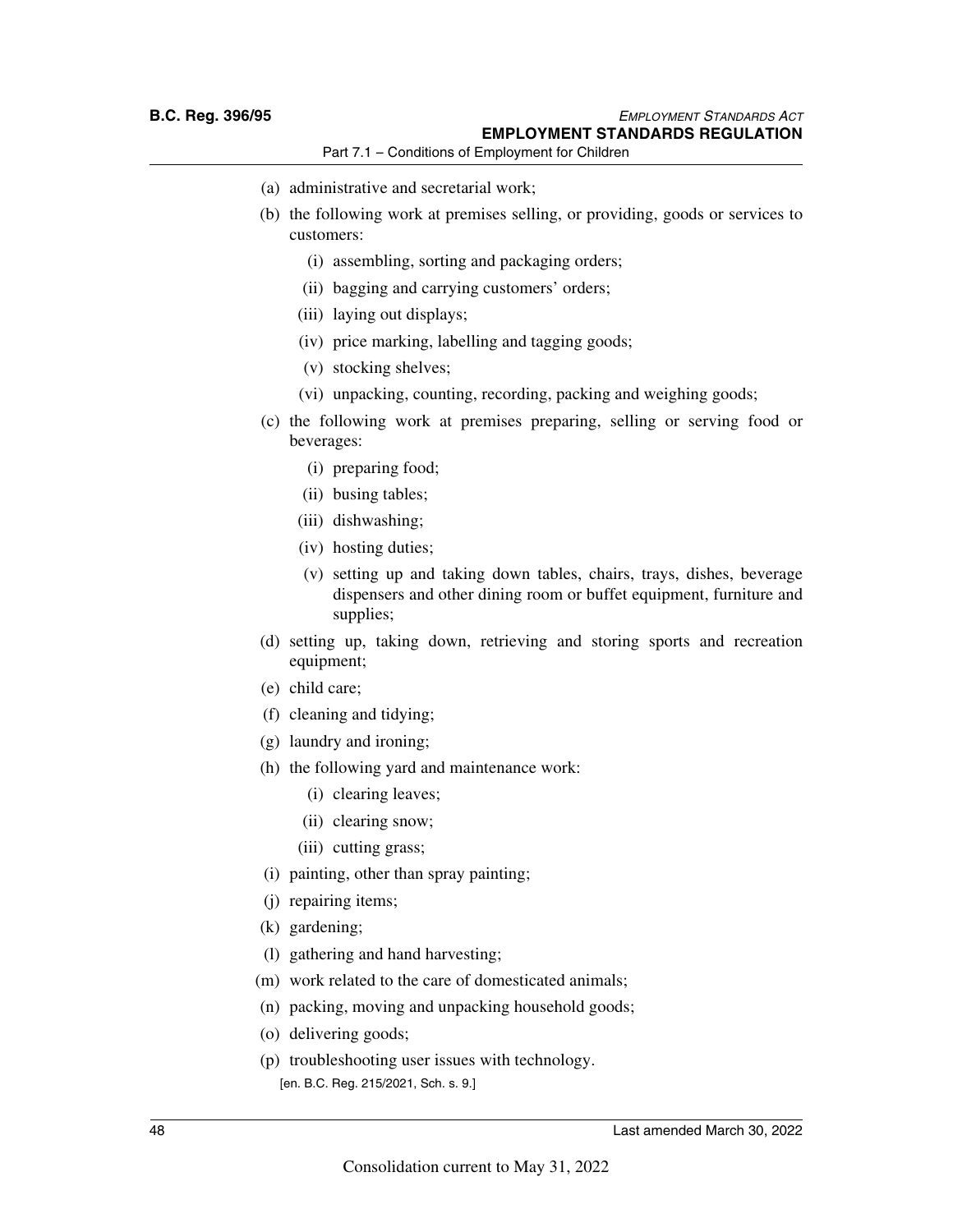#### **Prescribed occupations**

- **45.23** Subject to section 45.24, for the purposes of the definition of "light work" in section 9 (1) of the Act, the following occupations are prescribed:
	- (a) cashier;
	- (b) computer programmer;
	- (c) golf caddy;
	- (d) lifeguard or assistant lifeguard;
	- (e) messenger or courier;
	- (f) peer counsellor;
	- (g) performing artist;
	- (h) recreation or community program attendant;
	- (i) referee or umpire;
	- (j) salesperson, other than a door-to-door salesperson;
	- (k) server of food or drink or both;
	- (l) sports or recreational coach or assistant coach;
	- (m) sports or recreational instructor;
	- (n) summer or day camp leader, counsellor, assistant or attendant;
	- (o) tutor or instructor;
	- (p) visual artist or graphic designer;
	- (q) writer, editor or similar occupation in communication. [en. B.C. Reg. 215/2021, Sch. s. 9.]

#### **Work and occupations that are not "light work"**

- **45.24** Work or an occupation that involves the following is not light work:
	- (a) repairing, maintaining or operating machinery, tools or other equipment that could harm the health or development of a child who is 14 or 15 years of age;
	- (b) entering or working at a place in which a minor is not legally permitted to enter or work;
	- (c) entering or working at a site of construction, heavy manufacturing, heavy industrial work or other work that could harm the health or development of a child who is 14 or 15 years of age;
	- (d) entering or working in a unit or space designed to retain an oxygen-deficient or toxic atmosphere;
	- (e) entering a walk-in freezer or cooler other than to place or retrieve an item;
	- (f) handling, preparing, selling, serving or otherwise being in contact with, or being exposed to, a good or service that a minor cannot legally distribute, purchase, use or consume;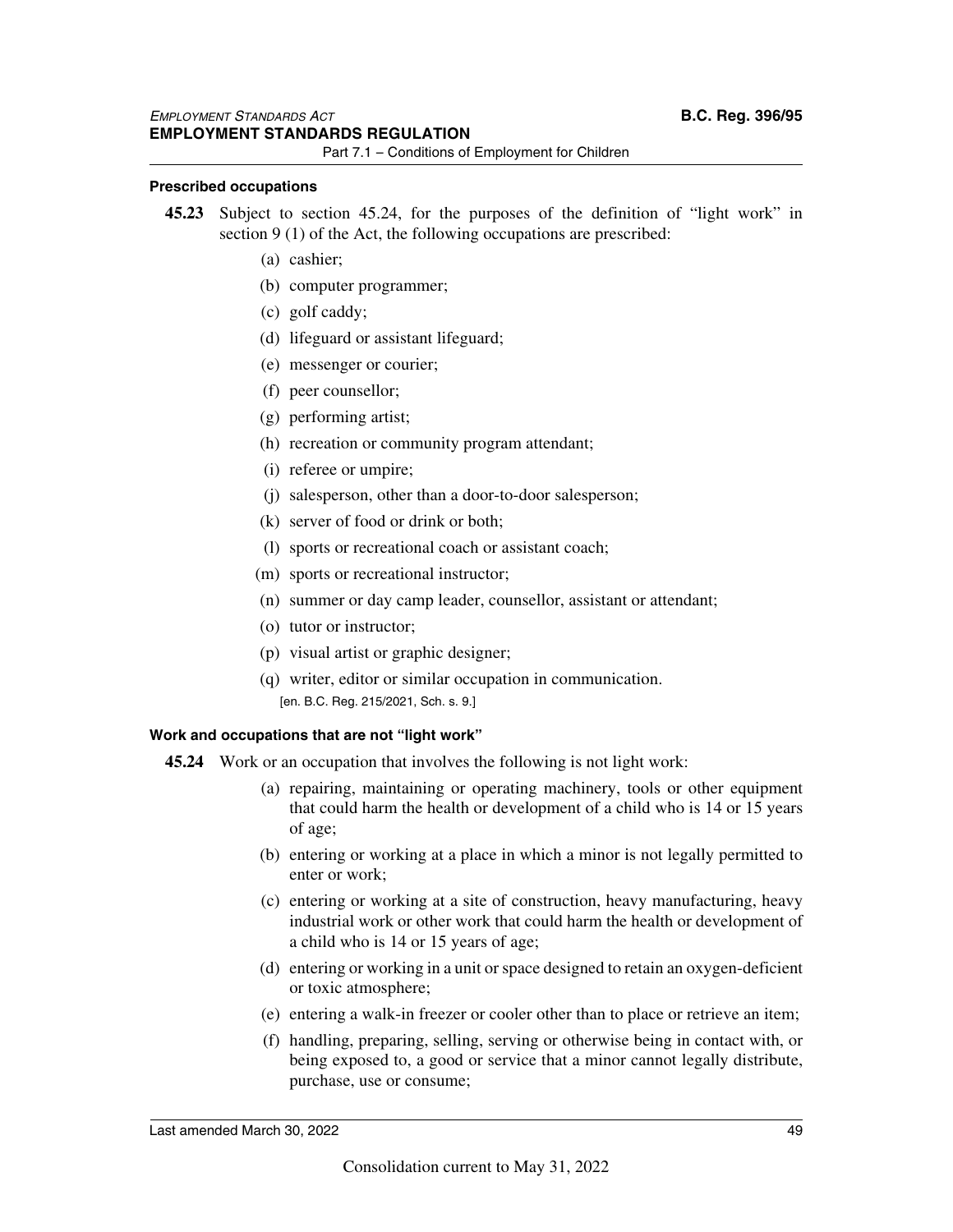- (g) lifting, carrying or moving an item or animal, if doing so puts the child at risk of a musculoskeletal injury;
- (h) using, handling, applying or being exposed to a hazardous substance, as defined in section 13 of the *Workers Compensation Act*.

[en. B.C. Reg. 215/2021, Sch. s. 9.]

## **PART 8 – MISCELLANEOUS**

#### **Production of records**

- **46** (1) A person who is required under section 85 (1) (f) of the Act to produce or deliver records to the director must produce or deliver the records as and when required.
	- (2) No person may restrict or attempt to restrict the director from making an entry under section 85 (1) (a) of the Act. [am. B.C. Reg. 269/98.]

#### **Complaints of contraventions of this regulation**

**47** A contravention of section 6, 14, 18 (2), 21, 22, 23 or 35 (2) of this regulation may be the subject of a complaint under section 74 of the Act.

#### **Definition**

**48** In sections 49 and 50, **"associate chair"** means the Associate Chair of the Adjudication Division of the Labour Relations Board. [am. B.C. Regs. 307/2002, s. 28; 32/2018, s. 5.]

#### **Appeals in cases where the tribunal is the employer**

- **49** (1) Any person served with a determination in a case involving the tribunal as an employer may appeal the determination to the associate chair by delivering to the principal office of the Labour Relations Board a written request that includes the reasons for the appeal.
	- (2) Sections 112 (2) and (3) and 113 to 115 of the Act apply to an appeal under this section, except that a reference to the tribunal is to be read as a reference to the associate chair.
	- (3) In relation to an appeal under this section,
		- (a) the associate chair has the same power that the tribunal has under sections 108 and 109 (1) (b) to (h) of the Act, and
		- (b) sections 110, 111 and 116 of the Act apply.

#### **Enforcement of orders of associate chair**

**50** For the purpose of the definition of **"wages"** in section 1 of the Act and for the purpose of Part 11 of the Act, an order of the associate chair relating to an appeal under section 49 is deemed to be an order of the tribunal.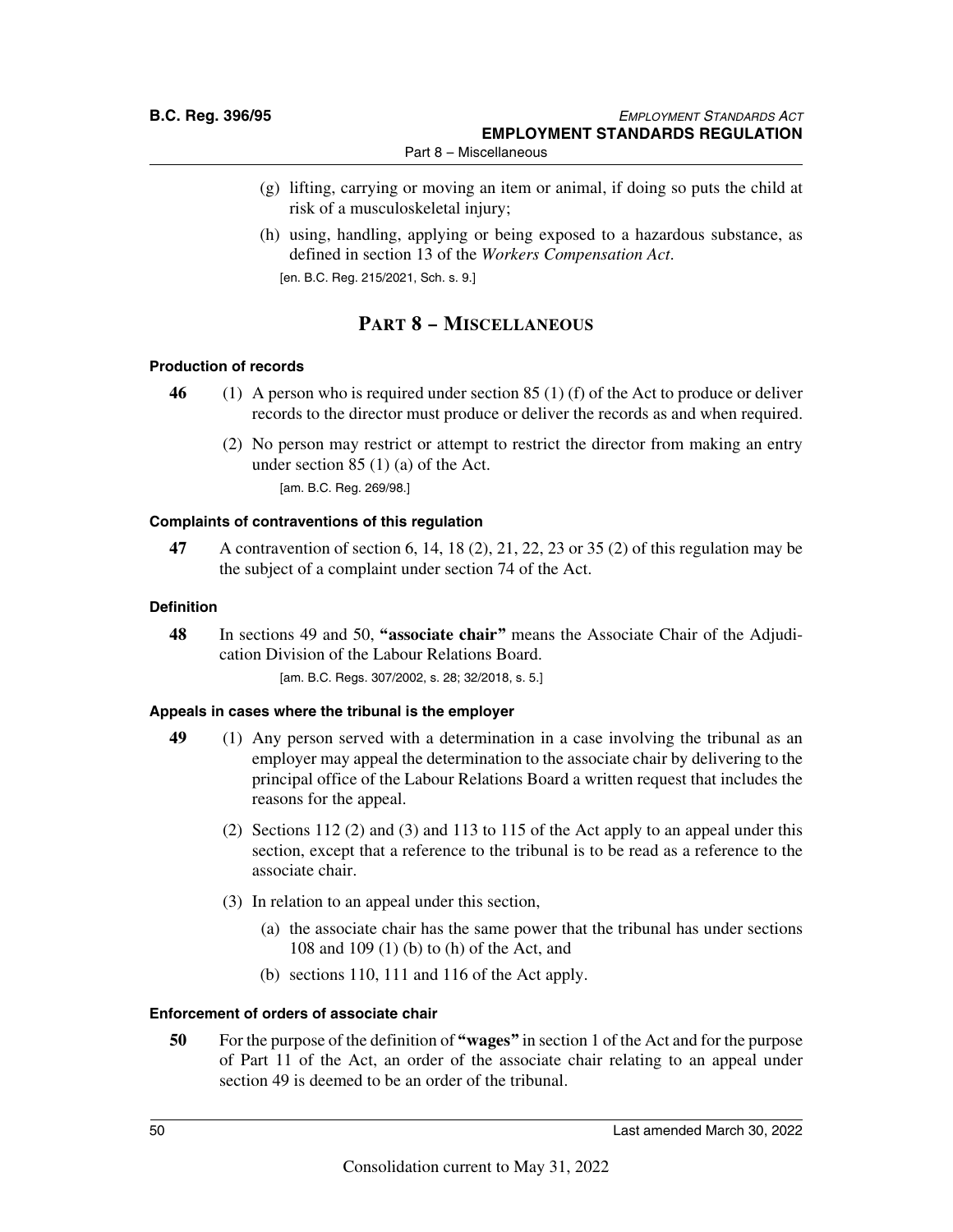Appendix 3

#### **Fee to search director's records**

**51** The fee prescribed in respect of the services provided under section 101.1 of the Act is \$35 and must be paid to the director by cheque, draft or money order, made payable to the Minister of Finance.

[en. B.C. Reg. 131/2010.]

#### **Transition – employment of children**

- **52** Section 9 *[hiring children under 16 years of age]* of the Act does not apply in respect of a child if all of the following circumstances apply:
	- (a) the child was hired before October 15, 2021;
	- (b) the child's position and duties have not changed since October 15, 2021;
	- (c) on January 15, 2022, the child will be
		- (i) 16 years of age, or
		- (ii) 14 years of age, and the child's position and duties involve only the performance of light work.
		- [en. B.C. Reg. 215/2021, Sch. s. 10.]

## **APPENDICES 1 AND 2**

Repealed. [B.C. Reg. 307/2002, s. 29.]

## **APPENDIX 3**

[en. B.C. Reg. 355/97, s. 3; am. B.C. Regs. 150/99, s. 3; 177/2001, s. (b); 307/2002, s. 30.]

## **OIL AND GAS WELL DRILLING AND SERVICING OCCUPATIONS – HOURLY RATE OF PAY**

**Geophysical or seismic drillers** engaged in any type of seismic process, including heliportable operations, for the purpose of hydrocarbon exploration, specifically: drillers, drillers' helpers, drill push, jug hustlers, field mechanics, equipment operators, labourers.

**Heavy motorized equipment operators** for the preparation, construction or maintenance of all aspects of industry work purposes, specifically: equipment operators, labourers.

**Slashing and timber salvage workers** engaged in the removal or disposition of any form of vegetation in areas designated for industry work purposes, specifically: chain saw operators and labourers.

**Gathering systems and facility installers** engaged in construction, installation, or establishment of pipelines not more than 41 cm in diameter or stations required for pumping or gathering of hydrocarbon fuels up to and including the point where the main pipe is met, specifically: gathering systems and facility installers, equipment operators, welders and labourers.

**Service rig workers** engaged in drilling activities for the purposes of servicing oil wells, specifically: operators, derrick workers, labourers, floor workers and tool pushes.